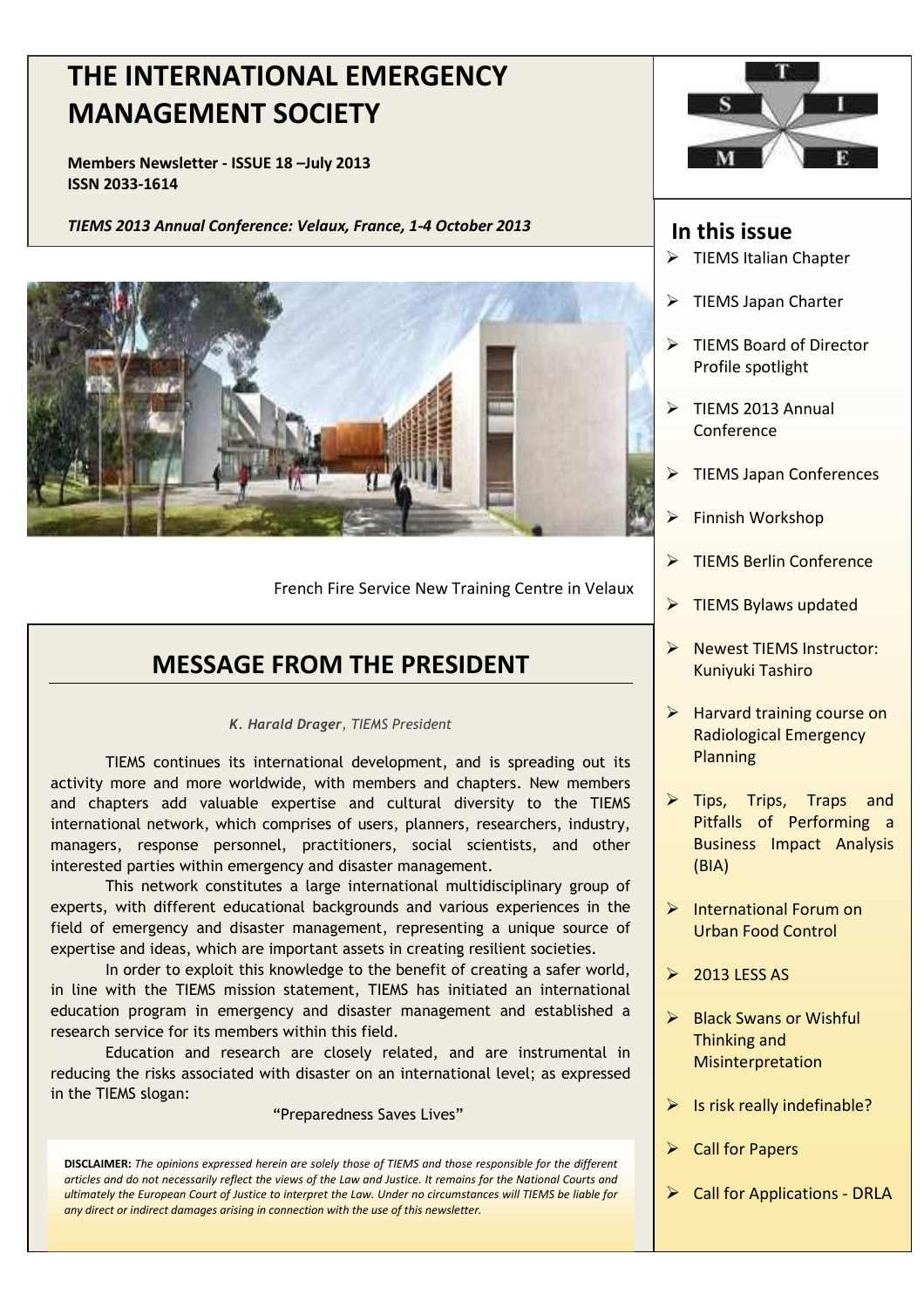The TIEMS international education program is motivated by:

- 1. Putting international focus on the profession of Emergency and Disaster Management
- 2. Contributing to an international standard of education, training and certification in Emergency and Disaster Management
- 3. Contribute to the education in Emergency and Disaster Management by promoting state of the art technology, systems and available methodologies
- 4. Contributing to education at all levels, from policy documents to course curriculums in primary school education
- 5. Establishing the TIEMS 'Certification of Qualifications' in International Emergency and Disaster Management – TIEMS QIEDM Certification
- 6. Contributing to capacity building in countries where little or no education and training exists
- 7. Recruiting international teachers and trainers to the TIEMS Pool of International Teachers and **Trainers**

The Research and Technical Development (RTD) service has the following objectives:

- 8. Propose RTD projects which can improve methods, systems, operations and technology in emergency and disaster management
- 9. Initiate RTD Consortiums where TIEMS members can participate in RTD proposals
- 10. Inform members of established RTD Consortiums and RTD activities, where TIEMS members can participate

Both of these TIEMS activities are continuously developing and showing great progress, and provide value in international disaster preparedness. However, the TIEMS is also complimentary network to other international disaster risk reduction networks, research institutions and universities working towards similar goals. TIEMS invites all groups to participate and cooperate in our initiatives.

#### *"We can achieve more working together than working alone"*

Cooperation may start with taking small steps and TIEMS is launching two concrete cooperation initiatives this fall. Both are the result of Ecole des Mines student, Thomas Acheritogaray during an internship engagement with TIEMS from May to August this year:

- 1. Presenting an overview of internationally available funding for RTD activity in emergency and disaster management
- 2. Presenting an overview and brief description of Civil Protection and DDR organizations worldwide

 Thomas has started this work and a basic report on both is available and we invite the international emergency management community to support and join us in sharing collected data and completing the initiatives. This information is intended to be searchable and readily available on the TIEMS web-site, and be further enhanced with information from participating partners. It is intended to work like a "TIEMS Wikipedia" site.

The motivation behind these two initiatives is twofold: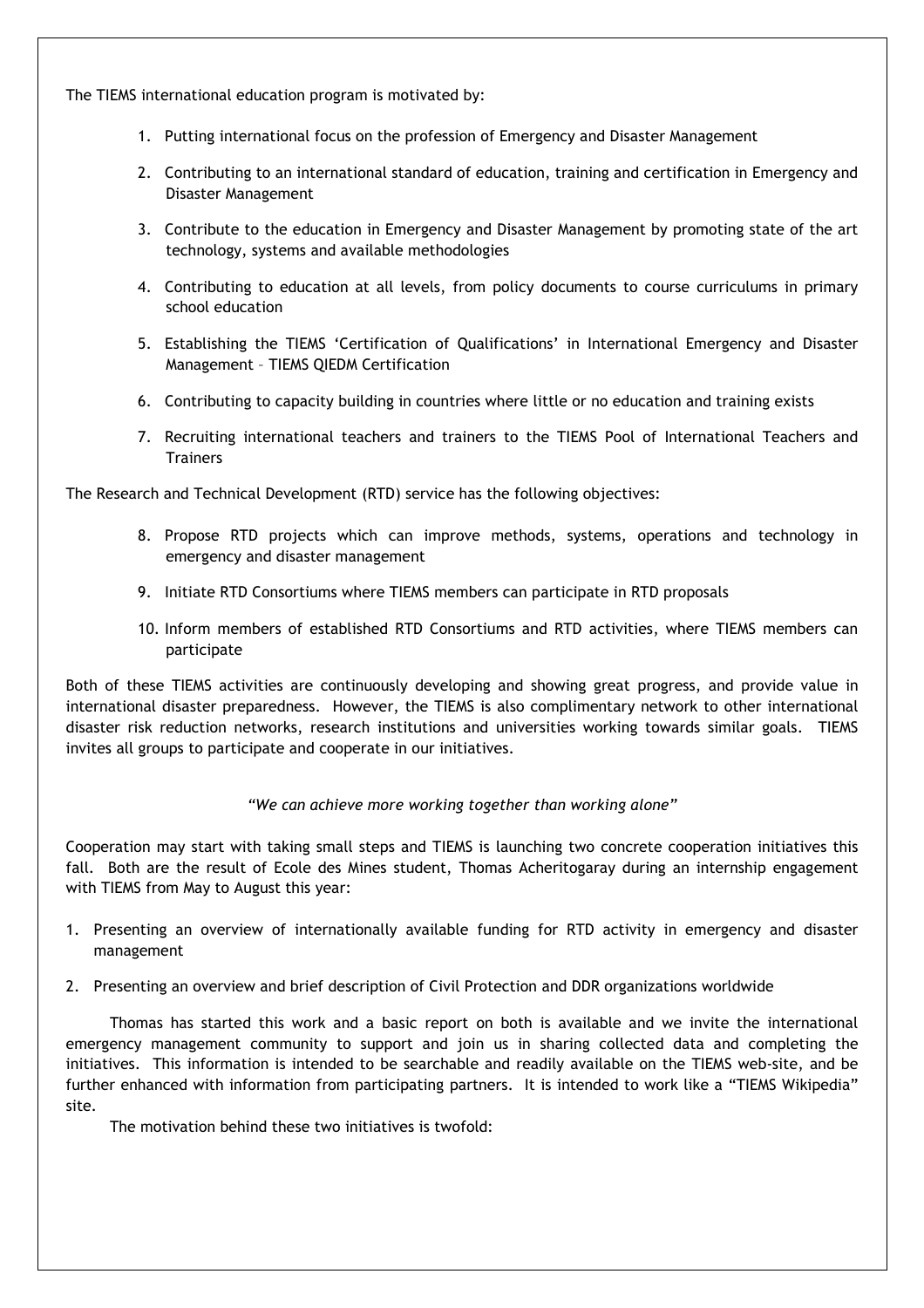Many good ideas for improving disaster preparedness are never developed because of lack of funding. Therefore, knowing alternative international funding resources may allow for more ideas to be funded, and consortiums can be established which have the composition and strength to develop the good ideas into fruitful results.

 Lessons learned and learning from each other is the key to greater resiliency. Therefore, knowing how other organizations address their disaster risk reduction challenges and get easy access to this information will help those who are in the start up phase of disaster planning or lack competencies and experience in disaster risk reduction.

 I hope these TIEMS initiatives can contribute to spreading greater knowledge about disaster risk reduction good practices to allow good ideas to be funded and realized.



*K. Harald Drager – TIEMS President* 

# **The International Emergency Management Society ITALIAN CHAPTER of TIEMS**

TIEMS Italy Chapter was approved by TIEMS Board of Directors 14.07.2013



### **TIEMS Italy Chapter Location and Funding Members**

The geographic location of the Chapter is Italy and the names of the eight founding members of TIEMS Italy Chapter are:

- 1. Sandro BOLOGNA
- 2. Marco BULDRINI
- 3. Carmelo DIMAURO 4. Alessandro LAZARI
- 5. Cristina LEONE
- 6. Vittorio ROSATO
- 7. Lucio TIRONE
- 8. Paolo TRUCCO

### **TIEMS Italy Chapter Main Objective**

The Italy Chapter will develop the TIEMS network, aims and social targets, in its geographical territory, by attracting more members as soon as it starts its activities. An organisational target is set to at least 10 members: individuals and companies/institutions, after one year of the start of the Italy Chapter.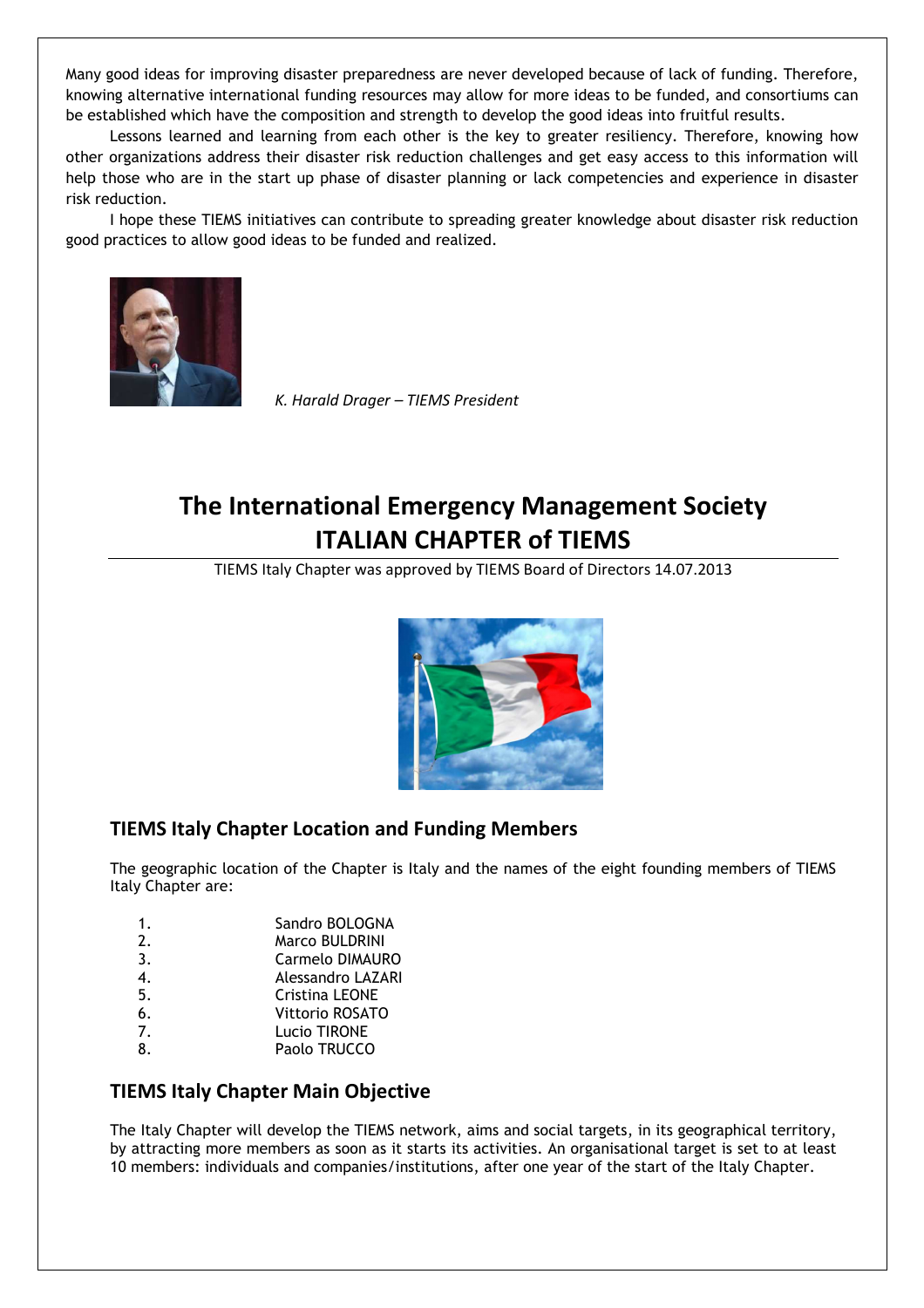# **Activities of TIEMS Italy Chapter**

TIEMS Italy Chapter will accomplish its objectives by the following activities:

- a. Elaborate environmental studies and assessment reports to examine the possibilities for rehabilitation and/or to secure the environmental integrity in the regions of Italian affected by the emergency situations;
- b. Co-operation with universities, research institutes, information offices, technical publishers, professional organizations, as well as governmental and non- governmental organisations and businesses;
- c. Coordinating and/or implementing relevant research and development projects of regional/national/local interest;
- d. Providing expertise for research, analysis, monitoring and evaluation as well as other similar activities in the environmental protection area;
- e. Organizing lectures, courses, workshops, symposiums and conferences; Italian Chapter may hold meetings as they seem appropriate but such meetings should be coordinated with the TIEMS Board;
- f. Conducting/facilitating interdisciplinary research/development projects;
- g. Fundraising for, and allocation of, scholarships for young specialists;
- h. Organizing professional study visits in-country and abroad;
- i. Raise financial support for required professional activities;
- j. Printing magazines and books on relevant and/or supportive topics;
- k. Affiliation to required international associations;
- l. Internet connection and WEB pages creation for the TIEMS Italy Chapter;
- m. Chapters may hold Chapter meetings as they seem appropriate but such meetings should be coordinated with the TIEMS Board.

### **Organization and leadership of TIEMS Italy Chapter**

TIEMS Italy Chapter will be managed by a President, a Secretary and a Treasurer, elected from the members for (alternated periods) 3 years. Therefore there will be an election of for a 3 year mandate.

For now appointed for the period between the year 2013 and 2015 (from 1<sup>st</sup> January 2013 until 31 December 2015):

President: Carmelo DIMAURO

Secretary: Alessandro LAZARI

Treasurer: Marco BULDRINI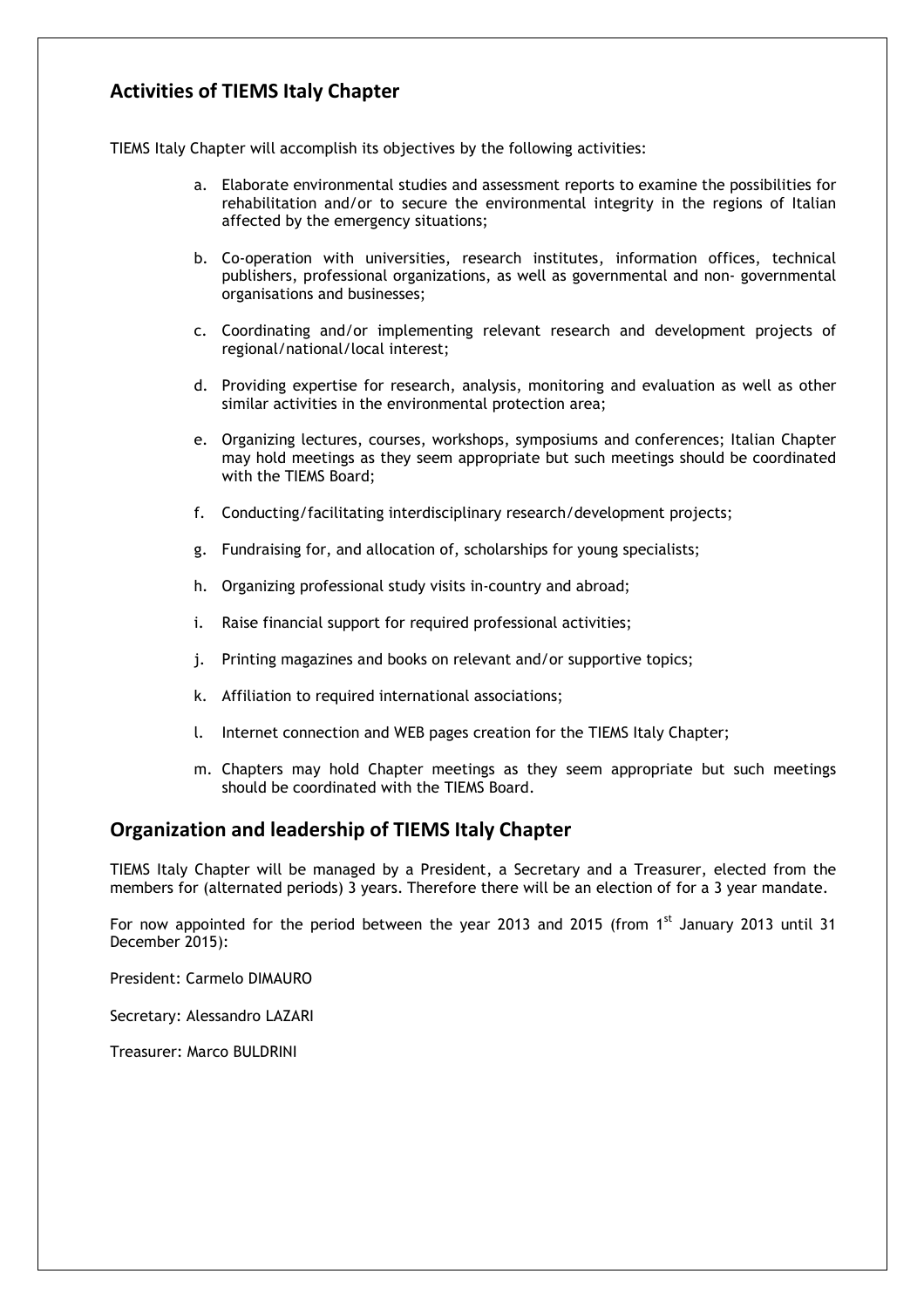# **Overview of TIEMS Japan Chapter Activities**



# **1. Establishment of TIEMS Japan Chapter**

TIEMS Japan Chapter was established in May 2012. There are already over five hundred members, and the chief of the chapter is Prof. Haruo Hayashi from Disaster Prevention Research Institute Kyoto University. In 22th and 23<sup>rd</sup> May 2012, commemorative symposium was held for the establishment and three mission of the Japan Chapter were set up to:

- 1. Create a place for exchanges of the information between the researchers and the professionals in connection with risk management.
- 2. Promote practice of the risk management in an international framework.
- 3. Spread and focus on research and development of the risk management / disaster prevention and promote standardization.

### **2. Our Membership**

Most of our members are experts Managers, Response Personnel, Practitioners, Consultants, and other Interested Parties within Emergency and Disaster Management. Firemen, administration officials and university professors are included as well. We send e-mail newsletters to over five hundred members regularly.

### **3. Public Conference**

TIEMS Japan Chapter holds a public conference three times a year to achieve its mission.

The 1<sup>st</sup> conference was held on 17<sup>th</sup> Oct 2012; the theme being "Emergency Response" and there were 150 people in attendance. Prof. Hayashi reported "Incident command system in the US", Mr. Kumamaru (Vise Director of Fire force in United States Army Camp Zama) reported "Practice of the ICS". Person in charge of Emergency Management from Nissan and Hitachi were also reported about their emergency response plans.

The 2<sup>nd</sup> conference was held on 25<sup>th</sup> Jan 2013; the theme was "Design of Emergency Operating Centre (EOC)" and once again, 150 people were in attendance. Associate Prof. Maki (Chief secretariat of TIEMS Japan Chapter / Assistant Professor of Disaster Prevention Research Institute Kyoto University) reported "Design of EOC and information at the time of disaster". A local government representative, Panasonic and a Gas Company also reported on EOC and their own disaster response experiences.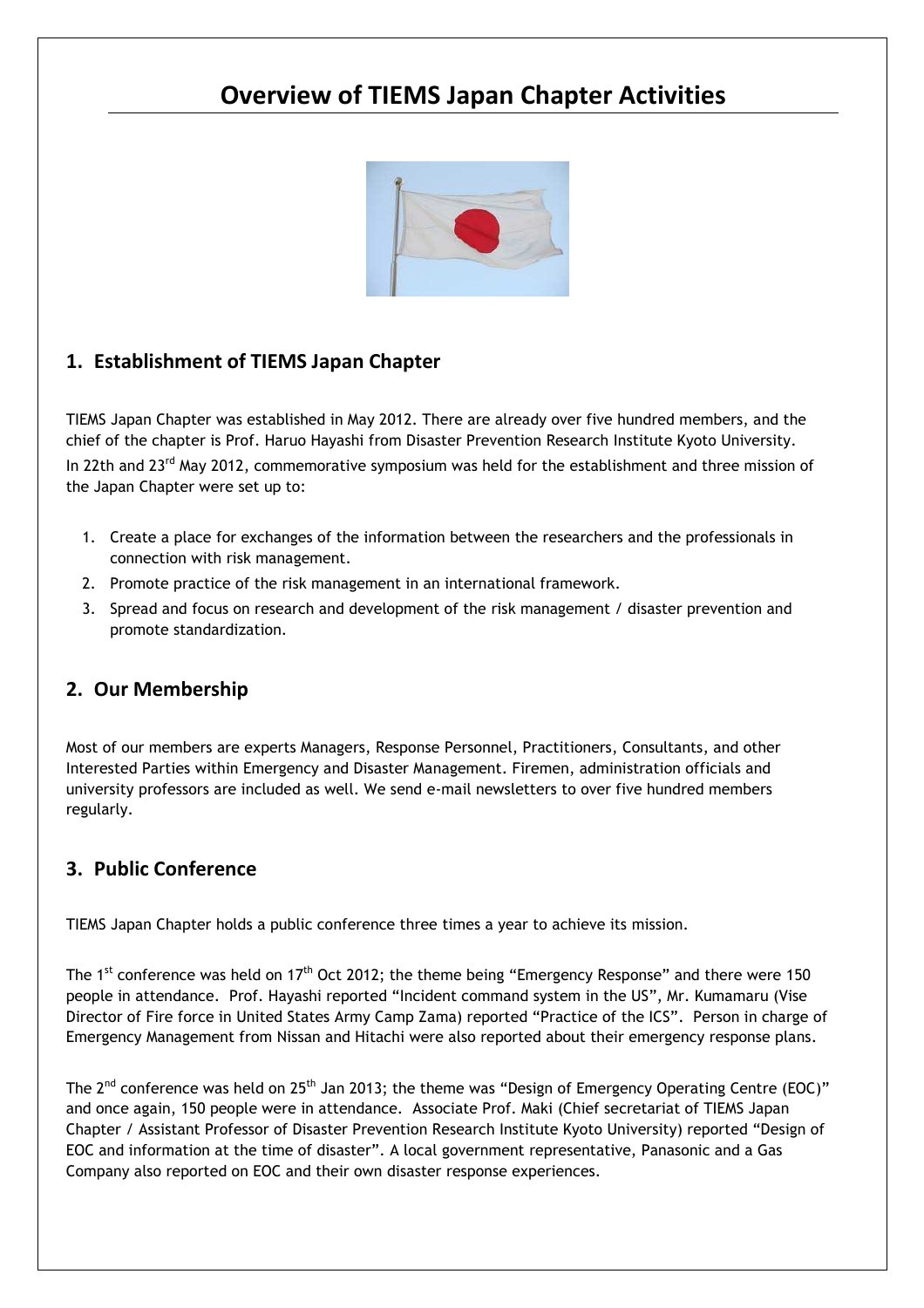TIEMS Japan is planning to hold additional conferences focused on operational information, command & control and cooperation & coordination based on ISO22320 over the next year.

# **4. 2014 Annual Conference in Niigata**

The TIEMS annual conference of 2014 will take place in Niigata, Japan. It'll be held at the Niigata Convention Center in October. The time of the conference will be commemorative, as it will be tenth year from the "Chuetsu Earthquake", one of the biggest earthquakes ever to hit Japan.

Over 19,000 lives were lost in the Great East Japan Earthquake and Tsunami of 2011, which reaffirmed the significance of Emergency Response and Recovery and have developed the ability to learn constructive lessons of the usage of GIS from Chuetsu Earthquake.

The Japanese Government has been continuously researching Emergency Response as a national project after the Great Hanshin Earthquake and the Chuetsu Earthquake was the first large-scale disaster since then.

TIEMS Japan will report and discuss about the front line research project at the 2014 TIEMS annual conference. All at TIEMS Japan look forward to meeting many new friends and hope you can attend. TIEMS Japan Chapter is on Facebook. Go to http://www.facebook.com/TiemsJapanChapter.

# **TIEMS Board of Directors Profile Spotlight:**



Yukio Fujinawa (Japan)

*Yukio Fujinawa is TIEMS Regional Director for Asia.*

Yukio Fujinawa started his work in the disaster mitigation from 1965 as Researcher, National Research Centre for Disaster Prevention (NRCDP). He received a Doctor of Science degree in 1976 from Department of Physics, Faculty of Science, University of Tokyo focusing on generation and two directional spectrum of the wind wave based on observations at one of the largest oceanographical towers in the world. As the chief of the First Research Laboratory of Coastal Disaster Prevention, he investigated tsunami deformation and amplification in the shallow part of sea by means of multi-point measurements of ocean long wave and surf beats in the Sagami-Bay.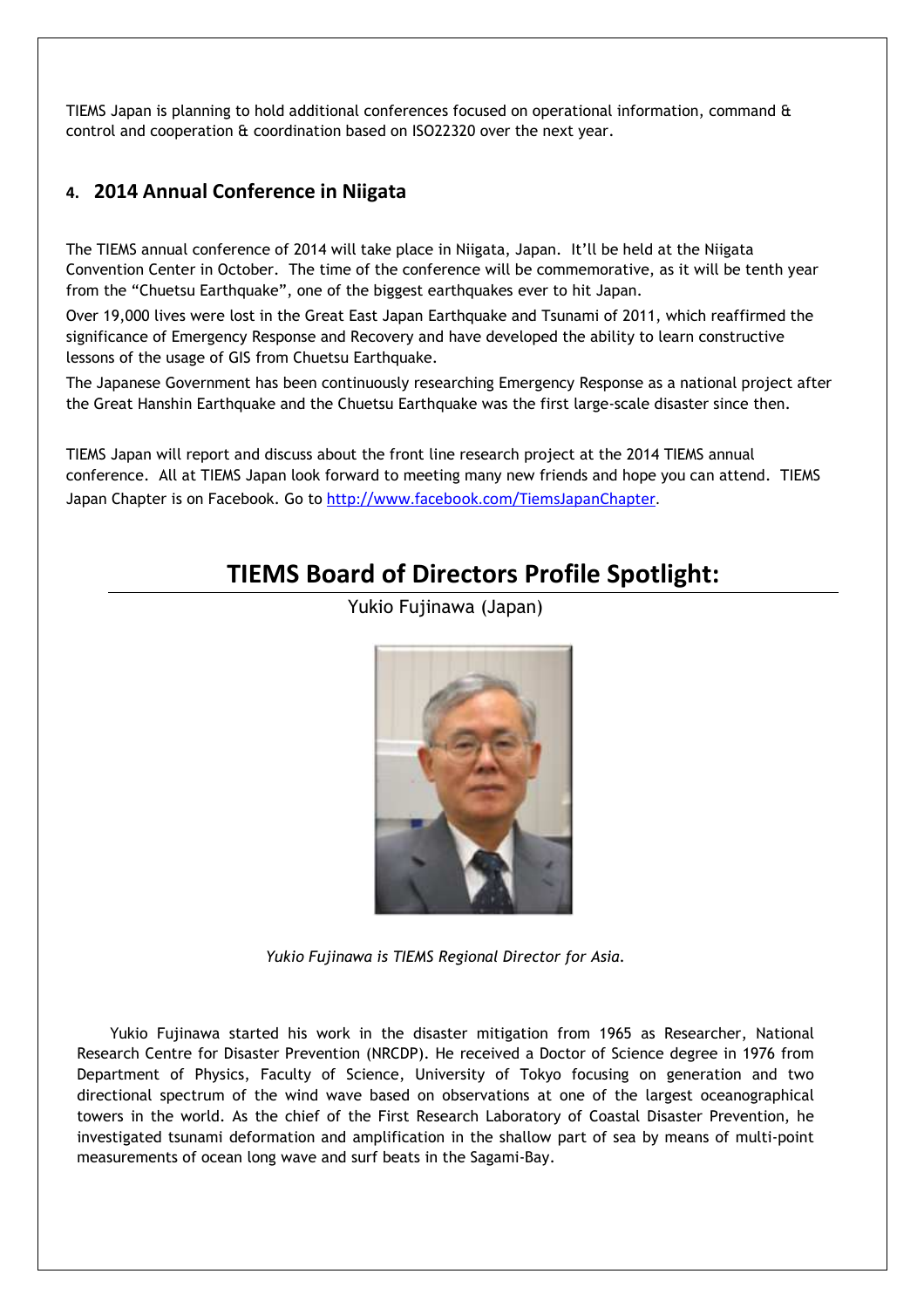In 1975 he joined the team for the earthquake disaster mitigation as Chief Researcher of Crustal Deformation Research Laboratory. He engaged in the prediction research of the great earthquake through seismic observation using pop-up type ocean bottom seismometers. In 1987 he became Visiting Researcher to make collaborative researches. Main interest was the investigation of earthquake precursor through electromagnetic approach using underground antenna, geodetic approach using GPS, and seismic approach using cable-type ocean bottom seismic and tsunami observational network. In 1990 as a director of the Special researcher he engaged in the Magnetotelluric survey of crustal conductivity, synthetic aperture radar image for detecting ground surface deformation related with earthquake, volcanic eruption and climate changes.

In 2000 he started the R/D for the earthquake early warning system. After leaving NRCDP in 2003 he participated in the national EEW project to developed systems for disaster mitigation using EEW as CEO of the (NPO) Real-time Earthquake Information Consortium (REIC). Currently he is a chief researcher in Genesis Inc. in the work of development of the high accurate disaster mitigation system for EEW, Tsunami Early Waning (TEW) and earthquake prediction. And he is chairman of Risk Control Association and senior adviser of the TIEMS Japan Chapter to promote the technology transfer of EEW and TEW systems as well as international standardization of EEW. He received the Prize of The Director of Science and Technology Agency in 1981, and the Prize of The Distinguished Work in Science and Technology in 1997. He has served as referee for various scientific journals. Professional publications: 65 Refereed Journals, 80 Institutional Papers, 20 Proceedings, 10 Popular Science and numerous appearances in national news-networks.

TIEMS Advisory Board Member, **A. Alex Fullick**, asked Yukio a few questions to get to know him a little better and this is what he had to say.

### *1) What made you become interested in the Emergency Management / Disaster Management field?*

I have been working for National Institute for Disaster Mitigation for more than 35 years, so my work has been deeply involved in the Disaster Management field. I was engaged in Research & Development building observation systems and developing prediction methods for Disaster Mitigation. This means I had limited opportunities for further education and training. I dedicated myself to the National Project for Earthquake Early Warning for some ten years, beginning in 2001. My main focus was as a Project Manager, researching and developing an application system that could be utilized by all levels of users. During these activities, I realized the importance of having a management scheme that would help aid efforts to disseminate information to earthquake prone-areas (globally). I discovered TIEMS after several work experiences and meeting the organizations president, K. Harald Drager who very willing to work in cooperation with what we are doing in Japan.

#### *2) How did you become involved with The International Emergency Managers Society (TIEMS)?*

I had the chance to be invited to speak on Earthquake Early Warning during a preliminary meeting with the TIEMS Korea Chapter (Seoul). However, that opportunity did not seem enough and I wanted to understand more of what the TIEMS organization was all about. The second chance was at the preliminary meeting in Shanghai, China. At this conference I was very impressed by the presentation by TIEMS President, K. Harald Drager; now I understood the ultimate goal of TIEMS. I promised him that I would start proceedings for a TIEMS Japan Chapter. I feel that TIEMS can provide chances to connect academic community members with hands-on officials to make Emergent Management more effective to make the world safer. In the meantime, I was very fortunate for me Prof. Hayashi, Director General of the Japan Chapter, who agreed to help build the Chapter and become the Chapter leader.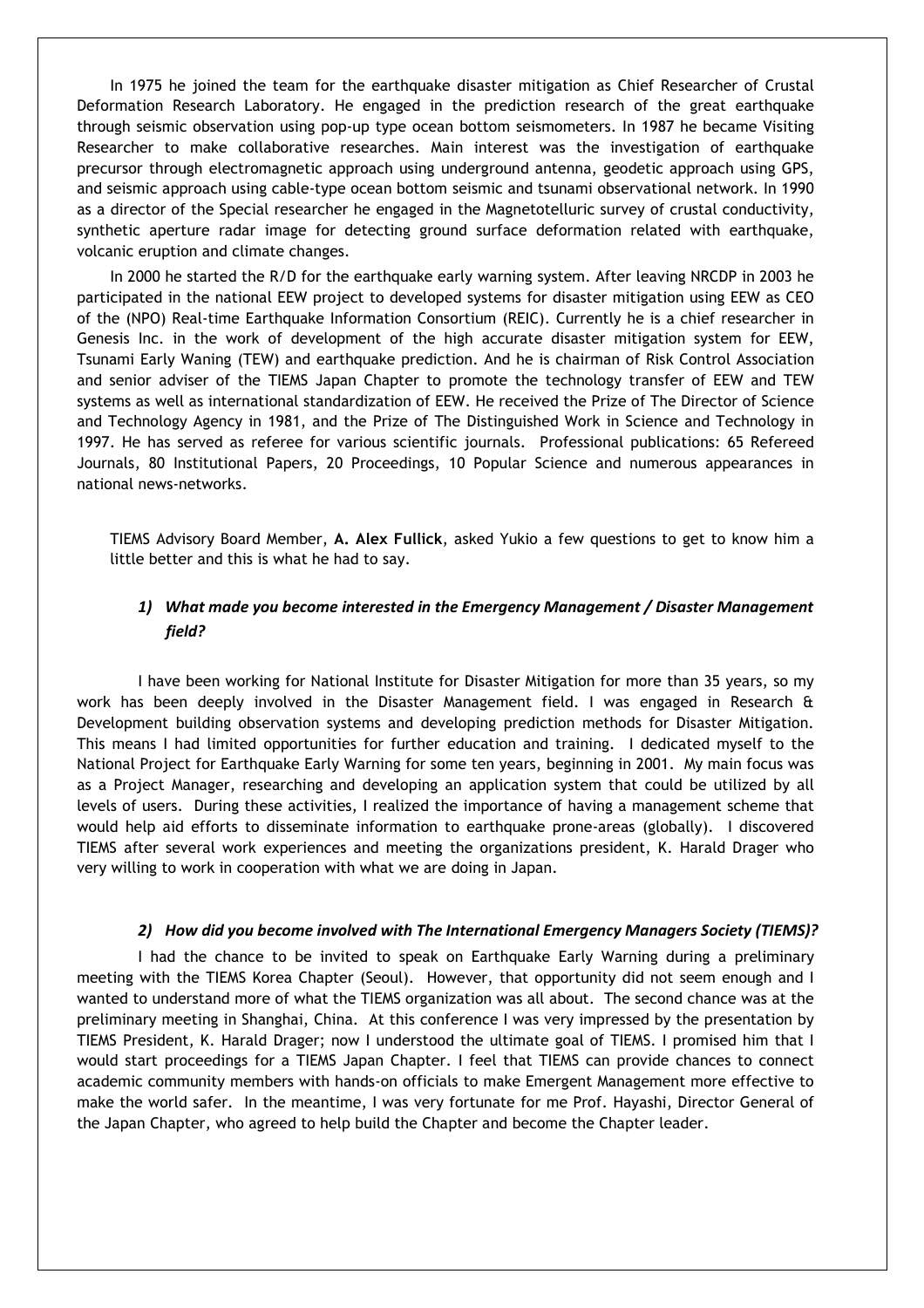### *3) How do you see your research efforts benefiting and assisting people, organizations, communities and governments regarding Emergency Management / Disaster Management planning and response?*

I believe that every researcher wants their work to contribute to disaster mitigation and as influential as possible. It is not easy to confirm one's impact because the efforts are usually too big to see individual contributions and a long time is needed before the efforts are reflected in products and practices. I managed more than ten R&D projects without confirming clear benefit to the Emergency Management / Disaster Management realm. One exception is the Earthquake Early Warning System (EEW), which was proposed by myself in the final stage of my career at the national institute. The system became of practical use in whole of Japan beginning 2007. It contributed to life safety on a large scale. The effectiveness was confirmed as being heavily utilized during the Tohoku earthquake, with more than 80% of people answering positively to a questionnaire sent regarding the usefulness of the system. Moreover, many radio listeners and TV watchers voiced their approval of the EEW system – including television media itself being grateful for the system. I have felt a great reward for the last 10years, knowing that I worked on a system that saved many lives. The earthquake prediction research has been my key interests and I have spent a majority of my time working on this in several different disciplines, such as; development of ocean bottom seismometer, building of extensive ocean bottom seismometer and tsunamis networks, crustal monitoring network by GPS, and electric variation measurement for the investigation of earthquake precursors. We have lots of work remaining, as current prediction methods aren't fool proof but with constant work, we can make systems and processes stronger for future generations.

### *4) What do you see as being the greatest challenge in Emergency Management & Disaster Management?*

Emergency Management & Disaster Management consists of many components that need to be managed by governments, not just by NGOs such as TIEMS. We should focus on our strengths to help build strategies that become stronger and indispensable. I think the strategic management should have a balance between strategy and content. Both of them should be balanced to reflect the status of a community and should be adaptable to new R&D results. As for content, I can't stress enough the importance of utilizing information for disaster mitigation, preparedness and Emergent Management. TIEMS has the goal to bring the practitioners and the academic community together to help established organizations. The most important policy of TIEMS is very simple; to make people - of any country recognize the significance of Emergency Management & Disaster Management, using the resources that TIEMS has at its disposal.

TIEMS needs to become even more proactive to attain this goal, based accumulating member experience and increasing skills. To address this, TIEMS is putting together two new task forces: the TIEMS Earthquake Expert Task Force and the TIEMS Emergency Medicine Expert Task Force. There will be very profitable in making TIEMS stronger, both in skill and experiences. I am willing to take part in the TIEMS Earthquake Expert Task Force to promote the EEW to help disseminate information to countries around the world and increase earthquake the prediction.

#### *5) What accomplishment are you most proud of?*

During my entire R&D carrier, I participated in ten key items for Disaster Mitigation, the one I am most proud of is the so-called EEW, which I've already talked about. The system has been used in Japan since 2007. It's been reported that the system has been used by more than 80 % of people during major earthquakes, including the great Tohoku earthquake. As to the prediction of earthquakes, I invented a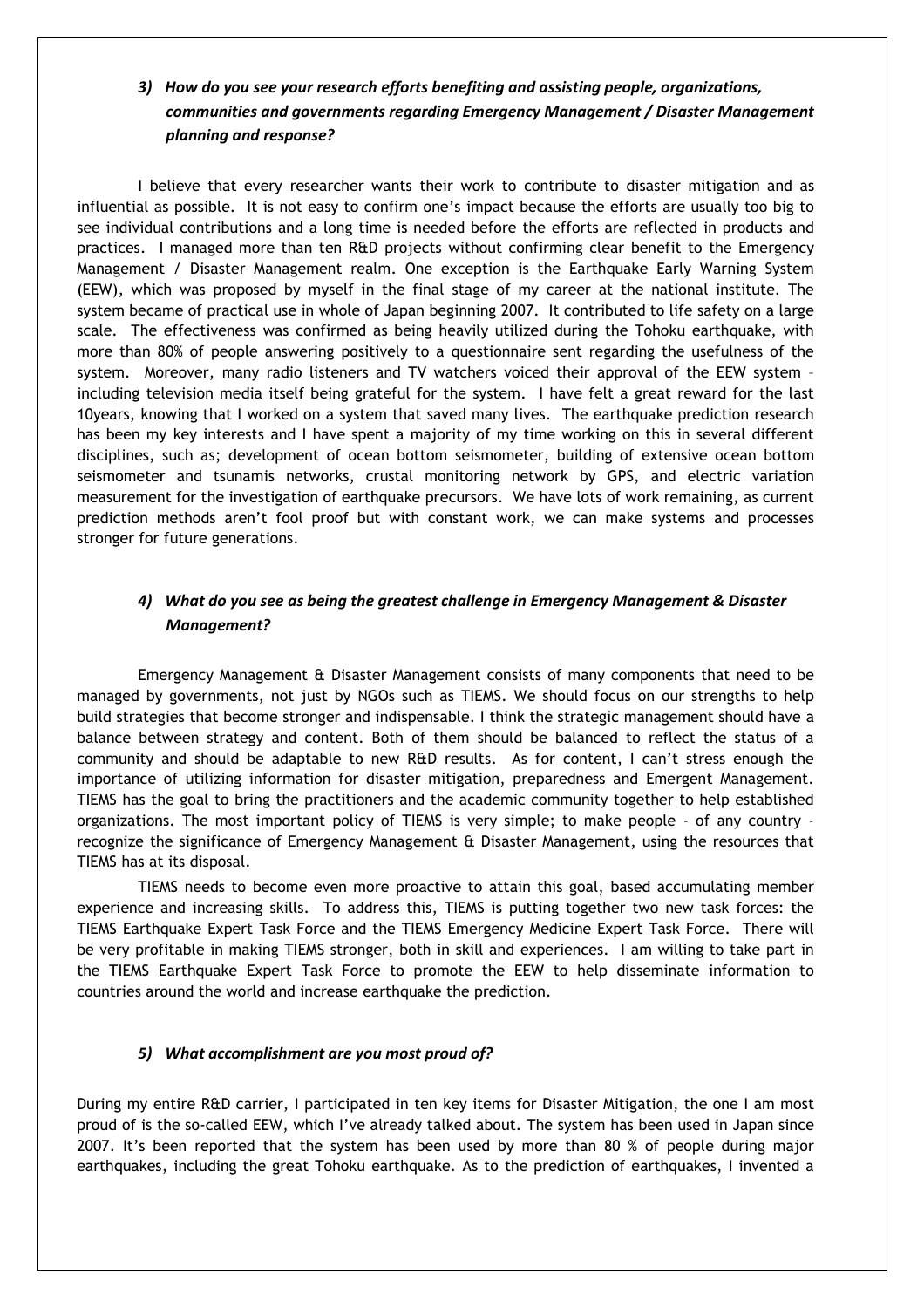unique monitoring system based on the observation data at 3.11. I think this is really a large accomplishment in the history of earthquake prediction though it will probably take another decade until the finding are approved.

### *6) Tell us something personal about you. What do you like to do in your spare time?*

Being over 70, I decided to concentrate on communicating my experiences to the next generation of planners and practitioners. I am fond of reading classical books such as the Bible, Japanese and Chinese classical books and historical novels. Every weekend I walk in and around Tokyo visiting various parks and gardens, as well as small historical sites and monuments.

# **TIEMS Japan Chapter Conferences 2013 – 2014**

TIEMS Japan Chapter will arrange the following conferences in 2013 - 2014:

- 1. Sep. 26, 2013 on *"Cooperation and Coordination"*
	- 2. January 24, 2014 on *"Command and Control"*

Both conferences are in Japanese and open to the public. For questions or more information, please, contact Norio Maki at: maki@drs.dpri.kyoto-u.ac.jp.

*TIEMS Japan Chapter will also be arranging the 2014 TIEMS Annual Conference Niigata, Japan. More information coming soon!* 

# **TIEMS Finland Chapter Workshop**

TIEMS Finland Chapter Workshop on Smart Environments and ICT System Living Lab for Societal Security. September 26- 27, 2013. Finland.

Workshop venue: Laurea University of Applied Science: www.laurea.fi/en The workshop participation is free of charge.

The first day of the workshop will host a key notes speakers session and a round table discussion. The session language is Finnish. Participation in the session is by invitation.

The second day of the workshop will host a multidisciplinary research seminar, Implementation, Living Labs and Business Applications sessions, Nordic project proposal consortia meeting. The session language is English.

For questions or more information, please, contact Dr. Lari Halme at lauri.halme@nic.fi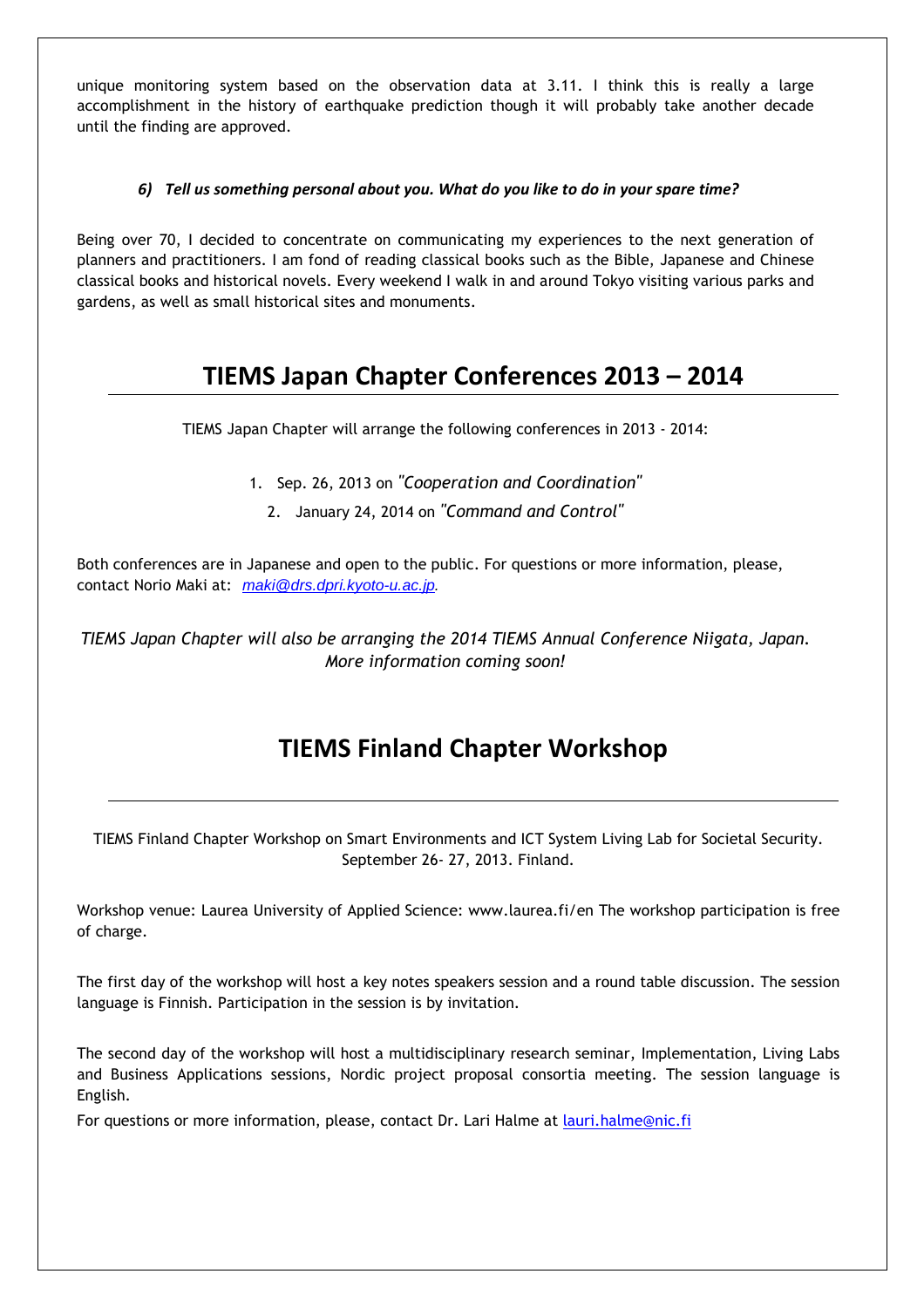# **2013 TIEMS Berlin Conference**

**Berlin, Germany** 

30th October - 1st November 2013.

*"Public Alerting and Social Media during Crisis and Disasters*" To register, go to: http://tiems.info/About-TIEMS/TIEMS-2013-Events/index.php For question or more information, please contact: **khdrager@online.no** 



# **Preliminary Program**

| Wednesday                | <b>Registration and Coffee</b>                                                                 |  |  |
|--------------------------|------------------------------------------------------------------------------------------------|--|--|
| 30 <sup>th</sup> October | Opening and Welcome                                                                            |  |  |
|                          | Alerting Methods and Techniques                                                                |  |  |
|                          | <b>Lunch and Posters</b>                                                                       |  |  |
|                          | The Opti - Alert Project enhancing the efficiency of alerting systems through<br>personalized, |  |  |
|                          | culturally sensitive multi-channel communication                                               |  |  |
|                          | <b>Coffee and Posters</b>                                                                      |  |  |
|                          | Future of Public Alerting                                                                      |  |  |
|                          | Reception and networking                                                                       |  |  |
| Thursday                 | <b>Registration and Coffee</b>                                                                 |  |  |
| 31 <sup>st</sup> October | Different Social Media                                                                         |  |  |
|                          | <b>Coffee and Posters</b>                                                                      |  |  |
|                          | Keynote Speech                                                                                 |  |  |
|                          | Social Media in Crisis and Disasters                                                           |  |  |
|                          | <b>Lunch and Posters</b>                                                                       |  |  |
|                          | Case Studies of Social Media during Crisis and Disasters                                       |  |  |
|                          | <b>Coffee and Posters</b>                                                                      |  |  |
|                          | <b>Future Expectations of Social Media</b>                                                     |  |  |
|                          | <b>Reception and networking</b>                                                                |  |  |
| Friday                   | <b>Registration and Coffee</b>                                                                 |  |  |
| 1 <sup>st</sup> November | Integration of Public Alerting and Social Media                                                |  |  |
|                          |                                                                                                |  |  |
|                          | Keynote Speech                                                                                 |  |  |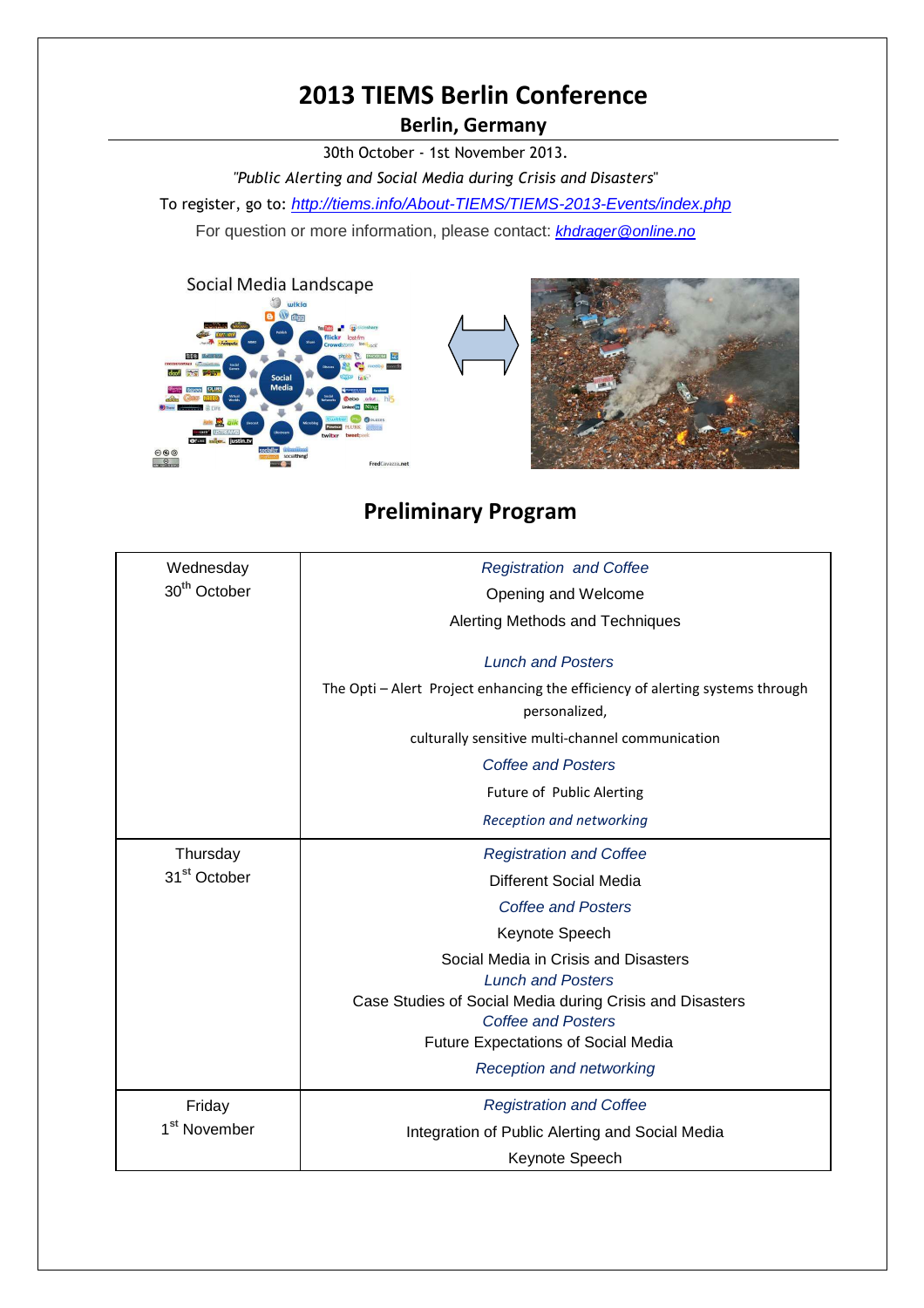| Coffee and Posters                                                                                                         |
|----------------------------------------------------------------------------------------------------------------------------|
| Panel debate and Discussion                                                                                                |
| <b>Lunch and Posters</b><br><b>Posters Presentations</b><br><b>Future Expectations</b><br>Coffee and Posters<br>Summing Up |
| <b>End of Conference</b>                                                                                                   |

# **SUBMISSIONS From 22 COUNTRIES**

| #              | <b>AUTHORS</b>                                            | <b>TITLE</b>                                                                                                             | <b>COUNTR</b><br>Υ                        |
|----------------|-----------------------------------------------------------|--------------------------------------------------------------------------------------------------------------------------|-------------------------------------------|
| $\mathbf{1}$   | <b>Kåre Harald</b><br><b>Drager</b>                       | <b>Disaster Risk Reduction - TIEMS International</b><br><b>Efforts towards Resilient Communities</b>                     | Norway                                    |
| $\overline{2}$ | Morten<br>Gustavsen                                       | How can Social Media be a Reliable Added<br>Value together with other Warning Channels                                   | Norway                                    |
| $\overline{3}$ | Matthew<br><b>Billingsley</b>                             | Towards an Evidence-based Approach to<br><b>Crisis Communication</b>                                                     | <b>UK</b>                                 |
| $\overline{4}$ | <b>Timothy Tinker</b>                                     | Crowd sourcing, Alerts, and Other Innovative<br>Social Media Strategies for Communicating<br>during Crisis and Disasters | <b>USA</b>                                |
| 5              | <b>Michael Klafft</b>                                     | <b>Modelling Alert Message Dissemination via</b><br><b>Multi-Channel Electronic Communication</b><br><b>Systems</b>      | Germany                                   |
| 6              | Eli Rohn $^{1)}$ and<br>Connie White <sup>2)</sup>        | Social Media Usage in Man-Made Crisis:<br><b>Offensive Information Warfare Revisited</b>                                 | $1)$ <sub>Israel</sub><br>and<br>$2)$ USA |
| $\overline{7}$ | Samantha Ridler                                           | An 'App' for everything; But do Apps for<br>Disaster add value?                                                          | Japan                                     |
| 8              | Gideon Mukwai                                             | Global Public Sphere 2.0: Lessons You Must<br>Learn to Survive and Thrive                                                | Singapore                                 |
| 9              | Sigmund<br>Kluckner, Willi<br>Wendt and Wolf<br>Engelbach | <b>Agent Based Simulation of Warning Channel</b><br>Impacts                                                              | Germany                                   |
| 10             | Concetta                                                  | <b>Alert Models</b>                                                                                                      | <b>Italy</b>                              |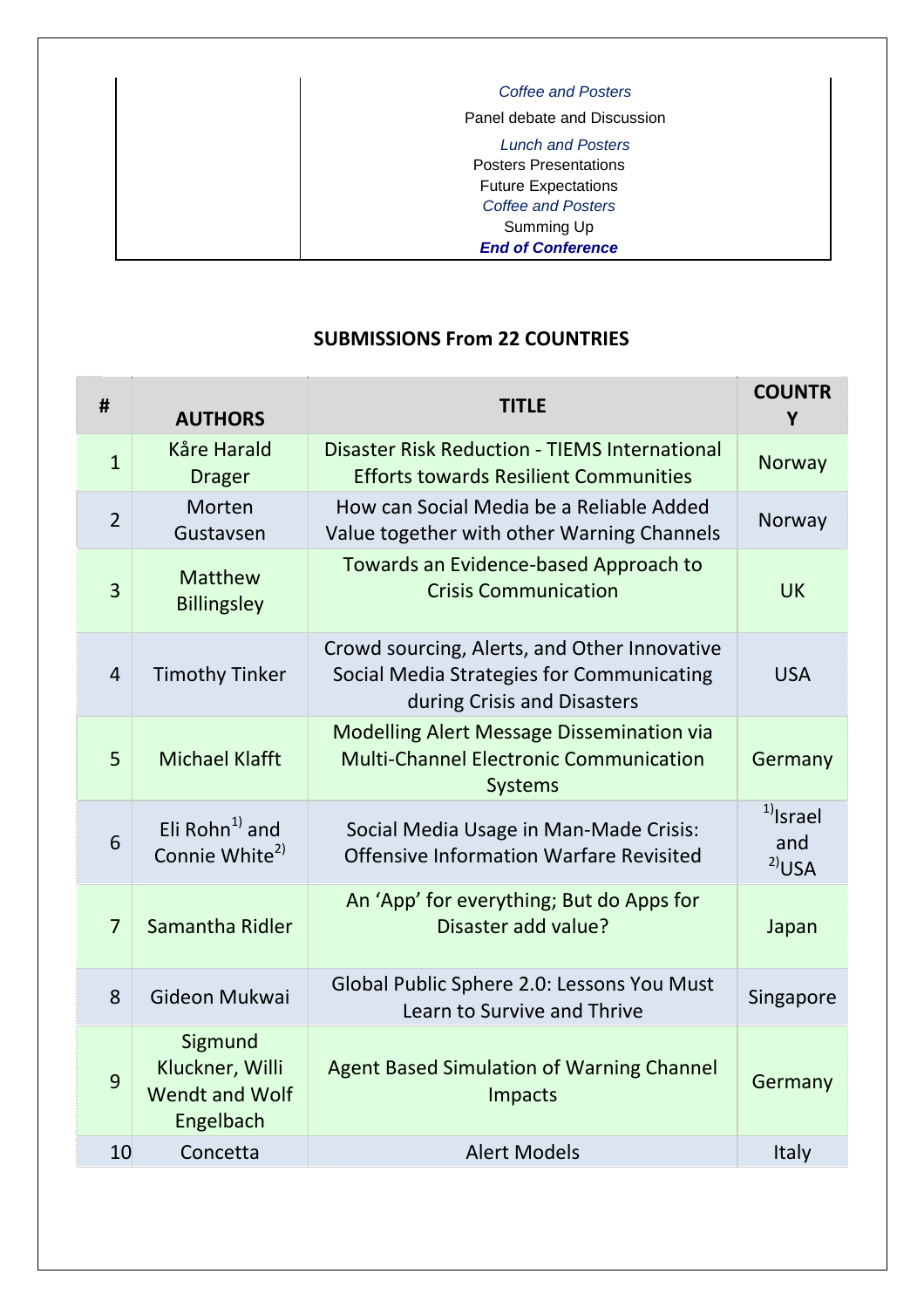|    | Marletta and                                                                                                                                                       |                                                                                                                                          |                                                             |
|----|--------------------------------------------------------------------------------------------------------------------------------------------------------------------|------------------------------------------------------------------------------------------------------------------------------------------|-------------------------------------------------------------|
|    | <b>Bruno Manfrè</b>                                                                                                                                                |                                                                                                                                          |                                                             |
|    | 11 Matthias Müllner                                                                                                                                                | Siren Warning Systems: Key Elements of<br><b>Public Warning</b>                                                                          | Germany                                                     |
| 12 | Hermann Huber,<br>Georg Neubauer,<br>Andrea Nowak,<br>Joachim Klerx,<br>Bettina Jager,<br><b>Klaus Mak and</b><br>Christian<br><b>Meurers</b>                      | Social Media Information Analysis for Crisis<br>and Disaster Management                                                                  | Austria                                                     |
| 13 | Cristina<br>Párraga <sup>1</sup> , Joseph<br>Muna <sup>2)</sup> ,<br>Sébastien<br>Grazzini <sup>3</sup> and<br>Ralf Pfeffer <sup>1)</sup>                          | A Complete Communication Framework for<br>Public Alert: the Alert4All Approach                                                           | $1)$ German<br>$y, 2$ UK<br>and<br><sup>3</sup> )France     |
| 14 | Giuseppe Patti                                                                                                                                                     | Personalized Alarm Techniques in Monitoring<br>Flash Flood in Sicily                                                                     | <b>Italy</b>                                                |
| 15 | Marina Ghersetti                                                                                                                                                   | The Contribution of Social Media to Crisis<br>Communication                                                                              | Sweden                                                      |
| 16 | <b>Alex Fullick</b>                                                                                                                                                | TELL ME NOW!! How to Leverage Social<br>Media for Business Continuity & Disaster<br><b>Planning Programs</b>                             | Canada                                                      |
| 17 | <b>Florian Roth and</b><br><b>Stefan Brem</b>                                                                                                                      | Opportunities and Risks of Social Media in<br>Disaster Management - A Swiss Perspective                                                  | Switzerla<br>nd                                             |
| 18 | <b>Kerstin Dressel</b><br>and Patricia Pfeil                                                                                                                       | Public Alerting by Social Media and beyond -<br>Advantages and Challenges of Social Media<br>compared to more Traditional Alerting Tools | Germany                                                     |
| 19 | Joel<br>Brynielsson <sup>1</sup> ,<br>Fredrik<br>Johansson <sup>1</sup> , Carl<br>Jonsson <sup>2)</sup> and<br>Maribel<br><b>Narganes</b><br>Quijano <sup>3)</sup> | A Screening of New Media Tool for Crisis<br>Management                                                                                   | <sup>1)</sup> Sweden,<br>$2)$ UK and<br><sup>3)</sup> Spain |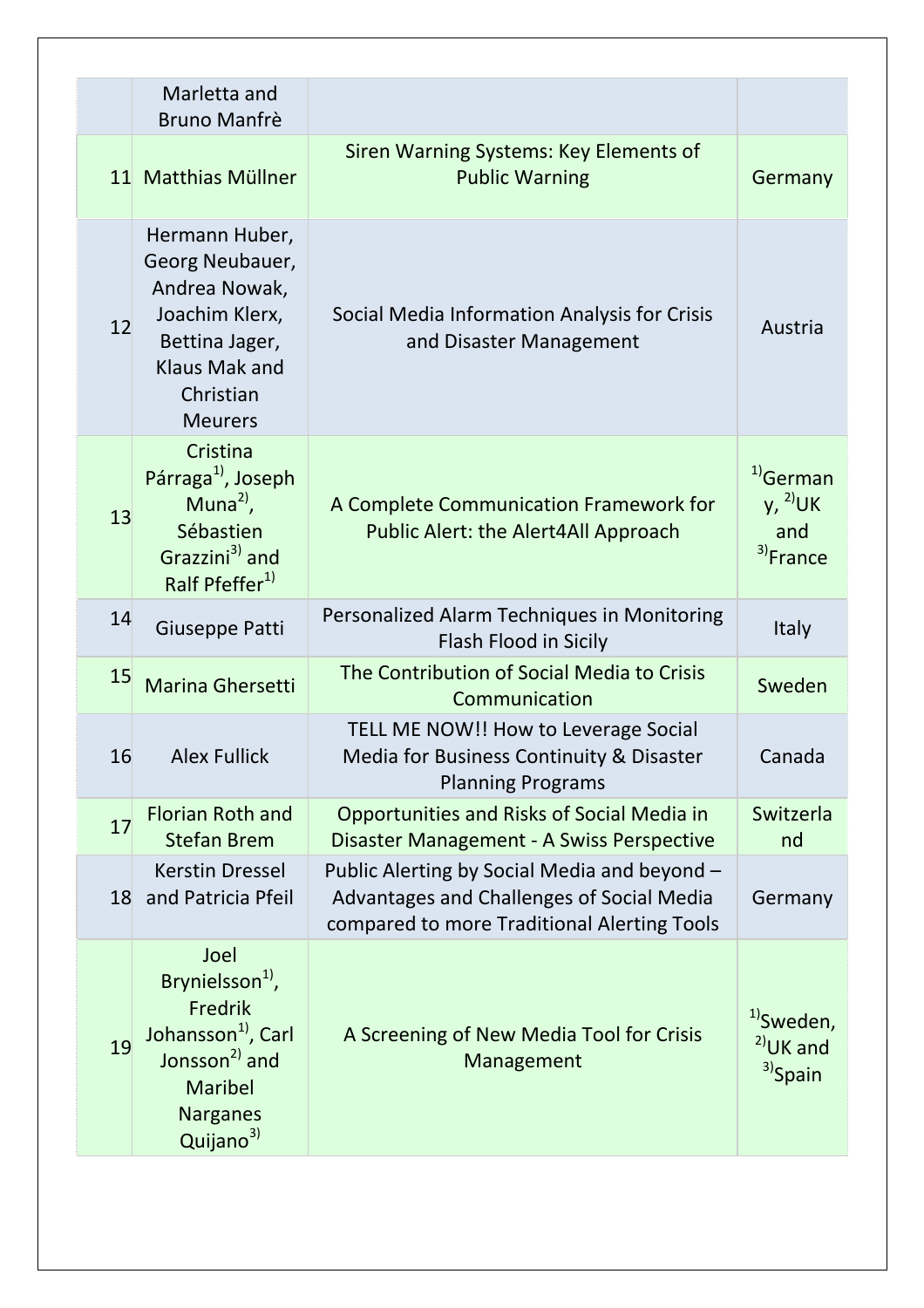|    | 20 Oliver S. Schmidt                                                                                                                                                                        | <b>Effective Use of Social Media in Crisis</b><br>Management                                                                                     | <b>USA</b>                                                                |
|----|---------------------------------------------------------------------------------------------------------------------------------------------------------------------------------------------|--------------------------------------------------------------------------------------------------------------------------------------------------|---------------------------------------------------------------------------|
|    | Luis Teixeira <sup>1</sup> ,<br>Barbara Manso <sup>1</sup> ,<br>Hanna-Miina<br>21 Sihvonen <sup>2</sup> , Laura<br>Hokkanen <sup>2)</sup> and<br><b>Thomas</b><br>Delavallade <sup>3)</sup> | THEO - A Multi-dimensional Analytical<br>Framework to Address the Use of New<br><b>Communication/Social Media in Crisis</b><br><b>Situations</b> | <sup>1</sup> Portugal<br>, $^{2)}$ Finland<br>and<br><sup>3)</sup> France |
| 22 | Richard<br>Stronkman                                                                                                                                                                        | <b>Twitcident: Social Media Monitoring for</b><br>Crowd Management, Social Weather,<br>and Emergencies                                           | Netherla<br>nds                                                           |
| 23 | <b>Jose Rubiera</b>                                                                                                                                                                         | <b>Tropical Storms and Hurricanes in the</b><br><b>Caribbean: Public Alerting to Prevent</b><br><b>Disasters</b>                                 | Cuba                                                                      |
| 24 | <b>Hayley Watson</b><br>and Kush<br>Wadhwa                                                                                                                                                  | <b>COSMIC: The Contribution of Social</b><br>Media to Emergency Management -<br>State of the Art in Media<br>Communication                       | <b>UK</b>                                                                 |
| 25 | Sonja Krawczyk                                                                                                                                                                              | Development of Local Level Threshold<br>Terms for the Risk Analysis of Region<br>Hannover                                                        | Germany                                                                   |
| 26 | Vitaveska<br>Lanfranchi $^{11}$ ,<br>Fabio<br>Ciravegna <sup>1</sup> ,<br>Rodrigo<br>Carvalho <sup>1)</sup> and<br>Uta Wehn de<br>Montalvo <sup>2)</sup>                                    | Social Media and Sensors for Citizens<br><b>Engagement and Cooperative Situation</b><br>Awareness                                                | $1)$ UK and<br>Netherla<br>nds <sup>2</sup>                               |
| 27 | Jayesh<br>Wadhwani and<br><b>Tore Andre</b><br><b>Nilsen</b>                                                                                                                                | Intelligent Alerting and Response using Social<br>Media as a Software Sensor                                                                     | <b>USA</b>                                                                |
| 28 | Kyle Clayton,<br><b>Kristin</b><br>Samulkewitsch<br>and Daniel Culkin                                                                                                                       | <b>Communication Transformed: Social</b><br>Media<br>and Disaster Communication in the<br>Modern Age                                             | <b>USA</b>                                                                |
| 29 | Tom Duffy, David                                                                                                                                                                            | PRISM: Platform for Real-time Integration of                                                                                                     | <b>USA</b>                                                                |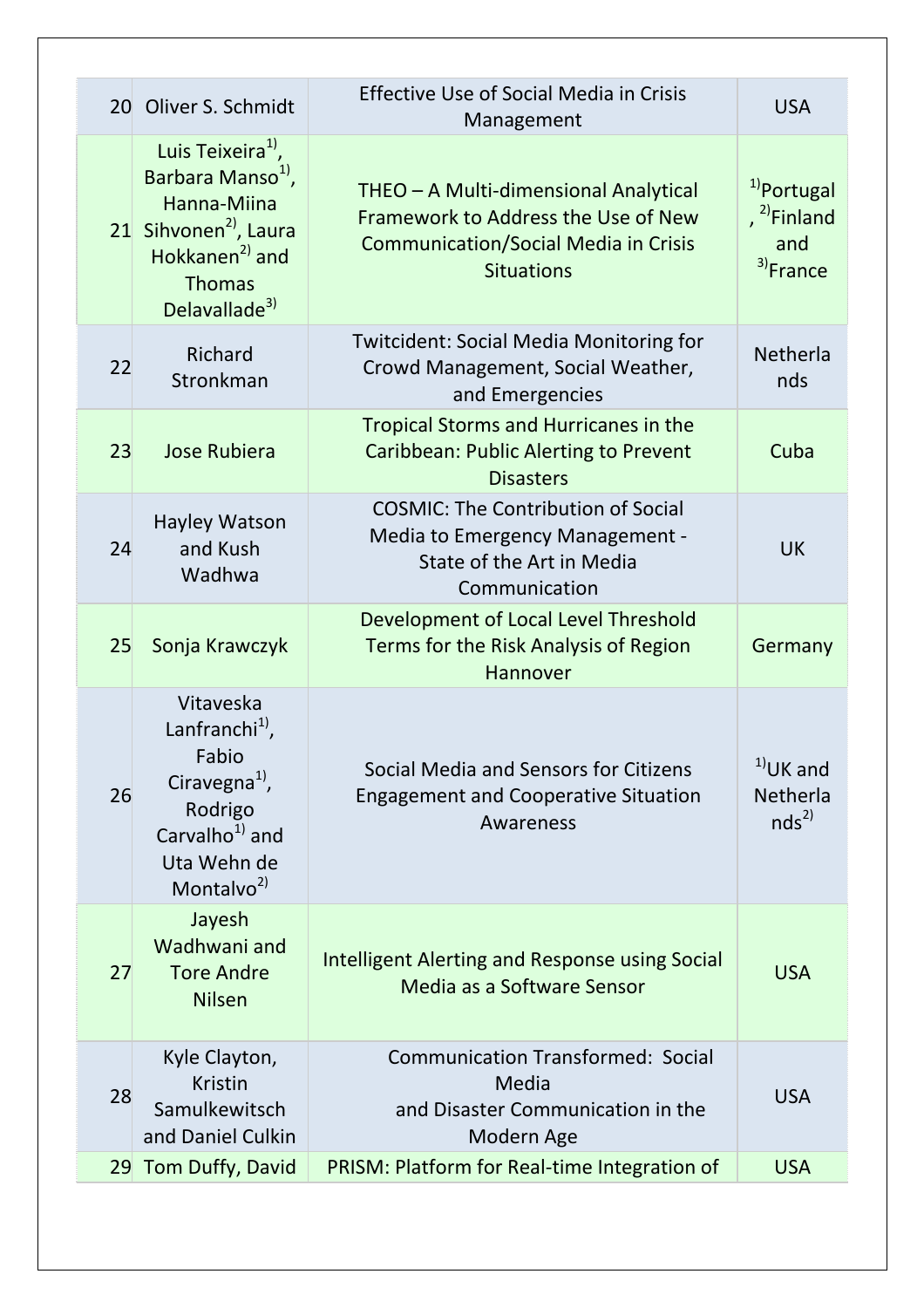|    | <b>Merrick and</b><br><b>Kristin</b><br>Samulkewitsch                                                                                                                                                                                                                                                                                                                                                      | <b>Social Media</b>                                                                                                                   |                                                                                     |
|----|------------------------------------------------------------------------------------------------------------------------------------------------------------------------------------------------------------------------------------------------------------------------------------------------------------------------------------------------------------------------------------------------------------|---------------------------------------------------------------------------------------------------------------------------------------|-------------------------------------------------------------------------------------|
| 30 | Sajad Ganjehi<br>and Behrouz<br>Bavandpourigilan                                                                                                                                                                                                                                                                                                                                                           | Analysis of Security Parameters in the<br>Selection of Optimal Routes for Search and<br>Rescue                                        | Iran                                                                                |
| 31 | Serye Yum,<br><b>Youngtae Son</b><br>and Sanghwa Lee                                                                                                                                                                                                                                                                                                                                                       | A Study on Dynamic Evacuation Route<br>Searching for Traveling Vehicles under<br><b>Disaster Conditions</b>                           | <b>Korea</b>                                                                        |
| 32 | Colum Donnelly,<br>Massimiliano<br>Mesenasco and<br>Paola Valentini                                                                                                                                                                                                                                                                                                                                        | Social Media & Human Factor in time of<br><b>Crisis: Making the Difference</b>                                                        | <b>Italy</b>                                                                        |
| 33 | <b>Martin</b><br>Hammitzsch <sup>1</sup> ,<br>Fernando José<br>Carrilho <sup>2)</sup> , Ocal<br>Necmioglu <sup>3)</sup> ,<br><b>Matthias</b><br>Lendholt <sup>1</sup> , Sven<br>Reißland <sup>1</sup> , Jana<br>Schulz <sup>1)</sup> , Rachid<br>Omira <sup>2</sup> , Mustafa<br>Comoglu <sup>3)</sup> ,<br><b>Nurcan Meral</b><br>Ozel <sup>3)</sup> , and<br>Joachim<br>$W\ddot{\text{a}}$ chter $^{1)}$ | <b>TRIDEC Tsunami Early Warning System in</b><br>international tsunami warning and<br>communication exercise                          | <sup>1)</sup> German<br>у,<br><sup>2)</sup> Portugal<br>and<br><sup>3)</sup> Turkey |
| 34 | <b>Frank Hoen</b>                                                                                                                                                                                                                                                                                                                                                                                          | Child Alerts; Mobilizing the Masses with Zero<br><b>Marketing Budget</b><br><b>AMBER Alert Europe: a Crowd-sourcing Case</b><br>Study | Netherla<br>nds                                                                     |
| 35 | Marie-Valentine<br><b>Florin</b>                                                                                                                                                                                                                                                                                                                                                                           | <b>Social Media for Crisis Communications:</b><br><b>Opportunities and Challenges</b>                                                 | Switzerla<br>nd                                                                     |
| 36 | Seyed Abolfazl<br>Mohammadi,<br>Nasser Mehrdadi                                                                                                                                                                                                                                                                                                                                                            | Studying of Information Technology & Media<br>in Crises Management                                                                    | Iran                                                                                |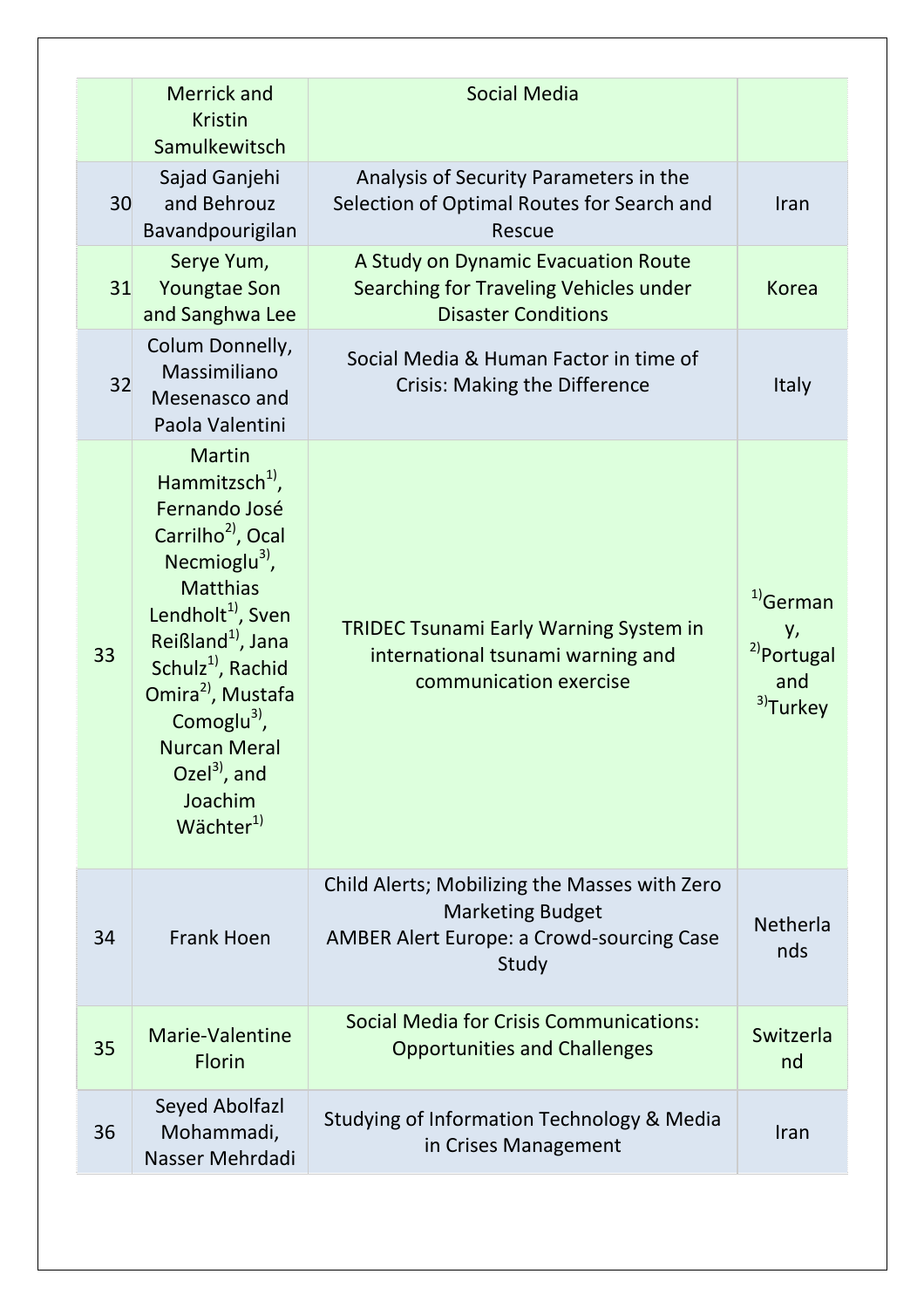|    | and Bahreh<br>Ghods                                                            |                                                                          |                 |
|----|--------------------------------------------------------------------------------|--------------------------------------------------------------------------|-----------------|
| 37 | <b>Seyed Abolfazl</b><br>Mohammadi,<br>Arina Es'Haghi<br>and Naser<br>Mehrdadi | The Role of Media in Various Stages of Flood<br><b>Crises Management</b> | <b>Iran</b>     |
| 38 | <b>Carol Allers and</b><br>Jose Correira                                       | <b>Communication Preparedness for</b><br>Planned/Emergency Load Shedding | South<br>Africa |

**Registration Fees** 

| <b>REGULAR</b> | <b>TIEMS MEMBER</b> | <b>STUDENT</b>       | <b>STUDENT MEMBER</b> |
|----------------|---------------------|----------------------|-----------------------|
| 275C           | 200€                | $\sim$ $\sim$ $\sim$ | 1 $2.5$               |
| 21 J C         |                     | よしい と                | ᆂᅀᇰᄔ                  |

# **TIEMS 2013 Annual Conference Velaux, France**

**1 - 4 October, 2013** 



TIEMS Annual Conference 2013 will take place in Velaux, France at the French Fire Brigade new Training Academy! *(North of and close to Marseille)*

The main topic is *"Robotics in Emergency and Disaster Management"* 

There will be presentations and exhibitors from 18 countries!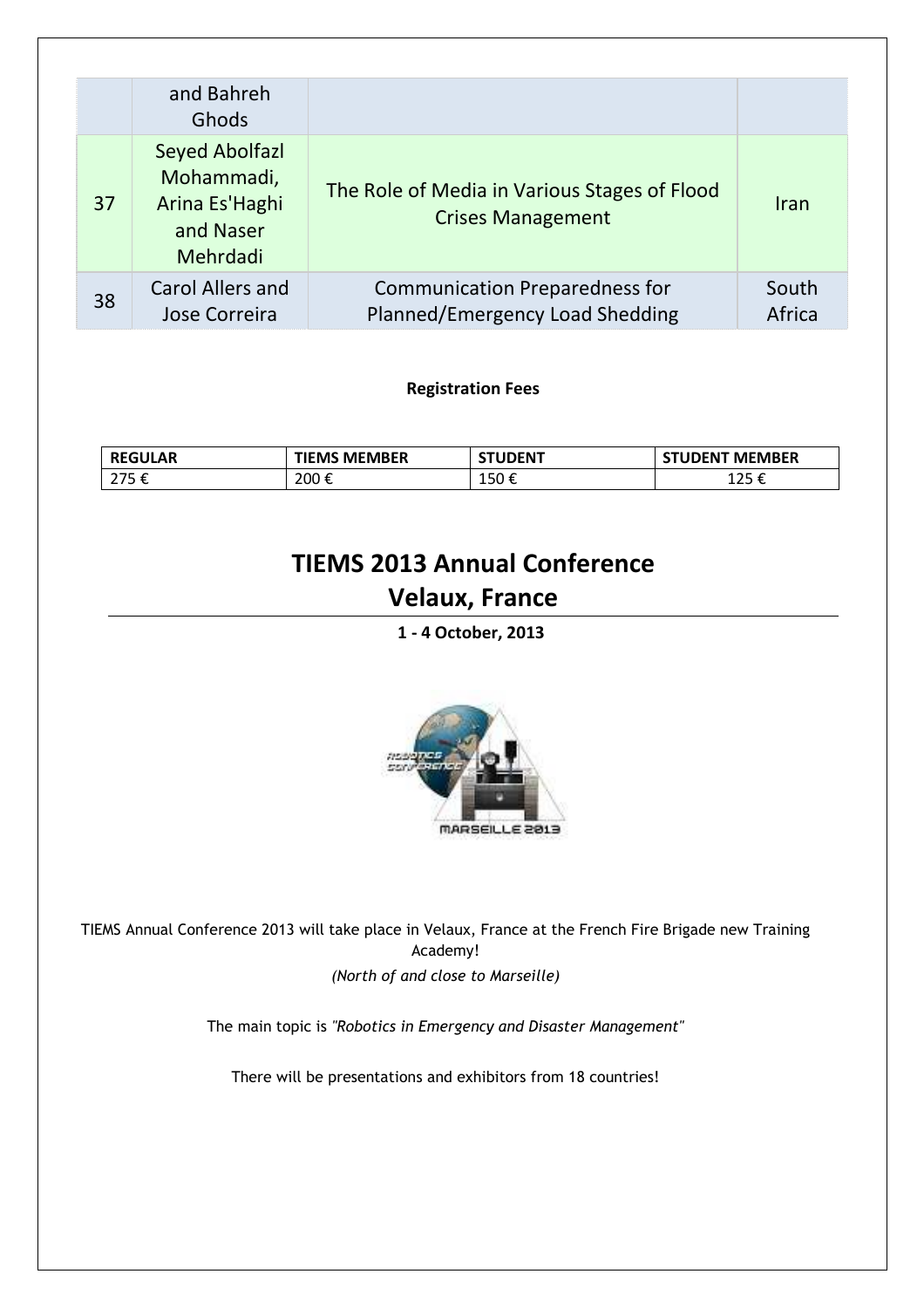| #              | <b>AUTHORS</b>                                                                                                                                                              | <b>TITLE</b>                                                                              | <b>COUNTRY</b>          |  |  |
|----------------|-----------------------------------------------------------------------------------------------------------------------------------------------------------------------------|-------------------------------------------------------------------------------------------|-------------------------|--|--|
|                | <b>Robotic Subjects</b>                                                                                                                                                     |                                                                                           |                         |  |  |
| $\mathbf{1}$   | Vincent HONORE, Stéphane<br>MOZZICONACCI, Michel-Ange<br>DOMINGO, and Jean-Paul MONET                                                                                       | Robots Cooperation Managing Radioactive Source<br>Recovery                                | France                  |  |  |
| $\overline{2}$ | E. Rodriguez, S. Mozziconacci, L.<br>Verneuil and J.P. Monet                                                                                                                | Needs and Constraints for Civil protection Robotic<br>Solutions                           | France                  |  |  |
| $\overline{3}$ | S. Mozziconacci, L. Verneuil, J.M.<br>Denis and J.P. Monet                                                                                                                  | Robotic Solution for Civil Protection, Overview on a<br>Six Year Development Project      | France                  |  |  |
| 4              | Stephane Normand, Karim Boudergui,<br>Frédérick Carrel, Romain Coulon,<br>Vladimir Kondrasovs, Jean-Michel<br>Bourbotte, Romuald Woo, Guillaume<br>Sannié and Gwenolé Corre | About Embedded Sensors on Robotic Platforms,<br><b>Technical Features</b>                 | France                  |  |  |
| 5              | Filippo Arrichiello, Federica Pascucci,<br>R Setola                                                                                                                         | Indoor Localization and Connectivity Maintenance in<br>Rescue                             | Italy                   |  |  |
| 6              | C. Fargeon                                                                                                                                                                  | Advanced Artificial Intelligence Dedicated to UGVs<br>Development                         | France                  |  |  |
| $\overline{7}$ | <b>Dirk Schultz</b>                                                                                                                                                         | About CBRNE Land Robotic Research and<br><b>Development Projects</b>                      | Germany                 |  |  |
| 8              | Pr. Nacer Kouider M'Sirdi                                                                                                                                                   | Driving Simulator of All-Terrain Vehicles using<br>SCANeR-Studio                          | France                  |  |  |
| 9              | Samantha Ueno                                                                                                                                                               | UAV's for Hazard Monitoring and Disaster Recovery<br><b>Earth Observation Data</b>        | UK/Japan                |  |  |
| 10             | <b>Gilles FOURNIER</b>                                                                                                                                                      | AIRBEAM : AIRborne Information for Emergency<br><b>Situation Awareness and Monitoring</b> | France                  |  |  |
| 11             | Philippe Chrobocinski <sup>(1</sup> and Effie<br>Makri <sup>(2</sup>                                                                                                        | The Use of UGVs in Earthquake Response Operations                                         | $1)$ France/<br>$2)$ UK |  |  |
| 12             | Thomas Eriksson, Bo Björklund,<br>Dan Hallman, Kristina Lindfeldt,<br>Stefan Särdqvist and Per-Erik<br>Johansson                                                            | FUMO <sup>™</sup> - the Fire-fighting Robot                                               | Sweden                  |  |  |
| 13             | <b>Charles Kelly</b>                                                                                                                                                        | Robotics and Humanitarian Interventions:<br><b>Challenges of Challenging Environments</b> | <b>USA</b>              |  |  |
| 14             | Roland Lenain, Mathieu Richier, Jean-<br>Baptiste Braconnier,<br>Cariou Christophe and Benoit Thuilot                                                                       | High Speed and Safe Mobile Robot Control in<br><b>Unstructured Environments</b>           | France                  |  |  |
| 15             | Konstantin P. Darmaniyan and Darko<br><b>Dužanec</b>                                                                                                                        | Multifunctional Robotic System for CBRNE<br>Application                                   | Croatia                 |  |  |
| 16             | Håkon Bjorheim Abrahamsen and<br>Stephen JM Sollid                                                                                                                          | Rotor-wing Unmanned Aerial Vehicle in Pre-hospital<br>Critical Care - a Feasibility Study | Norway                  |  |  |
| 17             | <b>Michael Barry Edis</b>                                                                                                                                                   | iRobot at Fukishima Accident                                                              | <b>USA</b>              |  |  |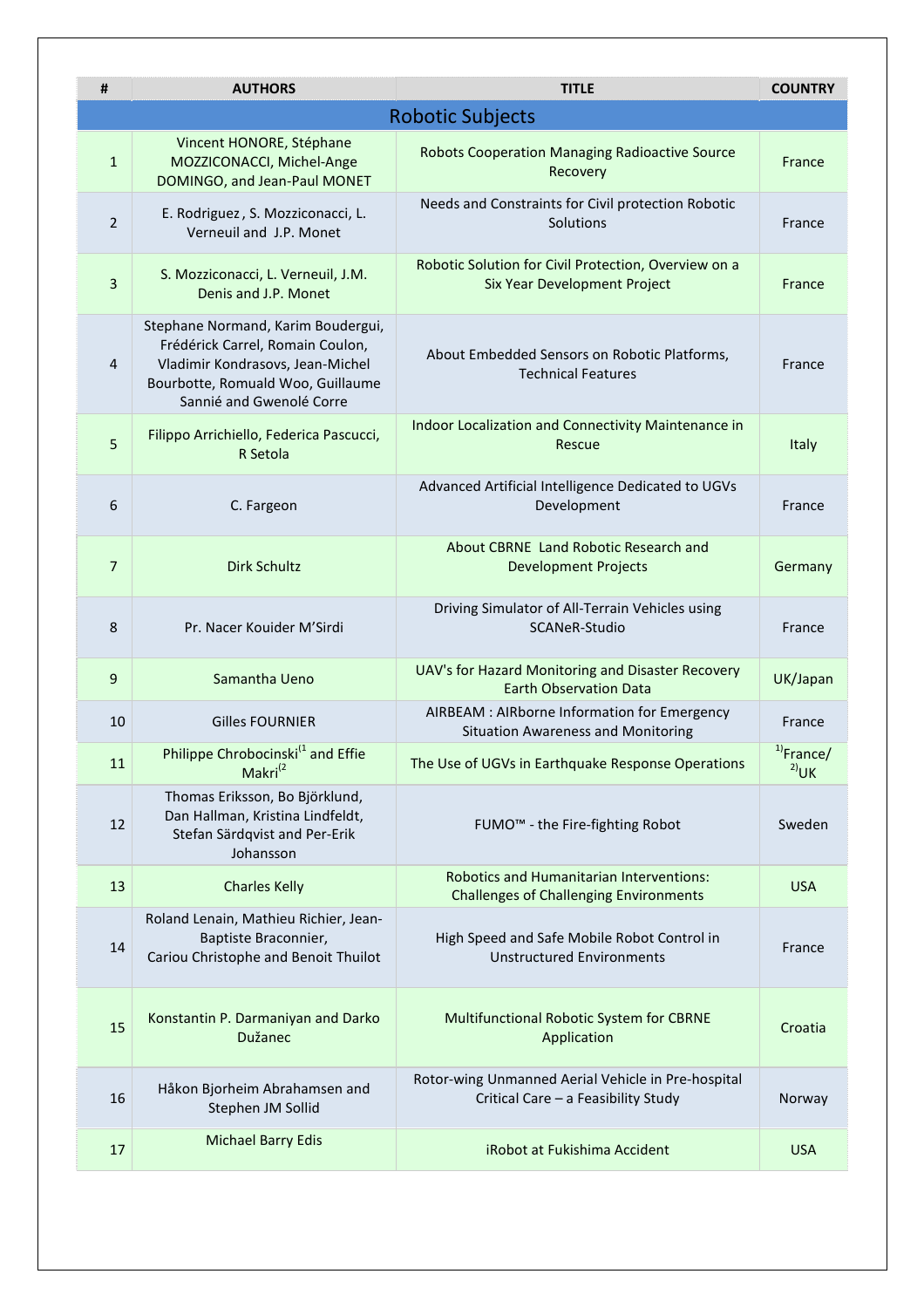|    |                                                                       | <b>General Emergency and Disaster Management Subjects</b>                                                                                                      |                   |
|----|-----------------------------------------------------------------------|----------------------------------------------------------------------------------------------------------------------------------------------------------------|-------------------|
| 18 | Kåre Harald Drager                                                    | <b>Disaster Risk Reduction - TIEMS International</b><br><b>Efforts towards Resilient Communities</b>                                                           | Norway            |
| 19 | Audrey Heffron Casserleigh and<br>Jarrett Broder                      | Using Psychosocial Attributes in Terrorist Profiling<br>to Identifying Potential Security Threats                                                              | <b>USA</b>        |
| 20 | Yasutake Sayanagi                                                     | Study with the In-Datacenter Backup Office for<br><b>Banks</b>                                                                                                 | Japan             |
| 21 | Nina Frolova), Jean Bonnin, Valery<br>Larionov, and Aleksander Ugarov | Uncertainties Of Earthquake Loss Estimation At<br><b>Global Scale In Emergency Mode</b>                                                                        | <b>Russia</b>     |
| 22 | Yukio Fujinawa                                                        | Utilization Scheme and Performances of the<br>Earthquake Early Warning in Japan                                                                                | Japan             |
| 23 | <b>Gilles Helschger</b>                                               | A TOTAL APPROACH TO CRISIS : About an<br><b>Industrial Common ICT Tool for Crisis</b><br>Management                                                            | France            |
| 24 | Woojung Choi, Jaewoong Cho,<br>Jinyoung Kim and Woonkwang Yeo         | Trial and Effectiveness of Natural Disaster<br>Investigation System using Smart Phone in Korea                                                                 | Korea             |
| 25 | <b>Neil Dufty</b>                                                     | Recent Research in Community Disaster Education<br>and its Implications for Emergency Management                                                               | Australia         |
| 26 | <b>Takahiro Ono</b>                                                   | <b>Business Continuity Planning Status of the Private</b><br>Sector and DRR Capacity of the Public Sector in<br>the Asia Pacific Region                        | Japan             |
| 27 | Susan Madison Smith and Kenyon L.<br>Maddon                           | Training & Preparedness: Preparing Healthcare<br>Facilities to Effectively Respond to a Disaster                                                               | <b>USA</b>        |
| 28 | Jaroslav Pejcoch                                                      | The Vulnerability and Resiliency in our Globalized<br>and Virtualized World                                                                                    | Czech<br>Republic |
| 29 | Kenji Watanabe                                                        | Conceptual Design of Supply Chain Management<br>Coding Scheme for Foods and Beverages in large-<br>area Disasters based on PPP (Public-Private<br>Partnership) | Japan             |
| 30 | Jinyoung Kim, Jaewoong Cho,<br>Woojung Choi and Jongkook Lee          | Debris Flow Monitoring during Typhoon Sanba<br>using Integrated PCB Sensor                                                                                     | Korea             |
| 31 | Snjezana Knezic                                                       | Development of a Sustainable Flood Disaster<br>Management Plan for Trans-boundary River<br><b>Basins</b>                                                       | Croatia           |
| 32 | <b>Mann Fang</b>                                                      | Comparative Study on Beijing Residents' Risk<br>Perception on Incidents of Pandemic Influenza,<br>Subway Terrorist Scenario and Torrential Rain                | China             |
| 33 | Guosheng Qu                                                           | Capacity Building for National-wide Search and<br>Rescue Team and Preparedness of Earthquake<br>Catastrophe                                                    | China             |
| 34 | <b>Susan Madison Smith</b>                                            | Preventing or Responding to Violent Attacks in<br><b>Schools: Education, Training and Facility</b><br><b>Improvement Strategies</b>                            | <b>USA</b>        |
| 35 | Dan Manastireanu and Stela Petrescu                                   | <b>MEDICAL MANAGEMENT IN DISASTERS</b>                                                                                                                         | Romania           |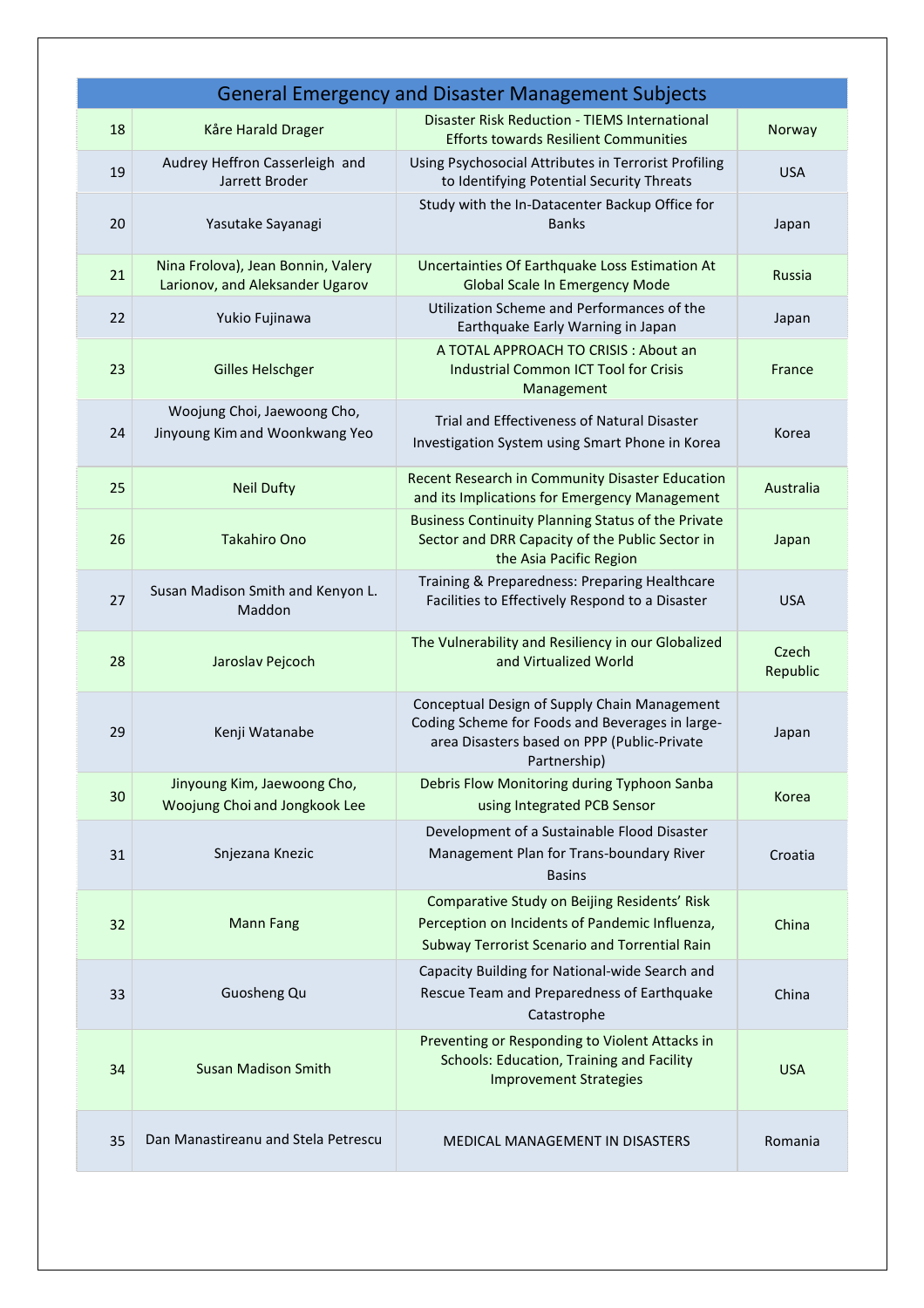| 36 | Meen Chhetri                                                                                        | Significance of Cooperation and Coordination in<br><b>International Disaster Management System</b>                             | <b>Nepal</b>       |
|----|-----------------------------------------------------------------------------------------------------|--------------------------------------------------------------------------------------------------------------------------------|--------------------|
| 37 | Ji (Jack) Zhang                                                                                     | IOT Technology and its Application in the Crisis<br><b>Pre-alert Management</b>                                                | China              |
| 38 | Ranko Britvic and Ana Mikacic                                                                       | IF REACT - Innovative First Responder Ensembles<br><b>Against CBRN Terrorism</b>                                               | Croatia            |
| 39 | Norio Maki                                                                                          | How Resilient is Japan? - Response and Recovery<br>Lessons from the 1995 Kobe and 2011 Tohoku<br><b>Disasters</b>              | Japan              |
| 40 | Haiying Wang, Guosheng Qu, Gang<br>Sun and Chun Ouyang                                              | Phases of Earthquake Emergency Response Period                                                                                 | China              |
| 41 | C. Di Mauro, S. Bologna, M. Buldrini,<br>A. Lazari, C. Leone, V. Rosato, L.<br>Tirone and P. Trucco | TIEMS Italian Chapter - National Emergency<br>Management Experience and Future Challenges                                      | <b>Italy</b>       |
| 42 | Mi-yun Park, Mi-na Kim, Jong-bok<br>Park and Yee-sub Oh                                             | The Development of Safety Standard in Law<br>System using the Accident Cause-result Relational<br>Approach Method              | Korea              |
| 43 | Young-Jai Lee                                                                                       | Developing a Platform for Disaster Risk Reduction<br><b>Technology Dealings</b>                                                | Korea              |
| 44 | <b>Frank Hoen</b>                                                                                   | Child Alerts; Mobilizing the Masses with Zero<br><b>Marketing Budget</b><br>AMBER Alert Europe: a Crowd-sourcing Case<br>Study | <b>Netherlands</b> |
| 45 | Mohamed SEDIRI, Nada MATTA,<br>Sophie LORIETTE and Alain HUGEROT                                    | Decision Support Through the Experience<br><b>Feedback of Crisis</b><br>Management                                             | France             |

To register, go to: http://tiems.info/TIEMS-Events-2009/annual-conference-2013.html

*S*tudents can apply for *TIEMS Rohrmann Student Scholarship Fund,* which supports two students this year for participating in the conference!

### **Registration Fees**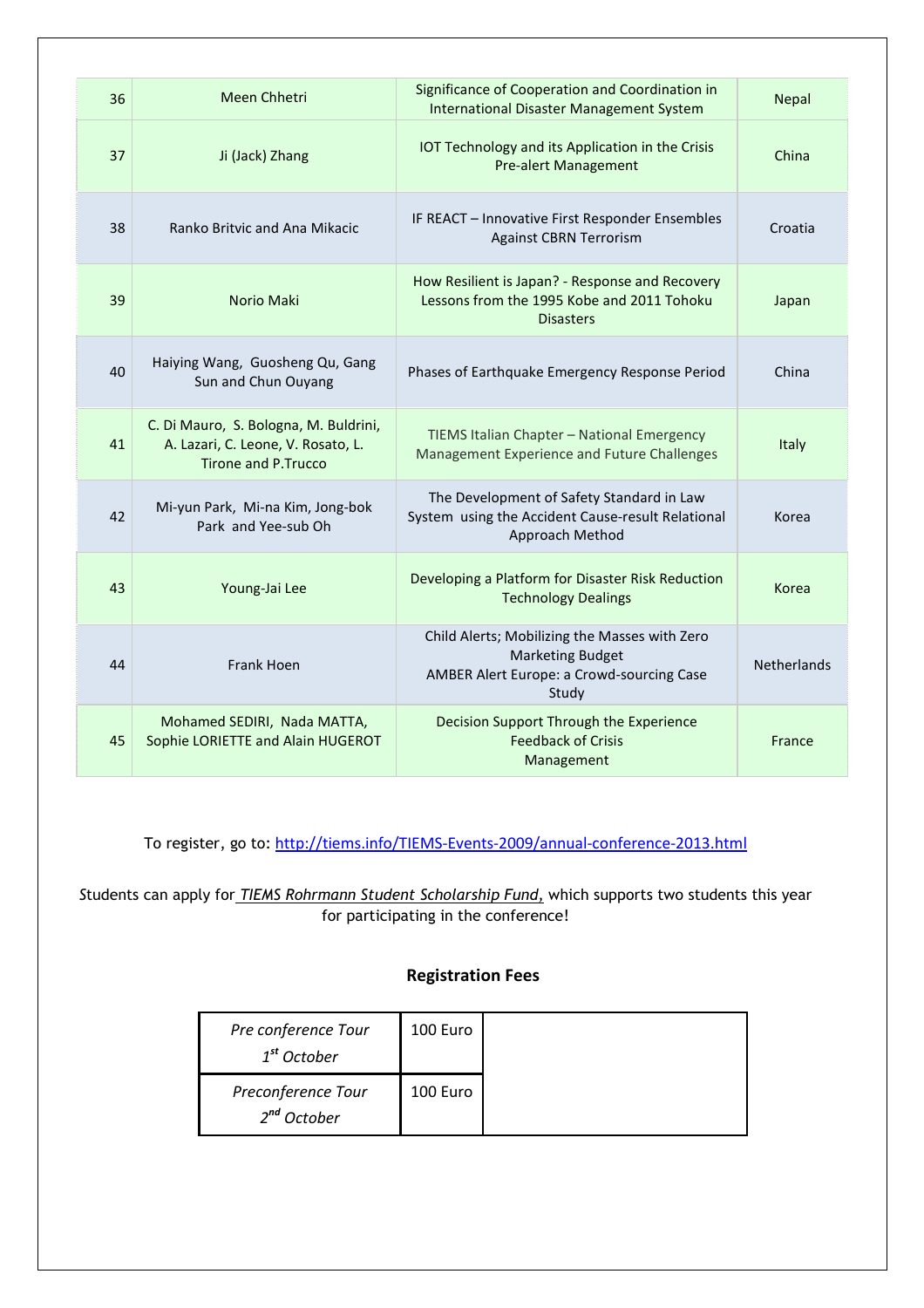| Conference 3 - 4 October<br>For Participants with<br><b>Accepted Papers</b> | Regular                                   | <b>Transition Economy</b> | <b>Students</b> |
|-----------------------------------------------------------------------------|-------------------------------------------|---------------------------|-----------------|
| <b>TIFMS Members</b><br>Not TIEMS Members                                   | 225€<br>300€                              | 225€<br>250€              | 180€<br>200€    |
| Conference 3 – 4 October<br>For participants without<br>Presentation        | Regular                                   | <b>Transition Economy</b> | <b>Students</b> |
| <b>TIFMS Members</b><br>Not TIEMS Members                                   | 325€<br>400€                              | 325€<br>350€              | 280€<br>300€    |
| <b>Exhibition Space incl.</b><br><b>Furniture</b>                           | Contact: alice.letessier@pole-risques.com |                           |                 |

For questions or more information, please, contact: *jpmonet@sdis13.fr*

#### **Preliminary Program**

# *Tuesday October 1, 2013*

#### *Pre-seminar, visits*

In the morning, visit of Bouches-du-Rhone Fire Department HQ in Marseilles dedicated to forest fires, floods and EMS crisis management. In addition, presentation of advanced technologies and UGV UAV use.

#### *Lunch*

In the afternoon, visit to the regional (Southern France) civil protection HQ in Aix en Provence dedicated to forest fires, floods and EMS crisis management. In addition, presentation of the national water bombers aircraft management.

# *Wednesday, 2, October 2013 Pre-seminar, demos*

In the morning, visit and demo of the Hazmat team of Bouches-du-Rhone Fire Department (BDRFD), including UGV use.

### *Lunch*

In the afternoon, visit to the BDRFD School with demonstration of simulation tools during a training session, involving 12 trainees in the same virtual environment.

#### *Evening Social Event*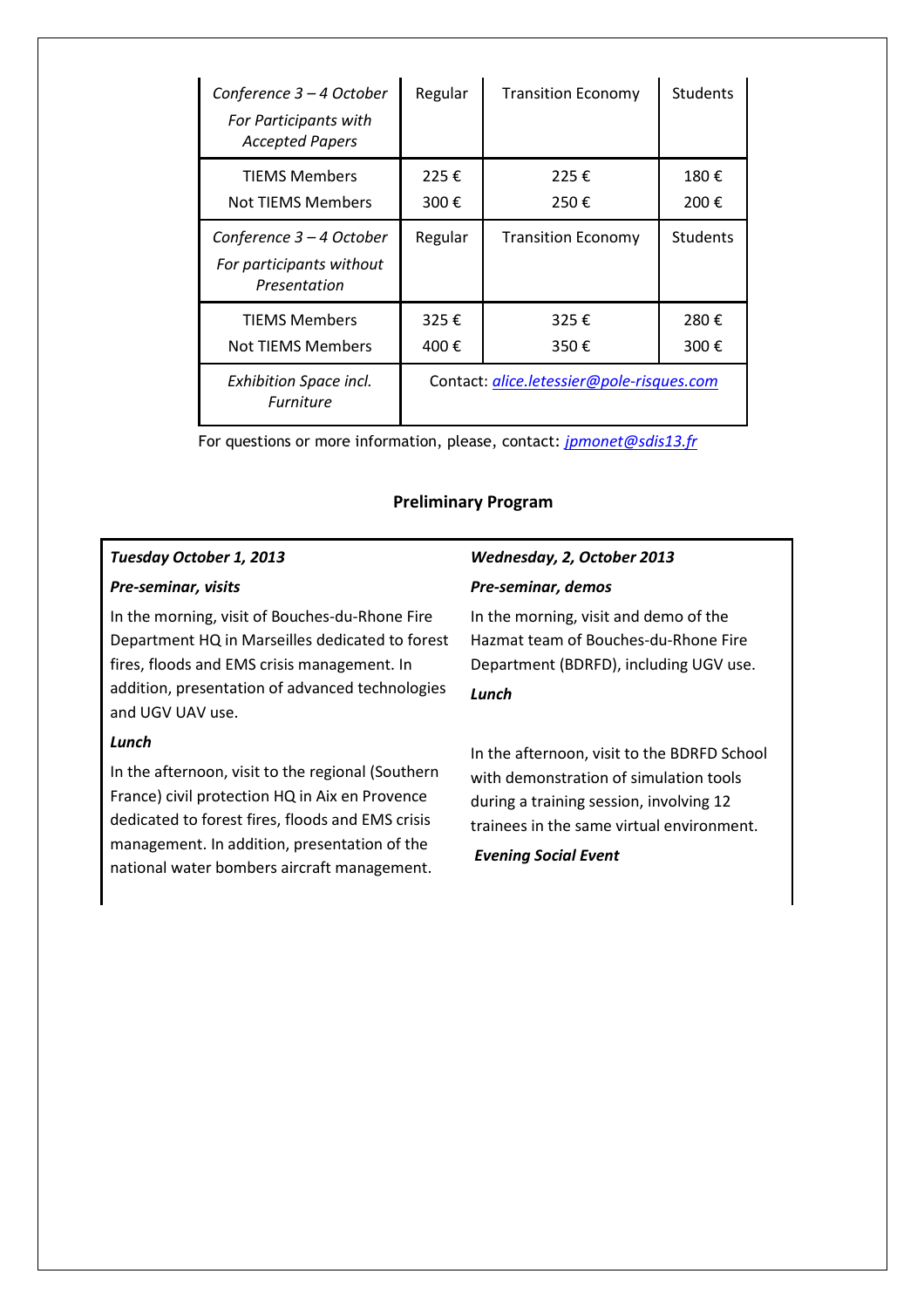| Thursday October 3, 2013                                                                                                                          | Friday, October 4, 2013                                                                                 |  |
|---------------------------------------------------------------------------------------------------------------------------------------------------|---------------------------------------------------------------------------------------------------------|--|
| <b>Conference presentation day</b>                                                                                                                | Conference demo day                                                                                     |  |
| The Conference will take place at the Fire School<br>pedagogic building. It will be an opening session<br>with authoritative speakers and keynote | The event will take place at the Fire School<br>training facilities with demo of the different<br>UGVs. |  |
| presentations.                                                                                                                                    | Showroom for specialized tools<br>Presentation of submitted and approved<br>papers                      |  |
| Showroom for specialized tools                                                                                                                    |                                                                                                         |  |
| <b>TIEMS Annual General Meeting</b>                                                                                                               |                                                                                                         |  |
| Presentation of submitted and approved papers                                                                                                     | Lunch                                                                                                   |  |
| Lunch                                                                                                                                             | Wrap up and closing of the conference with<br>TIEMS Week 2013 Declaration.                              |  |
| Presentations of submitted and approved papers<br>followed by a discussion, and Q&A session.<br><b>TIEMS Gala Diner</b>                           |                                                                                                         |  |

# **TIEMS By-Laws (Revised)**

The TIEMS present By-laws were approved by TIEMS Extraordinary General Meeting on 18th February 2013, and became effective 14th June 2013 after publishing in "Moniteur Belge." The by-laws are in both French and English.

The by-law revisions have been in the works since 2010, using a very thorough process that ultimately made them simpler and adaptable to the future development of the overall TIEMS organization.

You can find the new by-laws at: http://tiems.info/About-TIEMS/tiems-by-laws.html



INHOUD **SOMMARE** ï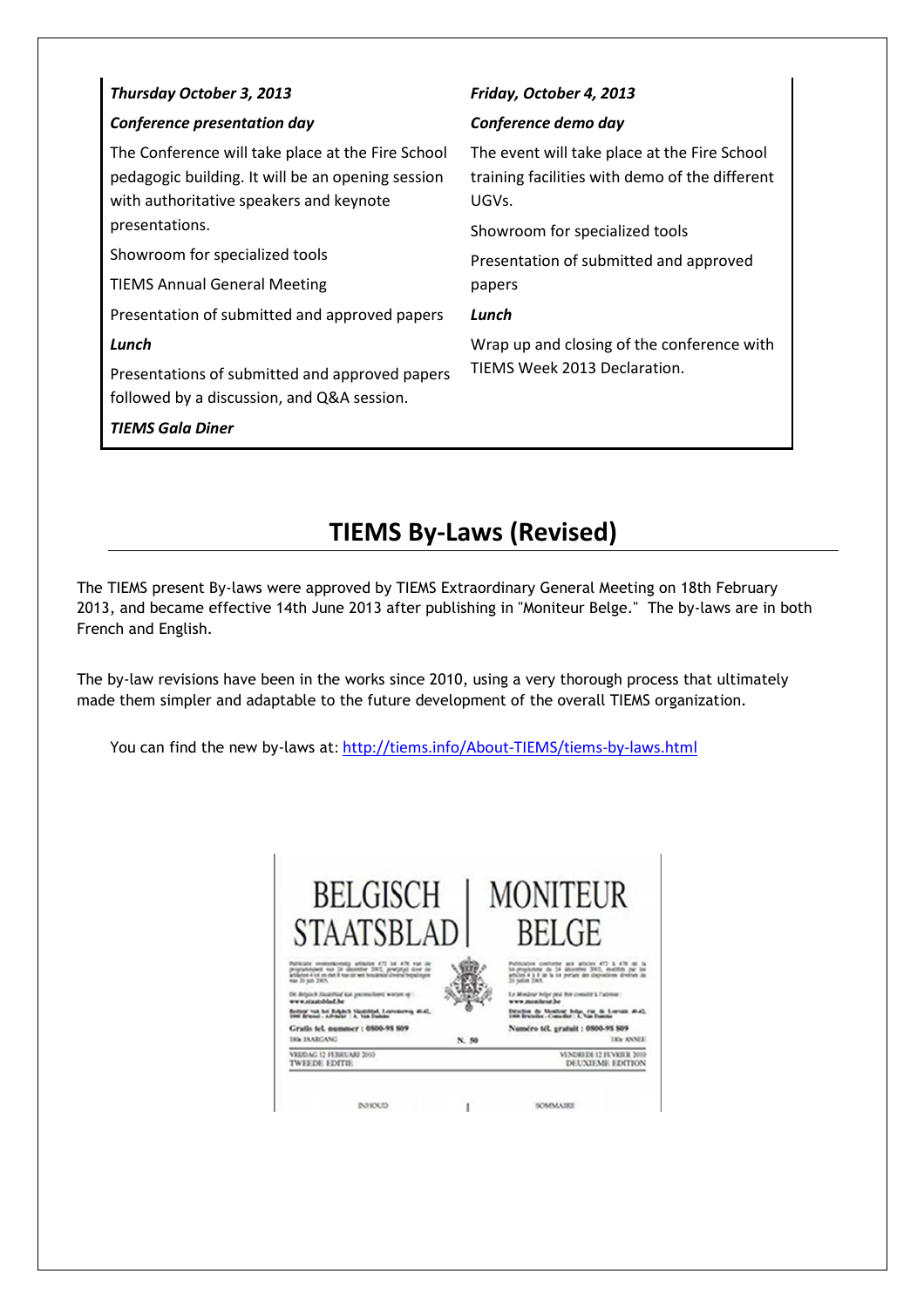# **TIEMS Welcomes KuniyukiTashiro as Our Newest TIEMS Instructor!!**

Name: *KuniyukiTashiro MBCI* Position: *Senior Consultant*  Organization: *InterRisk Research Institute & Consulting, Inc., Japan*  Nationality: *Japanese* E-mail: *ktashiro.src@gmail.com* 



#### **Biography:**

KuniyukiTashiro MBCI, Tokyo, Japan, is a senior consultant in InterRisk Research Institute & Consulting, Inc. (http://www.irric.co.jp/) He has 8 years of experience for consulting of business continuity management and risk management in Japan. Kuniyuki provides consulting service for various industries including manufacturing, IT service, hotels, financial service, and insurance industry.

He is a member of the Business Continuity Institute (BCI) (http://www.thebci.org/) since 2008 and he holds MBCI professional credential in business continuity. To promote the art and science of business continuity, he provides various seminars and workshops related to business continuity, disaster recovery, and emergency preparedness in Japan, China, Indonesia, and England.

He is also a member of the steering committee of the "Business Continuity Management System (BCMS) Conformity Assessment Scheme" (based on ISO22301) in Japan since 2013.

(http://www.isms.jipdec.or.jp/english/bcms.html)

He has a Bachelor's degree from Nihon University Science and Technology in Japan in mechanical engineering in 1991.

\*\*\*\*\*\*\*\*\*\*\*\*\*\*\*\*\*\*\*\*\*\*\*\*\*\*\*\*\*\*\*\*\*\*\*\*\*\*\*\*\*\*\*\*\*\*\*\*\*\*\*\*\*\*\*\*\*\*\*\*\*\*\*\*\*\*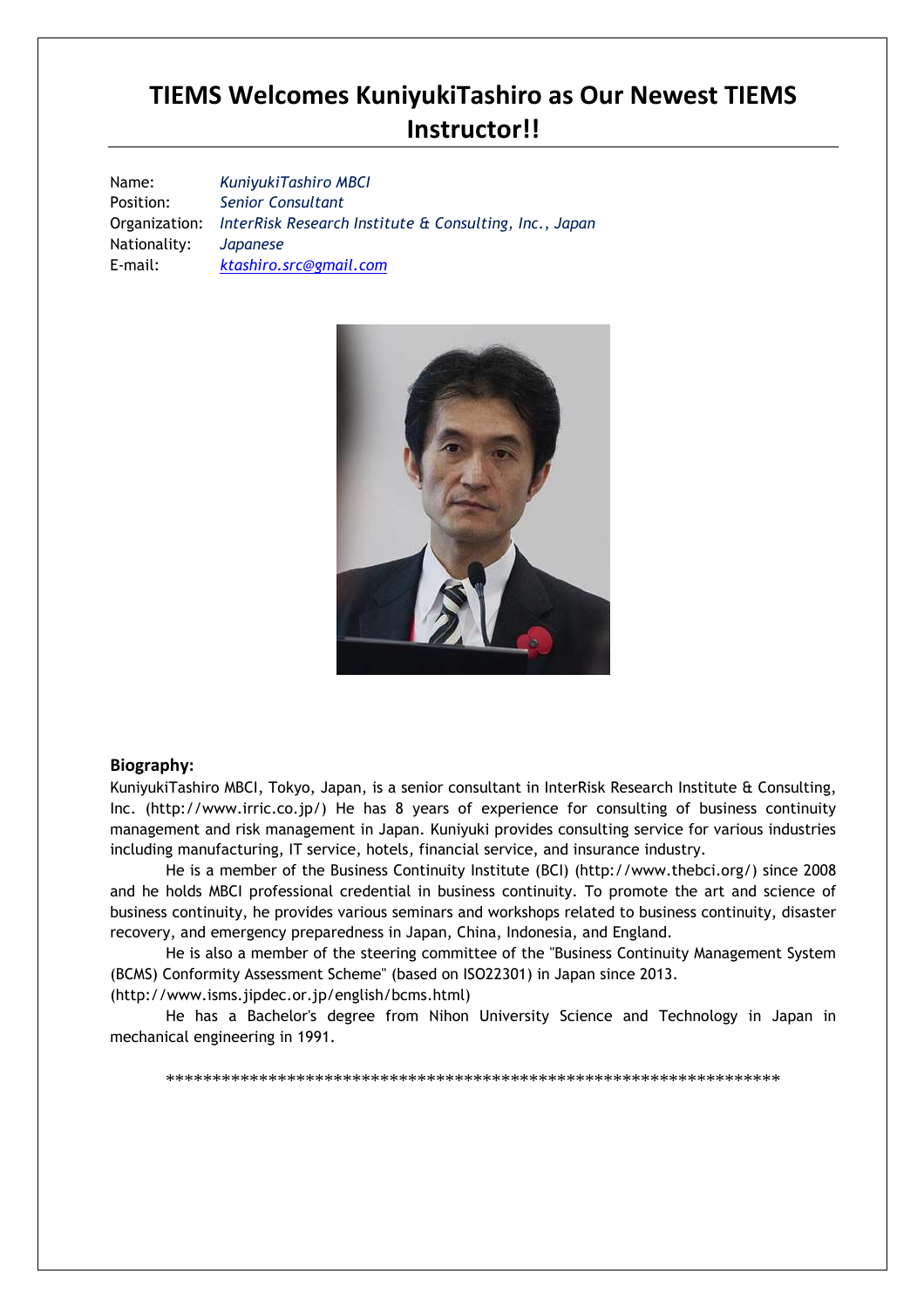#### **Title of Course:** *Business Continuity Management*

#### **Course Content:**

This course covers full range of business continuity management based on the BCI Good Practice Guidelines and ISO 22301/22313. The course will be provided with theoretical explanations, practical methodologies, and examples based on real cases.

The followings are the basic contents of this course, however it would be customized for each demand or interest.

#### **Topics Include**:

- -Basic concept of business continuity management
- **•** Policy and program management
- Understanding the organization and expectations of interested parties
- **Business impact analysis**
- -Risk assessment
- **•** Determining business continuity strategy
- **Incident response structure and incident command system**
- -Business continuity plan
- **Exercising and testing**
- -Continual improvement by operating business continuity management system (BCMS)
- **Embedding business continuity into organizational culture**

#### **Objectives:**

- -To understand the reason why your organization need business continuity management
- -To understand basic concept of business continuity management
- To learn various methodology related to business continuity management
- To know how to build up the business continuity strategy with understanding the expectation of the interested parties and resource requirements for critical activities for the business
- To learn basic contents of business continuity plan and essential point how to make it practical
- To know the essential of incident response
- -To learn various methodology for exercising and testing of business continuity plan
- To learn the methodology to improve business continuity with the concept of business continuity management syste

# **REGISTER NOW!**

# **Radiological Emergency Planning:**

# **Terrorism, Security, and Communication Course**

The Harvard School of Public Health Executive and Continuing Professional Education hosts a course entitled *Radiological Emergency Planning: Terrorism, Security, and Communication*. This program would be great interest to members of The International Emergency Management Society (TIEMS).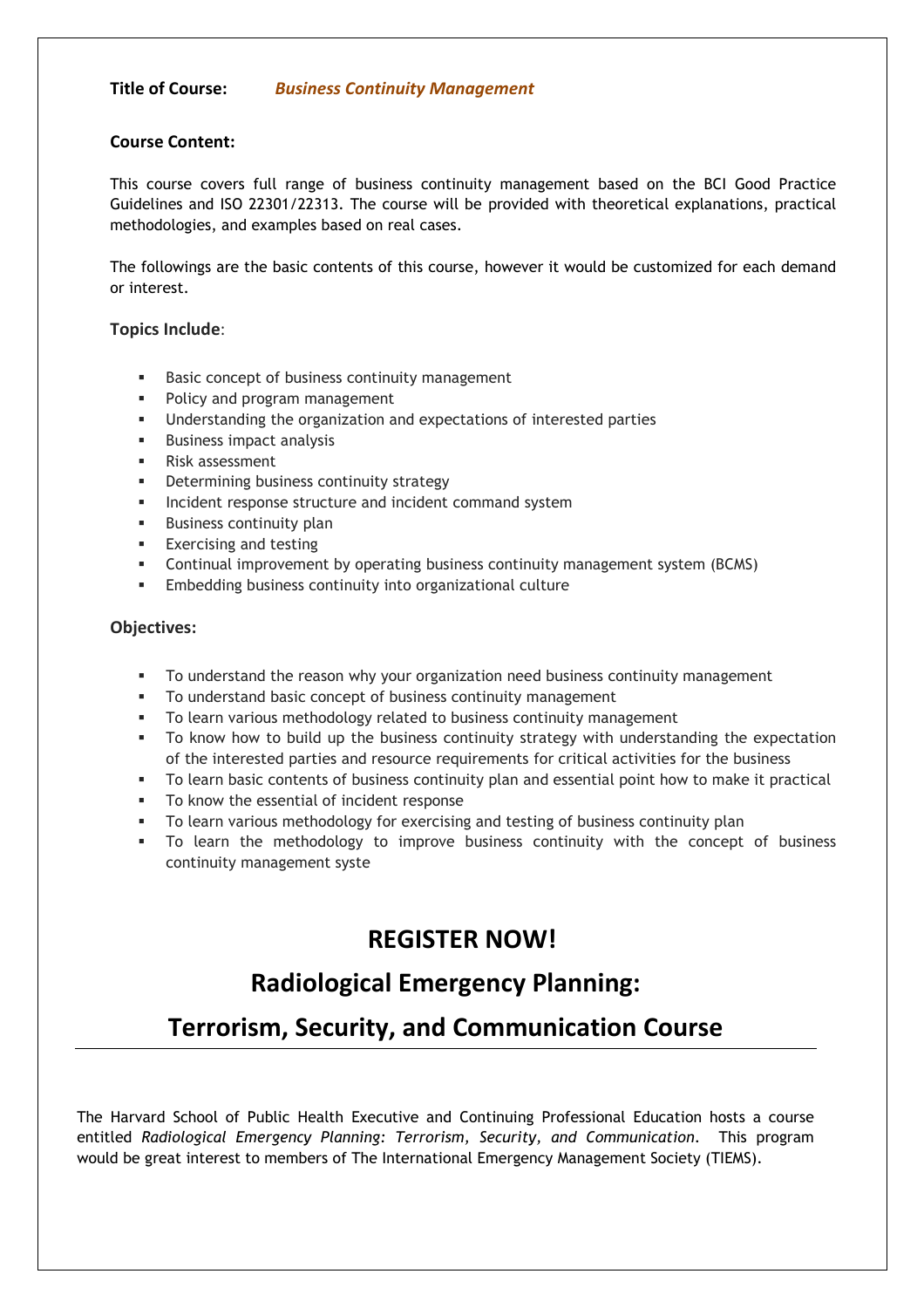# R**adiological Emergency Planning: Terrorism, Security, and Communication Course**

July 29 – August 2, 2013 | Boston, MA | \$2,500 https://ecpe.sph.harvard.edu/Radiological-Emergency-Planning

This program brings together leaders in the field of emergency preparedness and planning to explore the basic principles for creating a comprehensive radiation emergency plan. Drawing from years of direct experience, faculty members will divulge lessons learned in preparing for, responding to, and communicating about radiation emergencies. By providing practical tools and guidelines, this course will prepare participants to plan for and respond to a radiological event, whether at the state, local, or individual facility level.

### **Learning Objectives:**

- 1. Apply the basic principles and requirements for a comprehensive radiation emergency plan
- 2. Comply with changes in roles and responsibilities in support of the Homeland Security effort

3. Employ a decision-making matrix to assist in state and local reaction plans for a radiological emergency

- 4. Incorporate lessons learned regarding communications into your emergency response plan
- 5. Understand the need for, and application of, protective action guides in emergency planning

6. Medically manage the casualties of a radiological incident without significant increase in risk to first responder and first receiver staff

For more information contact:

**Peter J. Bretton**  Marketing Specialist Executive and Continuing Professional Education Harvard School of Public Health Phone: 617.432.2041| Fax: 617.432.2261 pbretton@hsph.harvard.edu | https://ecpe.sph.harvard.edu/

# **Tips, Trips, Traps and Pitfalls of Performing a Business Impact Analysis (BIA)**

*By: A.Alex Fullick, MBCI, CBCP, CBRA, v3ITIL Co-Editor of the TIEMS Newsletter © StoneRoad 2012* 



A. Alex Fullick success cas-

\*\*The below article is an extract reprinted with kind permission, from the recently released book by A.Alex Fullick,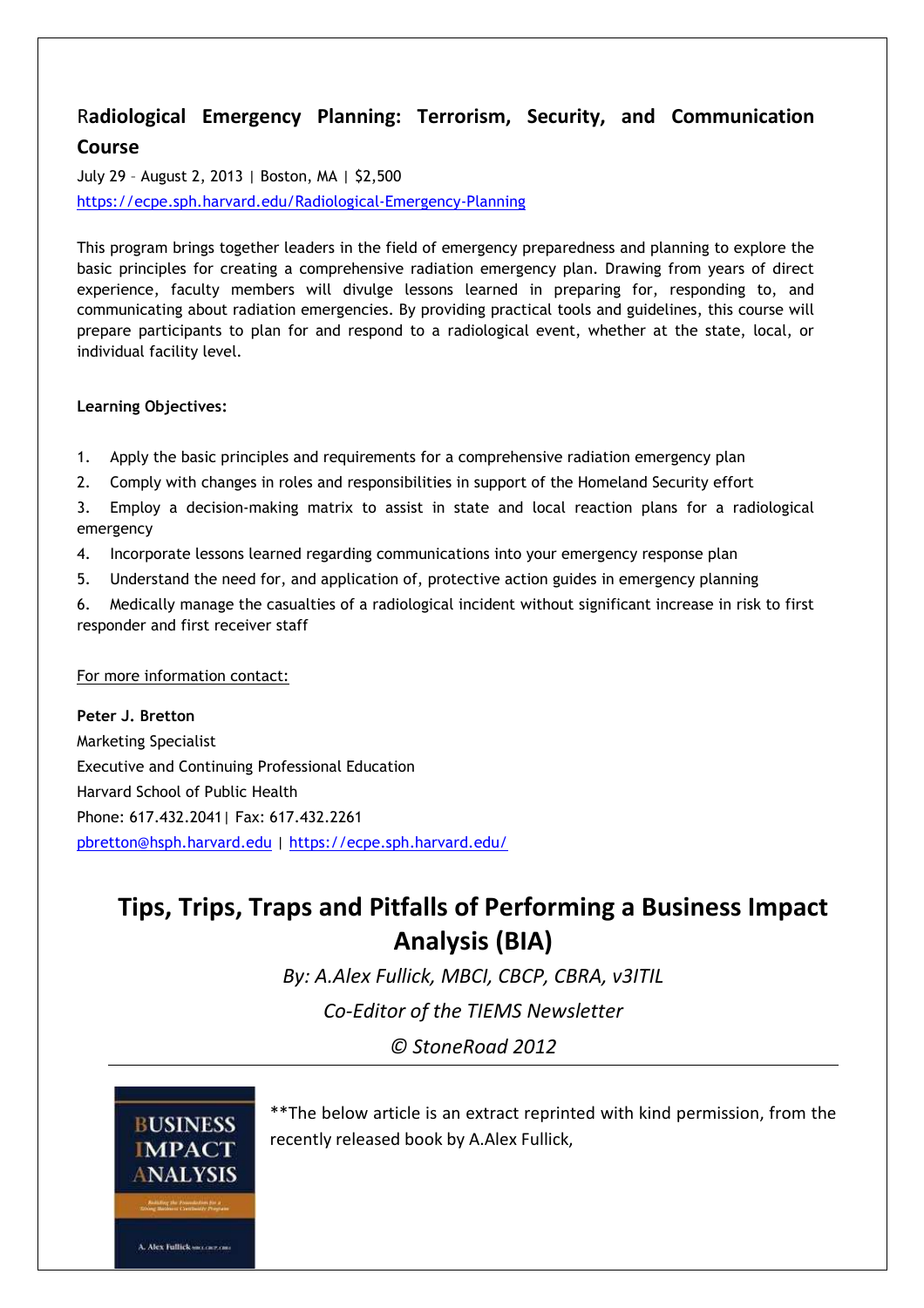*"Business Impact Analysis: Building the Foundations for a Strong Business Continuity Program."\*\** 

Business Continuity Management (BCM), like most corporate programs, is often plagued by common mistakes. If a practitioner – whether they are new the field or a seasoned veteran – is aware of the common mistakes they will be able to achieve a successful outcome. These common mistakes - or trips, traps and pitfalls – also apply to the Business Impact Analysis (BIA) component of a BCM program. Ensuring that these common areas are no encountered will help establish a successful BIA project which will allow the organization to continue building resilient continuity strategies from information captured during the BIA; information accepted and agreed to and relevant. The following are some common mistakes that need to be addressed to ensure that the BIA is effective:

- 1. *Minimal Management Support* Senior management must buy in to the need for continued maintenance of the BCP program. The program requires on-going resources to ensure that the program is funded and there are dedicated resources assigned across the organization. The people who head up the BCP program must have the requisite training, as well as the skills to provide leadership, prioritize tasks, communicate with stakeholders, and manage the program. No Timely Follow Up of Results - A BIA is conducted almost always in support of an enterprise-wide business continuity program. The real value of a BIA is the follow-up activities that lead to effective recovery strategies being implemented based on the BIA priorities of the business processes. Occasionally, so much effort and cost is put into the BIA that business continuity planners never get around to fully implementing the follow-up recovery strategies and plans. Without the implementation of these follow-ups, the value of the BIA becomes wasted.
- 2. *No Agreement on Scope (Level of Detail)* Another common mistake associated with BIAs is the failure to agree upon the level of detail that analysts should use in compiling the data. This level of detail can span an entire spectrum. On one end, some BIAs will contain relatively little detail to provide a higher-level executive view of the analysis. On the other end, and far more prevalent, are BIAs that include for each business process its corresponding input dependencies, output dependencies, recovery point objectives, recovery time objectives, and financial impacts. The common mistake here does not involve selecting the right or wrong level of detail – what's appropriate for one company may be totally inappropriate for another – but rather, failing to reach agreement among all relevant parties as to what level of detail best meets the requirements that are driving the BIA in the first place.
- 3. *Minimal Executive Support -* One of the factors that most influences the relative success of a BIA is the degree of executive support offered at the outset. The kickoff process usually consists of two parts: a widely distributed email and an initial presentation. The email should come from the highest level executive sponsoring the BIA and should be distributed to all parties who will be participating in the effort. The email should emphatically voice the executive's support for the project and insist on the support of al participants, particularly during the interview process.
- 4. *Poor Questionnaires* An important step of any BIA is the collection of data from business units. The manner in which this data is asked for often spells the difference between a full, timely and meaningful collection of data, and one that is delayed and incomplete. One of the best ways to avoid this situation is to develop survey forms that are thorough enough to capture all relevant information and simple enough for business users to complete quickly and easily.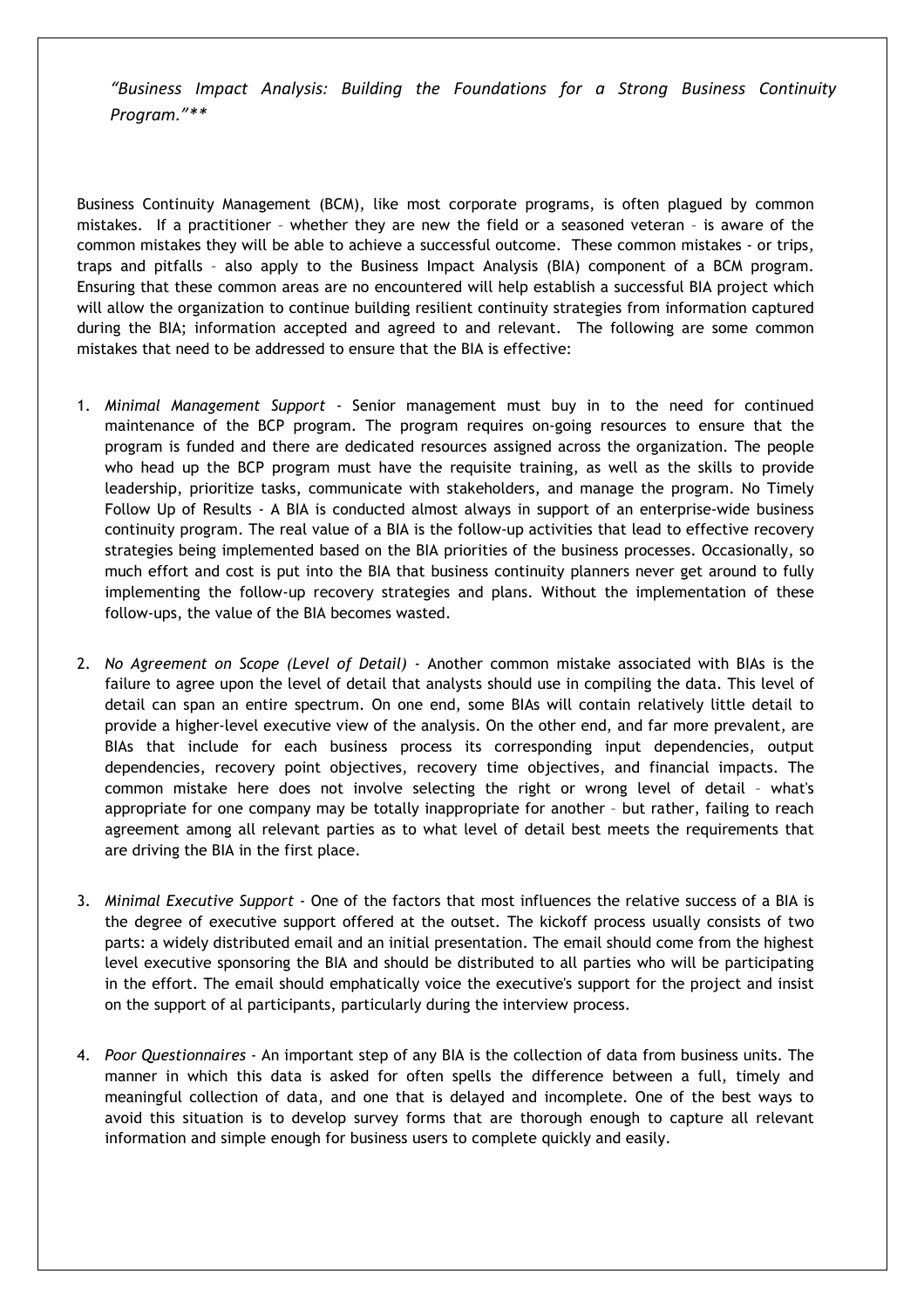- 5. *Lack of Preparation for Interviews/Workshops* Interviews are the cornerstone of a successful BIA, yet few planners prepare adequately for them to ensure their effectiveness. Interviewers need to learn as much as they can about a given business unit prior to the meeting, including a thorough review of the respondent's survey. Interviewers not only need to do their homework concerning the information that will be discussed, but should be mindful of the logistics involved as well.
- 6. *Lack of Critical Focus* Analysts frequently make the mistake of asking business users 'what are the most important business processes within their department?' The reason this is a mistake is because virtually all critical business processes have a large degree of importance and value - otherwise they would not be designated as critical – resulting in less likelihood of it being easy to prioritize processes according to value or importance. A much better question to ask is 'how long can a business process be idle before major impact is felt? A key objective of a BIA is to prioritize business processes according to their urgency, according to how quickly impact will be felt.
- 7. *Focusing on the Tools Instead of the Process -* Some analysts who conduct BIAs become very focused on the tools they will be using in the collection, compiling and analyzing the data provided by the business users. The emphasis often shifts inappropriately from the process being used, to the automation that can be applied to the process. There is an inherent flaw in this approach. If a poorly designed manual process that is being used to collect and analyze the data suddenly becomes automated, what you typically end up with is a poorly designed automated process. This can lead to more problems than what you might have experienced had you not automated in the first place.
- 8. *Ineffective Interviewing Technique* I have known more than a few BIA analysts who preferred to rely solely on surveys, questionnaires and emails to collect needed data. The example previously cited concerning the over-focus on tools shows how this can less than desirable results. Analysts often say that setting up interviews can be more hassle than it's worth. They will mention how interviews often start late, or may be cut short, or have to be re-scheduled, or cancelled altogether. In my experience, the real reason some BIA analysts try to steer clear of face-to-face meetings is that they tend to use ineffective techniques when interviewing business process owners. The interviewers struggle to keep the discussion focused, seldom ask open-ended questions, and may volunteer decisions such as recovery time objectives (RTOs) instead of prompting business users for this information.
- 9. *Insufficient Results Analysis* Analysts conducting a BIA collect a wealth of information during the course of their efforts. But the value of this information is sometimes diminished by poor or incomplete analysis of the data. Analysts need to look for trends, patterns, relationships and discrepancies among and within the data to ensure a thorough and meaningful analysis.
- 10. *Unclear Presentations -* Data that is thoroughly collected and well analyzed is sometimes de-valued by an unclear or confusing presentation of the information and results. Managers in general and sponsoring executives in particular, expect BIA analysts to summarize their results in high-level presentations that are succinct and effective. Unfortunately, this does not always happen. Analysts gather a huge amount of data in the process of conducting BIA. In compiling and analyzing this data, analyst sometime err on the side of presenting too much information rather than too little.
- 11. *Undefined Scope* Often, the BCP focuses entirely on system restoration. Resumption of business needs to include the people and processes required to resume operations. Many BCP programs are headed up by IT departments. 'Tunnel vision' can often cause these departments to focus on system recovery and not take the people issues into account. During an event, the people issues are often the most difficult to resolve. The scope of a business impact analysis (BIA) pertains to the number of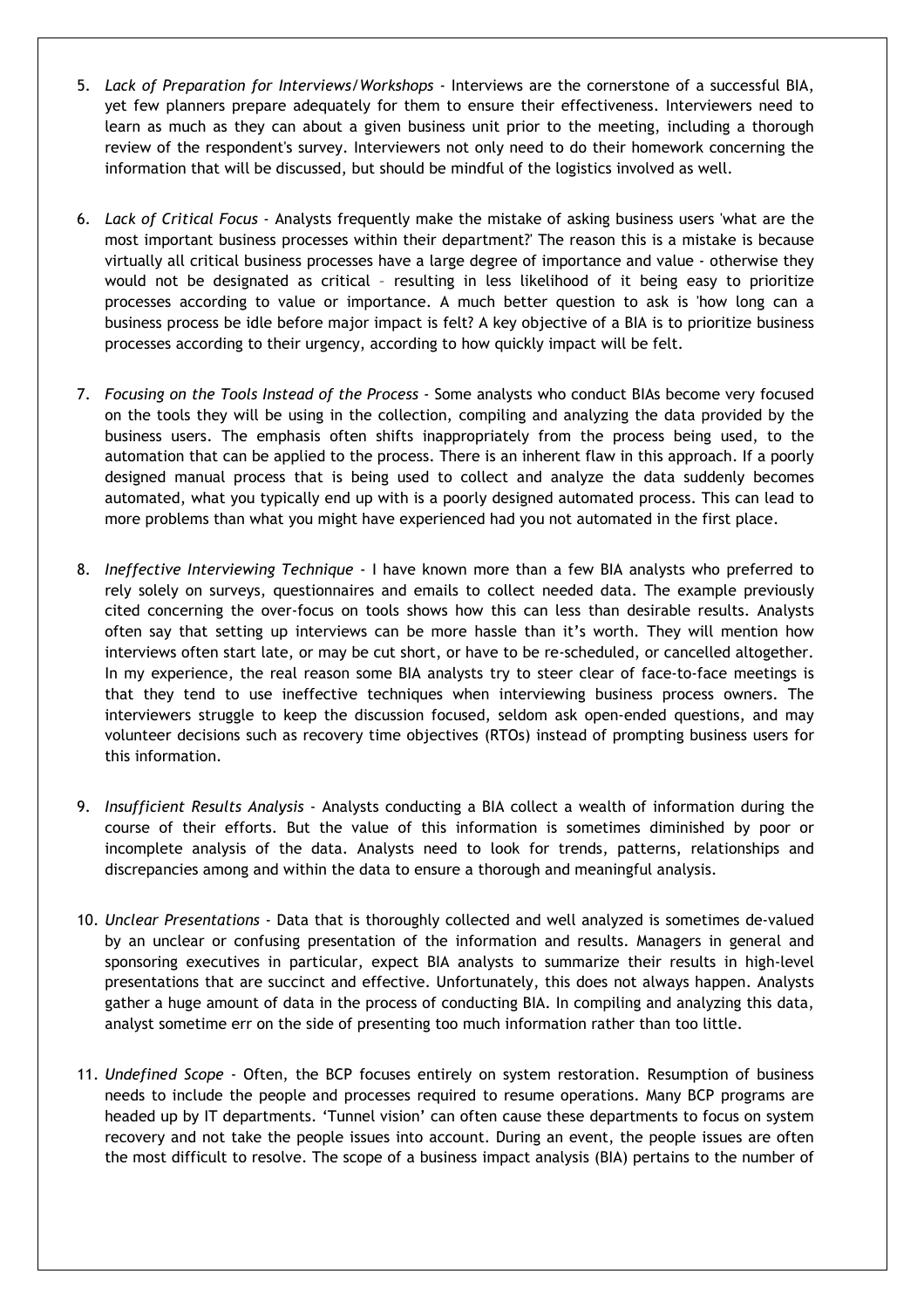business units, such as Finance, Administration and IT, which will be participating in the effort. The number of business units dictates how many departments within the company will be contributing to this endeavour, which in turn determines how many individuals that BIA planners will interview to collect the necessary data for the analysis. The reason this is important is that the number of interviews directly affects the amount of time, effort, resources and expense that will be needed to complete the BIA. Many companies that attempt to conduct a BIA do not clearly define the scope of the project and consequently end up with costs, schedule and quality that is far different from what they originally intended. This results in the BIA ending up incomplete, over budget, behind schedule, or some combination of these three. The best way to avoid these types of problems is to firmly determine the scope of the effort among all principal parties at the outset, and to work within those parameters.

# **2013 INTERNATION FORUM ON URBAN FLOOD CONTROL Shanghai, China; October 2013**

The Chinese Academy of Engineering-Division of Civil Hydraulic and Architecture Engineering, China Civil Engineering Society (CCES), Chinese Hydraulic Engineering Society, Municipal Engineering Institute of CCES and Water Industry Institute of CCES will hold the 2013 International Forum on Urban Flood Control in October, in Shanghai, China.

Average annual cost of flood damage in China is great and its physical and social impacts on communities can be devastating. The forum will focus on the challenges of managing and reducing flood impacts, building community resilience and using storm water in a climate of austerity. There is no solution which can solve all these challenges but through knowledge sharing and collaboration we stand a chance.

The Forum will be a platform for Chinese and Internal Water Industry professionals including researchers, engineers, consultants, flood plain managers, urban planners, relief workers, catchment and natural resources managers, landholders and students to discuss and exchange their information, experience and knowledge.

### **Scientific Committee**

ZHANG Yan ZHOU Qi QIAN Yi W.F. Gelger ZHANG Jie and ZHANG Yun TANG Jianguo V. Sundar

DING Xinhong ZHANG Jianpin ZHOU Jianguo NIE Meisheng WANG Hao ZHANG Shanfa HANG Shijun CHENG Xiaotao BAI Yun ZHANG Chen ZHENG Zingcan CHU Chuanheng QU Jiuhui LI Zechun YANG Xiangping YAMADA Kiyoshi CHEN Zhikal ZHOU Ganzhi HOU Li'an K. HaraldDrager ZHANG Jianyun ZHOU Wenbo YU Liangxin Kuniyoshi Takeuchi

### **Advisory Committee**

*Chairman*  GUI Yunchong

*Vice Chairman*  LI Zhendong, JING Zhengshu, GU Jinshan, CHEN Jining

*Membership* 

Ma Derong 2HANG Guoxiang 2HAO Hui WANG Xianbing LU Kehua YANG Rong ZUO Shaobin CHEN Yiming LIN Xuemei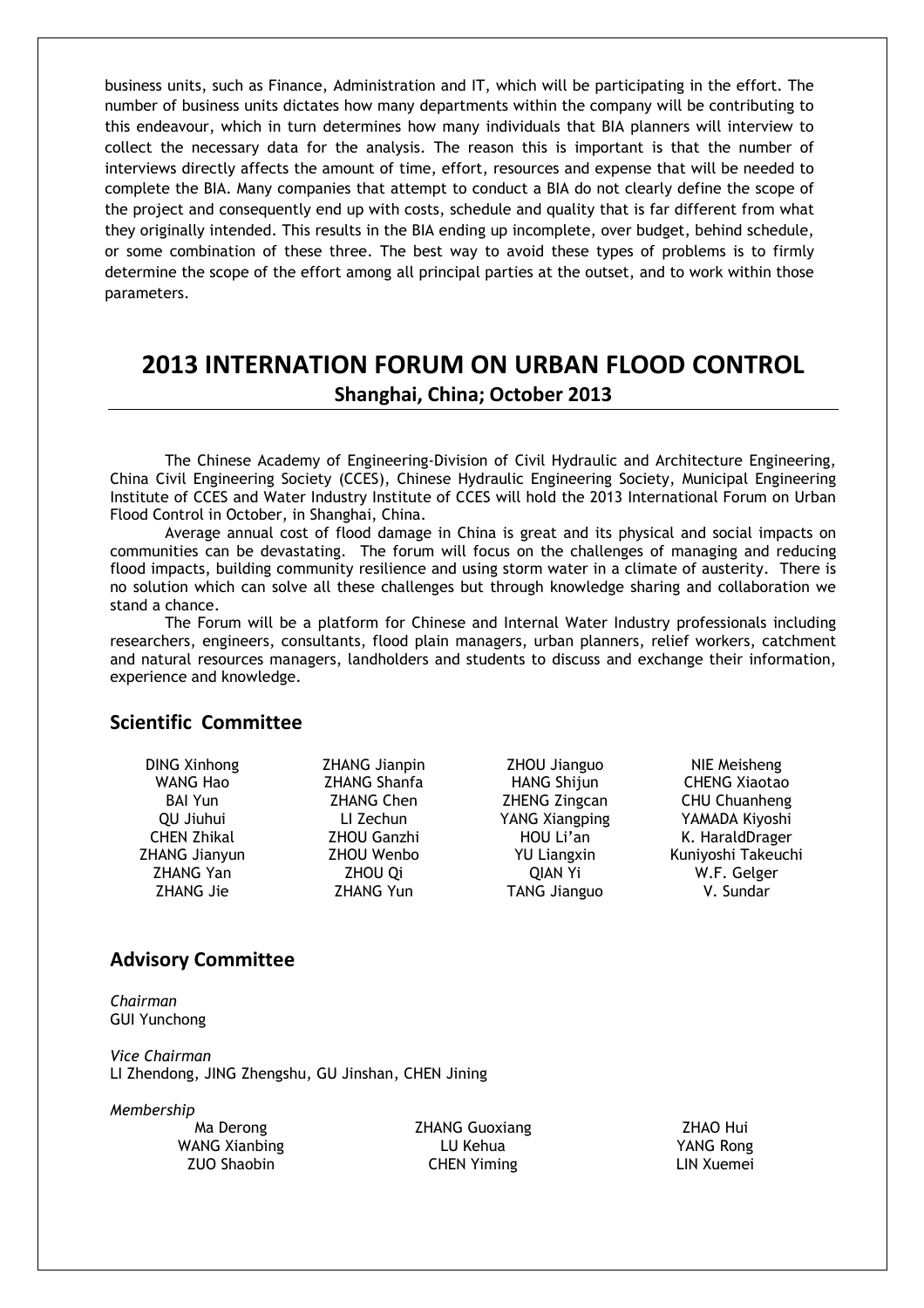QIU Ruitian

ZHANG Yue GUO Liqiao HAN Dehong

### **Organizing Committee**

*Chairman*  GUI Yunchong

*Vice Chairman*  LI Zhendong, JIN Zhengshu, GUI Jinshan, CHEN Jining

*Membership* 

TANG Haiying **HU Yalin** HU Yalin LI Xiaoyu LIN Jiaxiang CHEN Yingzi LI Dan ZHU Haochuan ZHANG Hong LI Yingbin

BAO Xuesong

### **Topics**

- 1. Current situation of China's urban flood control and its challenges and countermeasures
- 2. Global warming's impacts on and requirements for the urban flood control
- 3. Domestic and foreign urban flood disasters management experience
- 4. Planning and management of Urban flood control and drainage engineering systems;
- 5. Planning and management of urban flood control using systems;
- 6. Urban flood control and drainage standards;
- 7. Predicting flood hazard and adapting to risks in a changing environment;
- 8. Risk management and investment mechanism of urban flood control;
- 9. Monitoring study of urban pipeline network system based on internet of things;
- 10. New methods, technologies and materials in the flood control project

# **Call for Papers**

The organization committee invites all interested parties to submit papers. If a paper is accepted for final submission, it will be published in test, pictures or media and presented to participants. Papers that address practical problems and demonstrate original, well validated solutions found on technical principles will be particularly welcome. Please send the papers to ifufc@wintimechina.com before July 31, 2013.

### **Forum Language**

Chinese / English

### **Forum Website**

Please visit the forum website at www.ifufc.com for updates and more detailed information.

### **Contact:**

MS. Vicky Zhang Tel: +86 21 51757726 | Fax: +86 21 51757702 Mobile: +88 13524902723 Email: Vicky.zhang@wintimechina.com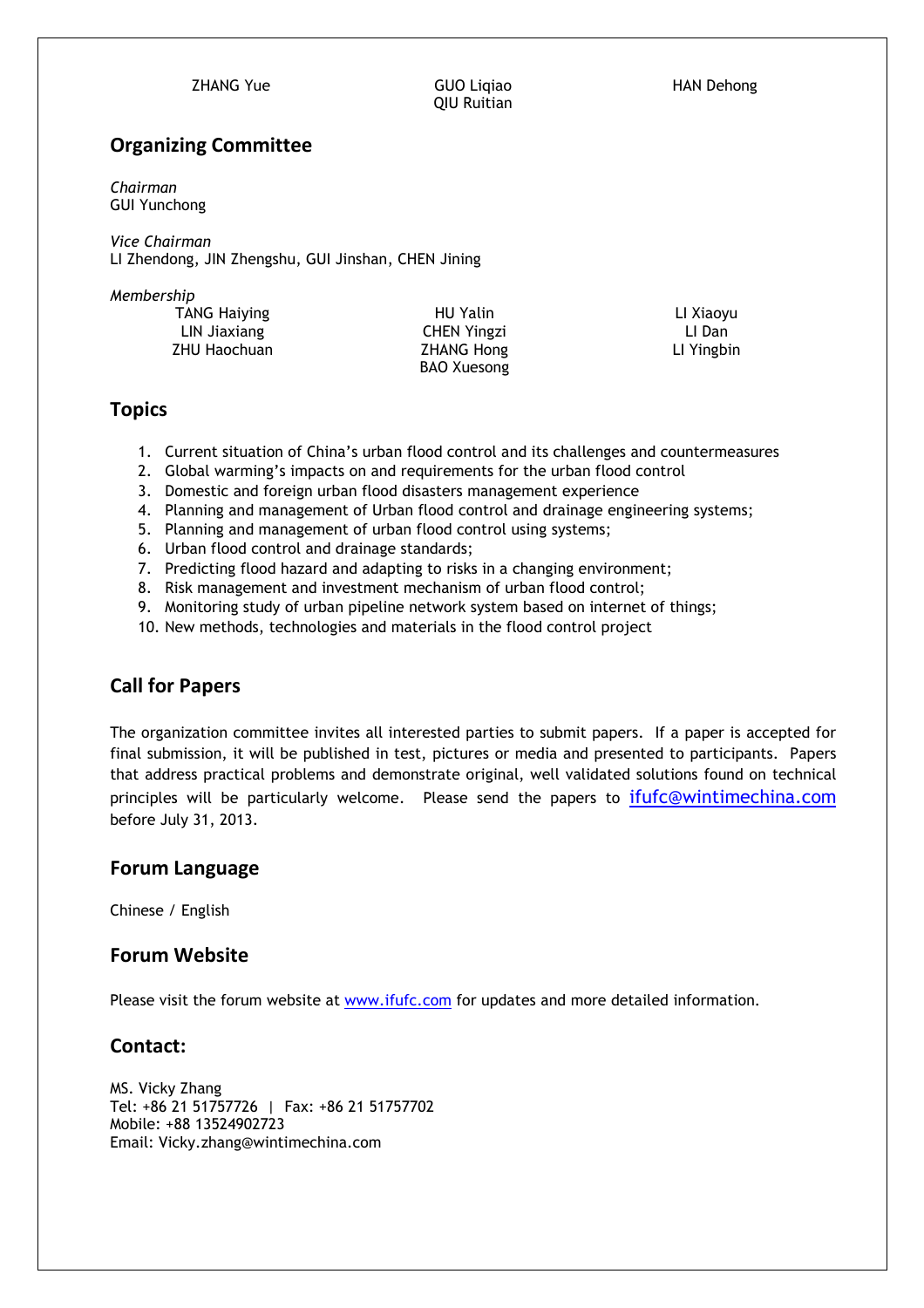# **TIEMS Service Provider Spotlight: LESS® (Norway)**

LESS® IS A LEADING PROVIDER of products and solutions for patient logistics and a holistic evacuation strategy. We supply all necessary equipment to efficiently establish a casualty clearing station.

ESSENTIAL FEATURES - LESS® Evacuation System has developed over years, working with major rescue organizations, ambulance services and pre-hospital specialists in several countries. Based on field experience as well as state-of-the-art medical research, LESS AS has developed products and systems to speed up the evacuation process. From fast initial MCI triage to efficient patient logistics, from hypothermia prevention to reduced need of stretcher transfers.

THE LESS CONCEPT is used by leading ambulance/air ambulance and rescue services, airports, offshore and industry. LESS® emergency solutions are also used in national and international disaster management agencies.

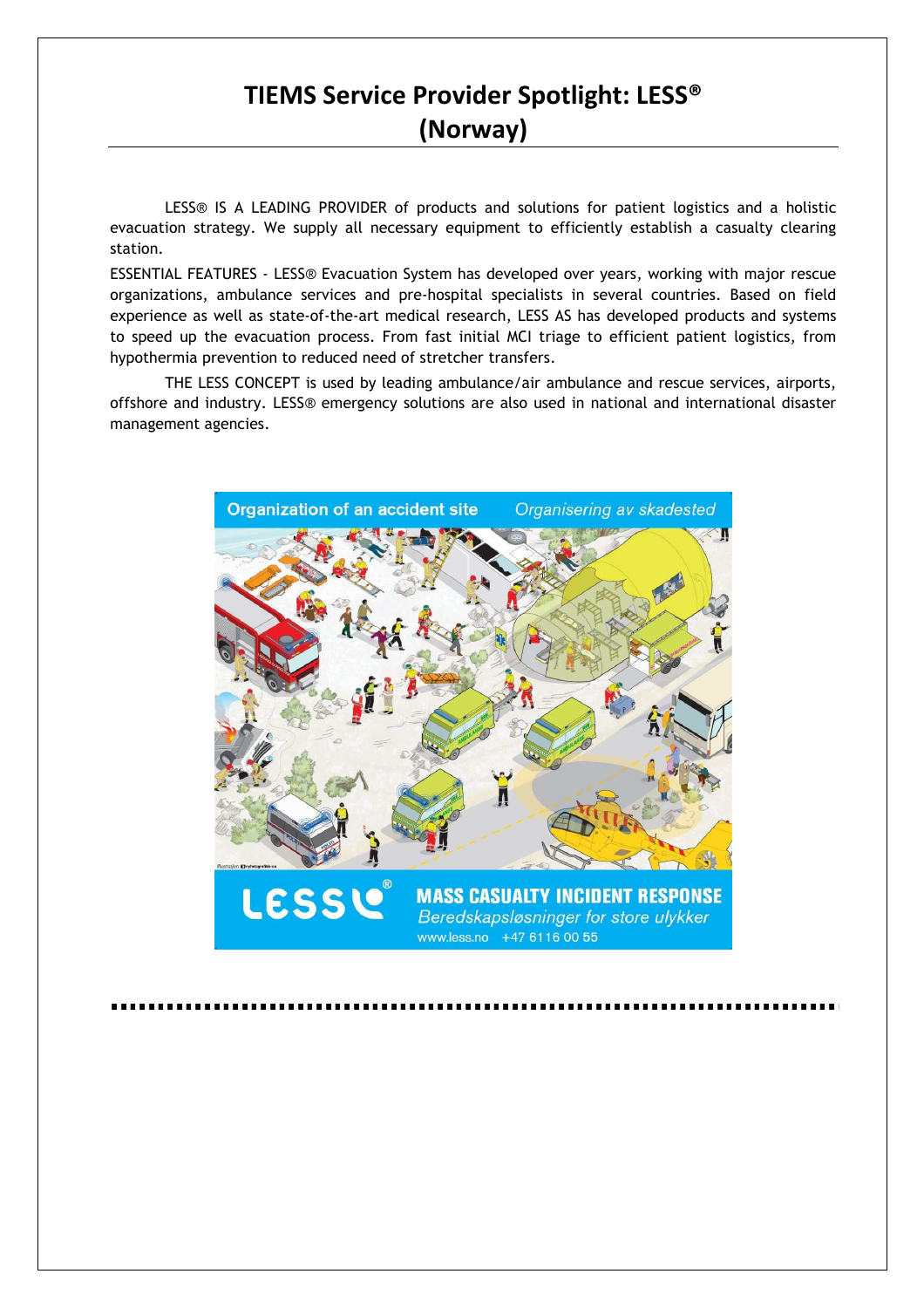With our spotlight, TIEMS Advisory Board member, A.Alex Fullick, decided to interview LESS® representative, Anders Haug Thomassen. Here's what he had to say.

#### *1. How and when did LESS establish itself?*

An experienced physician in Norway had seen an increasing number of trauma patients arriving at the hospital with injuries he suspected came from numerous transfers from stretcher to stretcher. Research and development was initiated and this resulted in the foundation of LESS AS back in 2003. The initial goal was to reduce transfer injuries.

#### *2. What is the mission of LESS?*

LESS AS shall provide products that increase evacuation efficiency, take better care of patients and protect rescue personnel during the whole evacuation chain in large accidents and disasters.

### *3. What products (or services) do LESS provide that benefits disaster responders and those harmed by disasters?*

LESS AS is a leading supplier within patient logistics, of lightweight stretchers and adequate supporting products for an efficient evacuation in a coordinated rescue strategy.

The core product is the emergency stretcher with numerous features beyond just being a transportation tool. The design is tailor made to fit into any ambulance stretcher if needed, to avoid transfer injuries. With its superb insulating effect, the stretcher helps retain the patient's body temperature and prevent hypothermia. With its extraordinary 20 kgs buoyancy in water, the stretcher is a good tool for water rescue. The stretcher is also very easy to clean and disinfect, hence it is a true multi hazard emergency stretcher for best possible preparedness. (Stretcher illustration enclosed, with main features)

In addition to the emergency stretcher itself, we offer a tailor made carrying harness for hands free carrying. This increase rescue efficiency and enable faster and safer evacuation. We offer additional hypothermia protection true a range of mass casualty thermal bags.

LESS AS has increasingly been chosen as a system solutions provider for specific risk analysis situations and difficult bottleneck situations. System solutions range from Emergency Stretcher Rolling Kits, to our container solution for tunnel preparedness. We offer entire Mass Casualty Clearing Stations organized either on trailers or in containers.

Our mass casualty incident triage system organized in a practical triage pocket for rescue personnel has in a short time become standard equipment in Scandinavian ambulance services. The easy to use, four colour systems is compatible with most international standards for triage, and can be used independently of the algorithms practiced by the paramedics involved.

All our products are designed to increase evacuation speed and efficiency and to take better care of patients with the expressed goal to save more lives.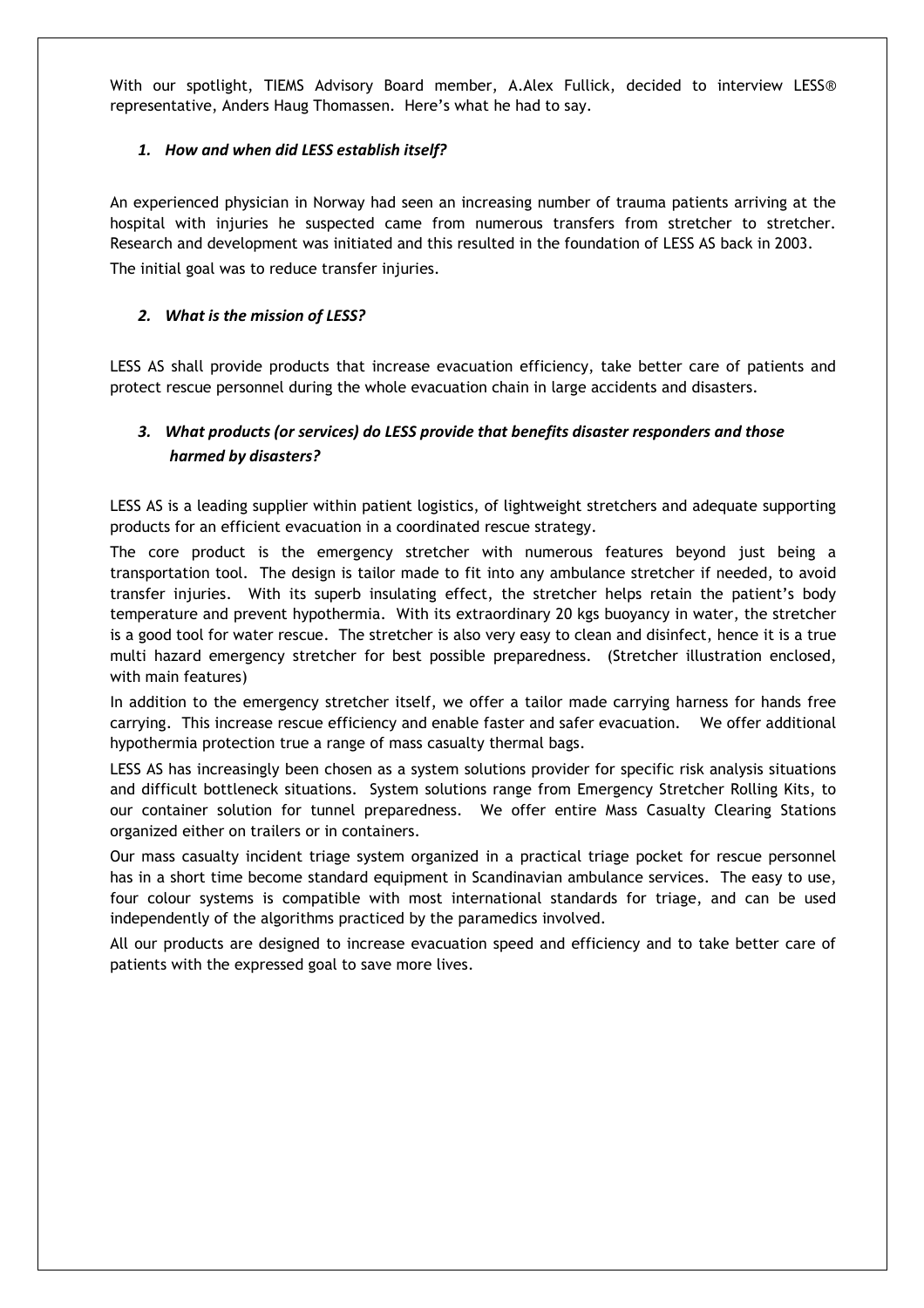

### *4. From a LESS perspective, what do you see as one of the greatest challenges with Emergency Management & Disaster Management?*

On a national level, there are a large number of entities involved in a large scale rescue operation. All the entities involved do not have a common platform of language (terminology), drilled routines, workflow and organization, hence coordination on the scene of the accident is a great challenge.

Studies in Scandinavia have shown that with focus on common practice and more cross-functional training, evacuation efficiency can improve significantly.

On an international level, the increased complexity and the higher number of entities involved in rescue operations makes the challenge of coordination a very difficult task. Over recent years, the UN has improved the emergency and disaster organization through clusters and designated tasks for some of the larger organizations. But this work has yet to focus on patient logistics. This is a huge challenge with substantial room for improvement, and with a substantial potential to save more lives.

### *5. How does LESS address these challenges?*

The main challenge has proven to be the dissemination of knowledge and research to get increased understanding of how to more lives can be saved through better organization, improved systems and better tools.

We therefore use all possible channels available to us to get the message out. Dialog with authorities and NGO's is an important part of our communication. Participation in international conferences, blogs and social media has also proven to be very efficient channels.

- Facebook page: LESS Emergency Equipment
- Blog (ENGLISH): www.lesshypothermia.wordpress.com
- Blog (ENGLISH) : www.evaq8.wordpress.com
- Blog (NORWEGIAN): www.storulykke.wordpress.com

Preparing animated graphics to illustrate the organization of an accident site has also made it easier to convey the message. An animated flash can be found on our web site and run off the website.

LESS web site: www.less.no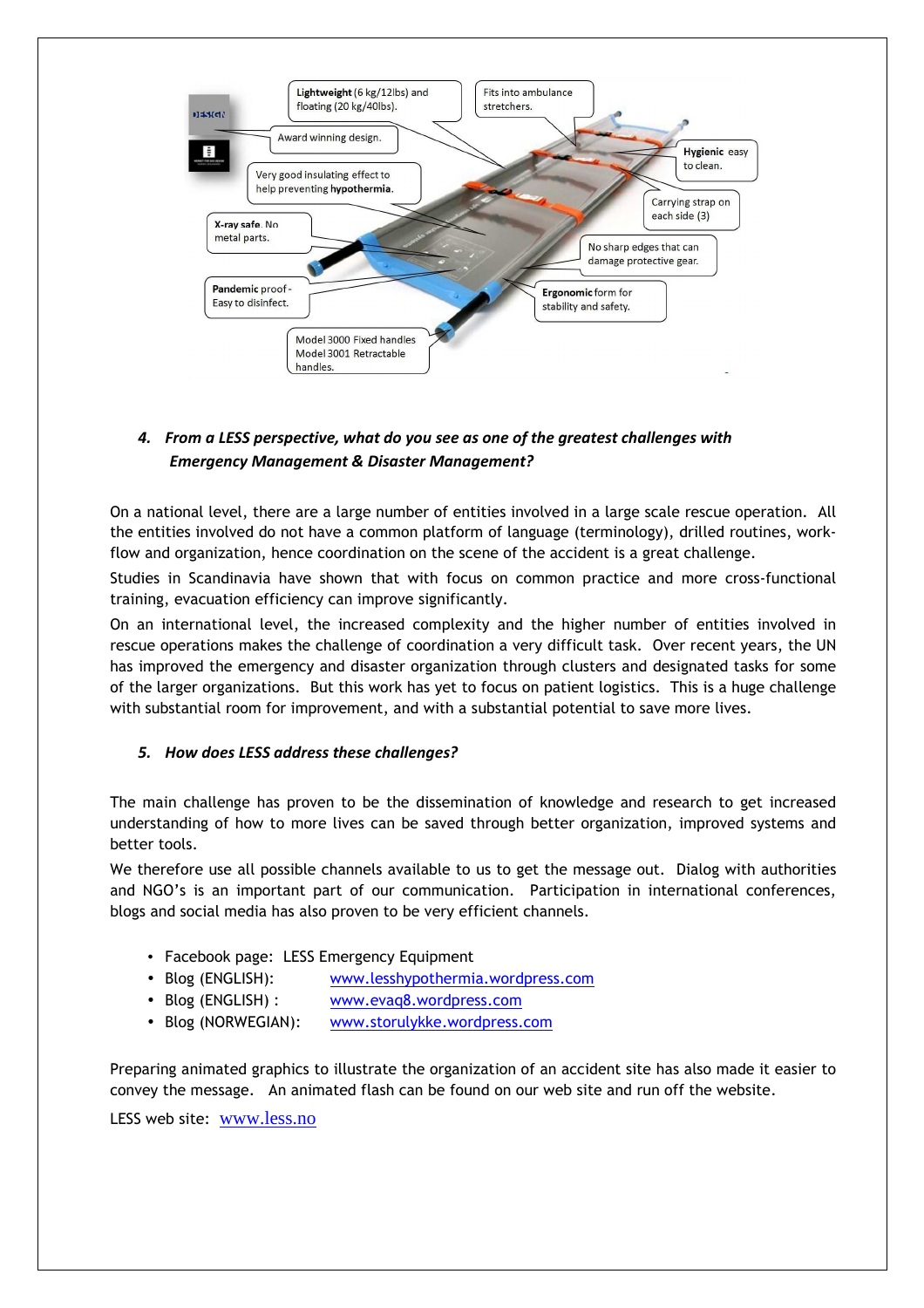#### *6. Currently, LESS has a small global presence; how do you see LESS expanding in the future?*

LESS AS is currently well established in Scandinavia among emergency rescue organizations and Civil Defence. A larger international audience is gradually discovering the benefits of our system approach to patient evacuation. Through international networks, trade shows and exhibitions, we are gaining acceptance in an increasing number of international organizations. Through publication of the medical research on large scale accidents and optimal patient evacuation, the results from Scandinavia have open numerous new doors in the international market.

#### *7. How did LESS become involved with the TIEMS organization?*

We participated for the first time on a TIEMS conference in Romania in 2010, curious to learn more about the organization. The high quality of the speakers and the good connections we got at this event, made us put more priority into the dialogue. We have later participated at the TIEMS conferences in Suleymania, Erbil and Basrah in Iraq. We have taken the challenge of running a workshop on "Optimal Patient Evacuation", and we see the TIEMS network as a place where we can share and develop knowledge for the mutual benefit of all participants.

#### **Contact Information:**

LESS AS, P.O.Box 113, NO-2858 KAPP, Norway Tel: +47 61 16 00 55 Fax: +47 61 16 00 56 Fabrikkvegen 80, Melkefabrikken, NO-2849 KAPP, Norway www.less.no e-mail: post@less.no

# *"Black Swans or just Wishful Thinking and Misinterpretation?"*

Author: Geary W. Sikich Logical Management Systems, Corp., Chicago, IL – USA g.sikich@att.net or gsikich@logicalmanagement.com

### **Abstract:**

There seem to be a lot of sightings of "Black Swans" lately. Should we be concerned or are we wishfully thinking, caught up in media hype; or are we misinterpreting what a "Black Swan" event really is? The term "Black Swan" has become a popular buzzword for many; including, contingency planners, risk managers and consultants. However, are there really that many occurrences that qualify to meet the requirement of being termed a "Black Swan" or are we just caught up in the popularity of the moment?

There is a general lack of knowledge when it comes to rare events with serious consequences. This is due to the rarity of the occurrence of such events. Rare events present challenges for Planners, Strategists and CEO's. Unpredictability is the new normal. Unpredictability can be positive or negative. Never under estimate the impact of change (we live in a rapidly changing, interconnected world), inflation (this is not just monetary inflation, it includes the inflated impact of improbable events), opportunity (recognize the "White Swan" effect) and the ultimate consumer (most often overlooked in contingency plans is the effect of loss of customers). This paper concludes with a discussion of 12 Steps to get from here to there and temper the impact of Black Swan events.

### **1. Introduction**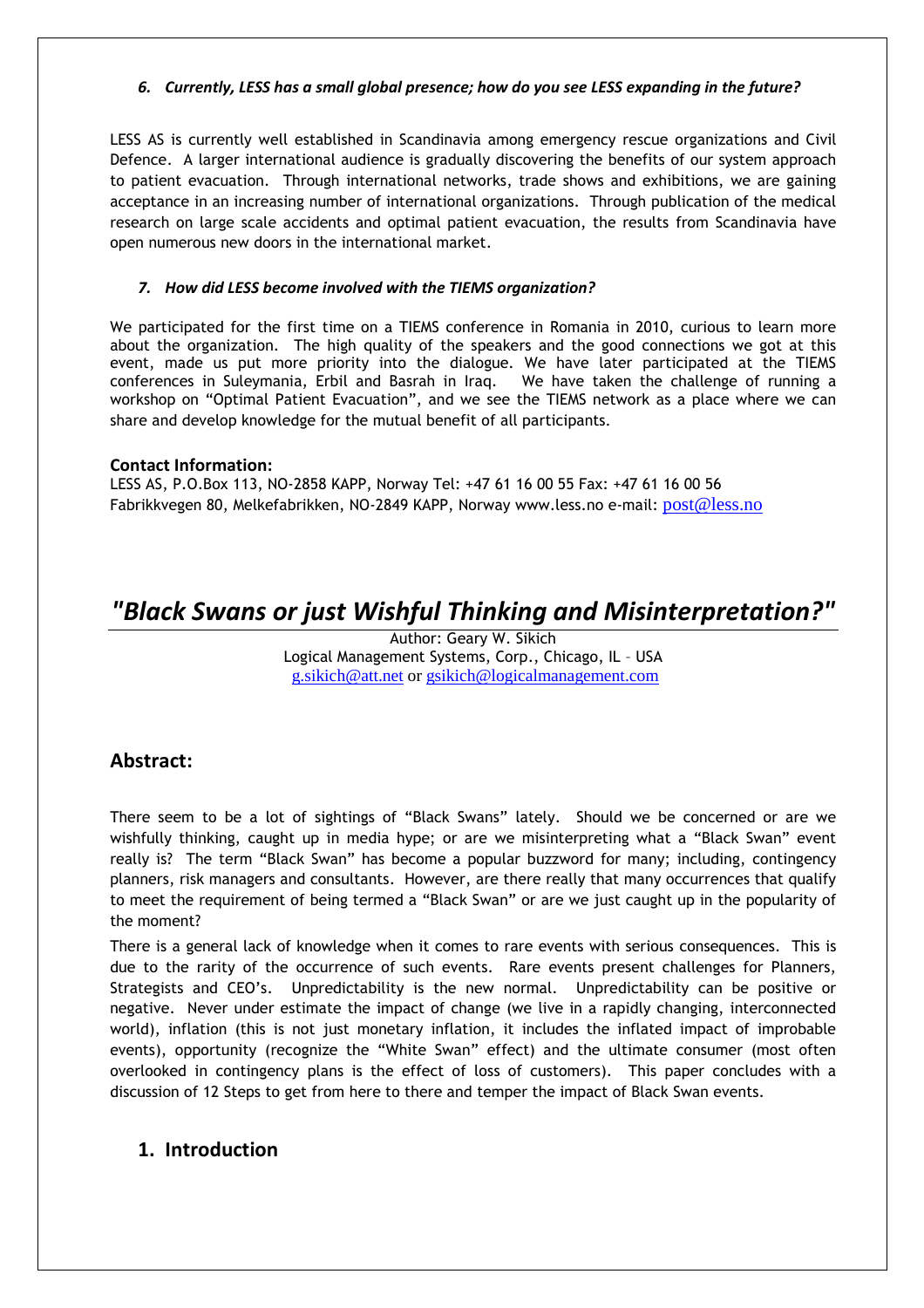There seem to be a lot of sightings of "Black Swans" lately. Should we be concerned or are we wishfully thinking, caught up in media hype; or are we misinterpreting what a "Black Swan" event really is? The term "Black Swan" has become a popular buzzword for many; including, contingency planners, risk managers and consultants. However, are there really that many occurrences that qualify to meet the requirement of being termed a "Black Swan" or are we just caught up in the popularity of the moment?

The definition of a Black Swan according to Nassim Taleb, author of the book "The Black Swan: The Impact of the Highly Improbable" is:

*"A black swan is a highly improbable event with three principal characteristics: it is unpredictable; it carries a massive impact; and, after the fact, we concoct an explanation that makes it appear less random, and more predictable, than it was."* 

### **2. The Case Against Black Swan Events**

I am developing an argument that there really are no "Black Swan" events. If you have never experienced an extremely rare event with significant consequences how do you know if you are experiencing one? And, if you experience an extremely rare event is it really a "Black Swan" - i.e., is it really rare? There are over 7 billion people in the world, all experiencing things each day - what is rare?

An alternative definition or description if you prefer, for "Black Swans" is provided below by cobbling together statements from Kenneth Posner, author of "Stalking the Black Swan;" Dan Gardner, author of "Risk: Why we fear things we shouldn't – and put ourselves in greater danger;" and Daniel Kahneman, author of "Thinking, Fast and Slow." The alternative definition or if you prefer, description, of a "Black Swan" might read something like this:

*"A Black Swan is a term used to describe one manifestation of uncertainty based on flawed stories of the past that shape our views of the world and our expectations of the future and influenced by the interaction of opinions and decisions that can affect future outcomes. Events are labelled "Black Swans" as a result of illusory insights formed by the brain, the media and people and organizations with an interest in stoking fears; thereby creating a circuitry of fear. In effect, what you see is not all there really is."* 

### **3. The Problem**

There is a general lack of knowledge when it comes to rare events with serious consequences. This is due to the rarity of the occurrence of such events. In his book, Taleb states that "*the effect of a single observation, event or element plays a disproportionate role in decision-making creating estimation errors when projecting the severity of the consequences of the event. The depth of consequence and the breadth of consequence are underestimated resulting in surprise at the impact of the event*."

To quote again from Taleb, "*The problem, simply stated (which I have had to repeat continuously) is about the degradation of knowledge when it comes to rare events ("tail events"), with serious consequences in some domains I call "Extremistan" (where these events play a large role, manifested by the disproportionate role of one single observation, event, or element, in the aggregate properties). I hold that this is a severe and consequential statistical and epistemological problem as we cannot assess the degree of knowledge that allows us to gauge the severity of the estimation*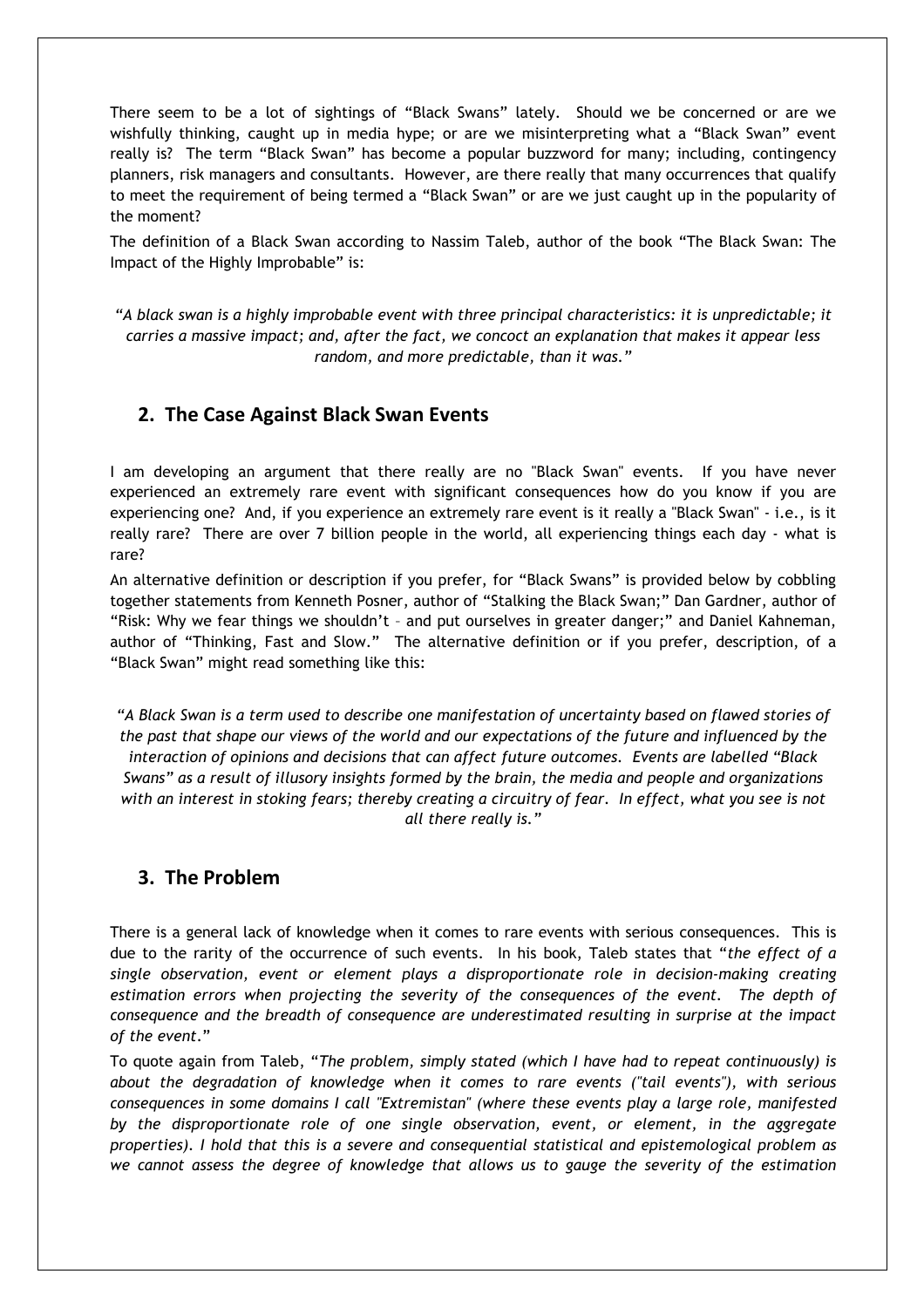*errors. Alas, nobody has examined this problem in the history of thought, let alone try to start classifying decision-making and robustness under various types of ignorance and the setting of boundaries of statistical and empirical knowledge. Furthermore, to be more aggressive, while limits like those attributed to Gödel bear massive philosophical consequences, but we can't do much about them, I believe that the limits to empirical and statistical knowledge I have shown have both practical (if not vital) importance and we can do a lot with them in terms of solutions, with the "fourth quadrant approach", by ranking decisions based on the severity of the potential estimation error of the pair probability times consequence (Taleb, 2009; Makridakis and Taleb, 2009; Blyth, 2010, this issue*)."

There was a great deal of intense media focus (crisis of the moment) on the eruption of the Icelandic volcano Eyjafjallajokull and the recent Deepwater Horizon catastrophe. Note that less attention was paid by the media to a subsequent sinking of the Aban Pearl, an offshore platform in Venezuela that occurred on 13 May 2010.

Some have classified the recent eruption of the Icelandic volcano Eyjafjallajokull and the Deepwater Horizon catastrophe as Black Swan events. If these are Black Swans, then shouldn't we classify the Aban Pearl also a Black Swan? Or is the Aban Pearl not a Black Swan because it did not get the media attention that the Deepwater Horizon has been receiving? Please not also that Taleb's definition of a Black Swan consists of three elements:

"*it is unpredictable; it carries a massive impact; and, after the fact, we concoct an explanation that makes it appear less random"*

While the above cited events have met some of the criteria for a "Black Swan" - unpredictability; the massive impact of each is yet to be determined and we have yet to see explanations that make these events appear less random.



Interestingly, the Icelandic volcano Eyjafjallajokull may qualify as a "White Swan" according to Taleb in his latest version of "The Black Swan" recently published. Eyjafjallajokull on 20 April 2010 (the date of the Deepwater Horizon event) was emitting between "150,000 and 300,000″ tons of CO2 a day. This contrasted with the airline industry emissions of almost 345,000 tons, according to an article entitled, "Planes or Volcano?" originally published on 16 April 2010 and updated on 20 April 2010 (http://bit.ly/planevolcano).

We can only estimate the potentially massive impact of the Deepwater Horizon event on the long term environment of the Gulf of Mexico. President Hugo Chavez announced the sinking of the Aban Pearl on Twitter, saying: "To my sorrow, I inform you that the Aban Pearl gas platform sank moments ago. The good news is that 95 workers are safe."

Venezuela's energy and oil minister, Rafael Ramirez, said there had been a problem with the flotation system of the semi-submersible platform, causing it to keel over and sink. Ramirez also said a tube connecting the rig to the gas field had been disconnected and safety valves activated, so there no risk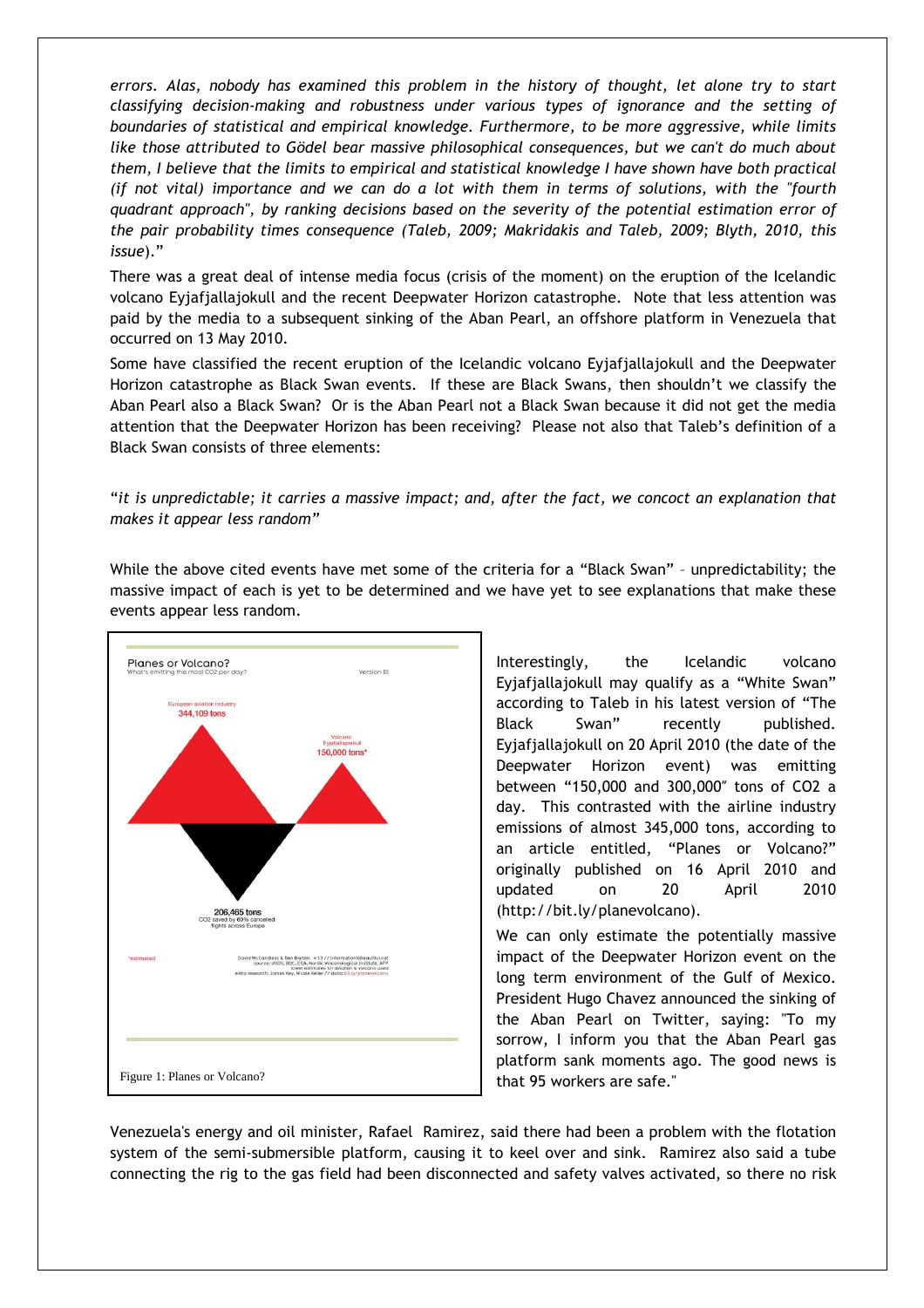of any gas leak. The incident came less than a month after an explosion that destroyed the Deepwater Horizon rig in the Gulf of Mexico. At the time of this writing oil prices are actually declining instead of rising as would be the expected outcome of a Black Swan event (perhaps we should rethink Deepwater Horizon and Aban Pearl and classify them as "White Swan" events?). What may be perceived as or classified as a Black Swan by the media driven hype that dominates the general populace may, in fact, not be a Black Swan at all for a minority of key decision makers, executives and involved parties. This poses a significant challenge for planners, strategists and CEO's.

# **4. Challenges for Planners, Strategists and CEO's**

I would not necessarily classify the recent eruption of the Icelandic volcano Eyjafjallajokull and the Deepwater Horizon catastrophe or the Aban Pearl sinking as Black Swan events although their impact (yet to be fully determined) may be far reaching. As they are not unexpected - the volcano existed and has erupted before and offshore rigs have exploded and sunk before (i.e., Piper Alpha 6 July 1988, killing 168 and costing \$1,270,000,000.00). The three events cited do have Black Swan qualities when viewed in context to today's complex global environment. This I believe is the Strategist, Planner and CEO's greatest challenge - to develop strategies that are flexible enough to adapt to unforeseen circumstances while meeting corporate goals and objectives. This requires a rethinking of contingency planning, competitive intelligence activities and cross-functional relationships internally and externally.



Figure 2, entitled, "Complex Systems – Black Swan Events," depicts the effect of an outlier event that triggers independent events and reactionary events that result in a cumulative Black Swan event/effect. Figure 2 recognizes four elements:

Agents (Outlier Events) acting in parallel

Continuously changing circumstances

□ Reactionary response creates potential cascades resulting in cumulative effects

Lack of pattern recognition leads to a failure to anticipate the future

How does one overcome the cumulative effect of outlier events? We have to rethink business operations and begin to focus on what I will term "Strategy at the edge of chaos." This should not be considered a radically new concept in management thinking; rather it recognizes that while strategic concepts are the threshold of management theory, appropriate strategic responses do not always happen fast enough. Markets are not in a static equilibrium; the ongoing crisis in Europe has cascaded from Greece to concerns over the banking systems in Spain, Portugal, Italy and Ireland. Greece may leave the European Union. Markets and organizations tend to be reactive, evolving and difficult to predict and control.

### **5. Added Value to Integrative Risk Management**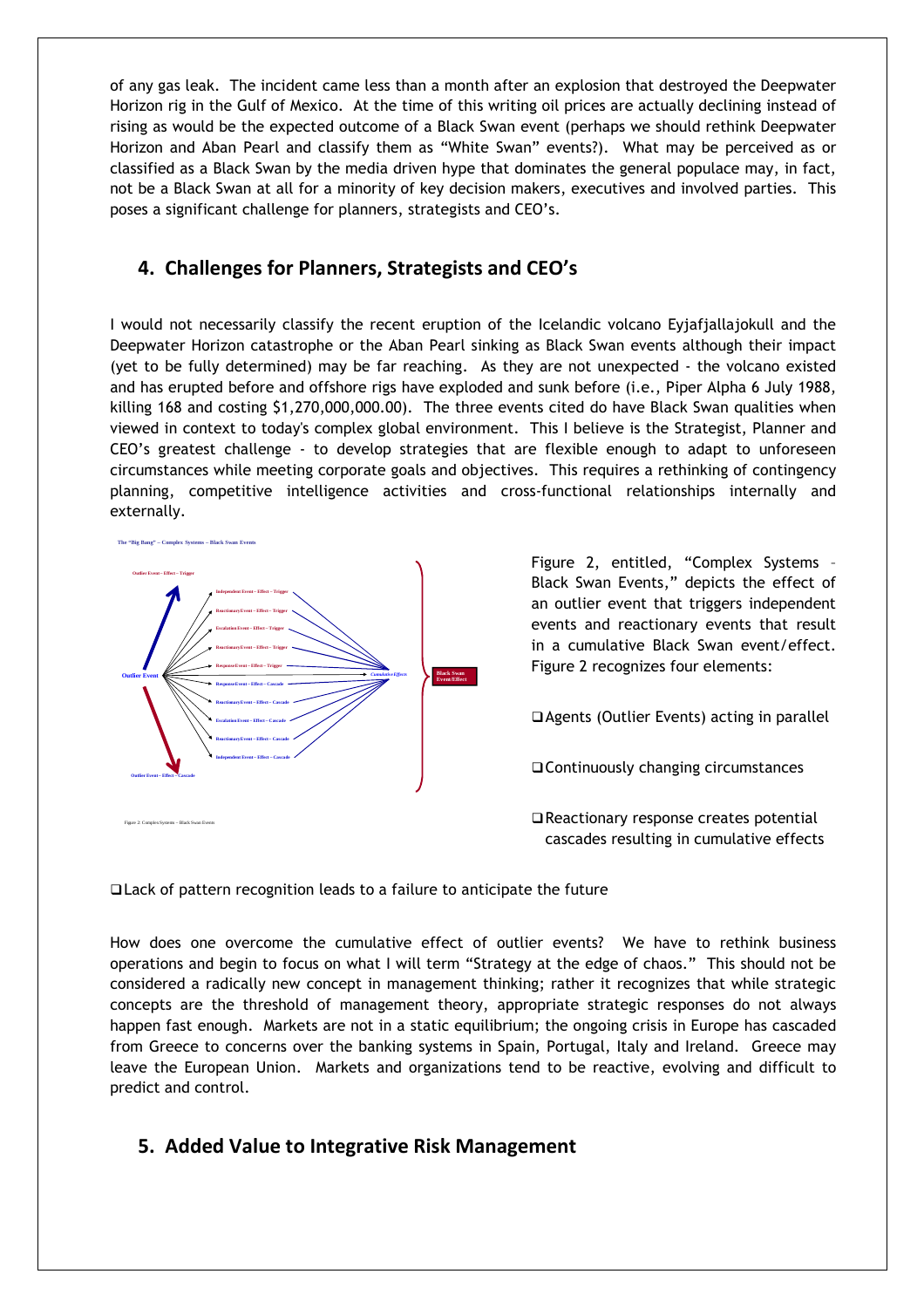### **5.1Complex Adaptive Systems**

Unpredictability is the new normal. Rigid forecasts, cast in stone, cannot be changed without reputational damage; therefore strategists, planners and CEO's are better served to make assumptions – an assumption can be changed, adjusted – assumptions are flexible and less damaging to an enterprise's (or person's) reputation. Unpredictability can be positive or negative. Never under estimate the impact of change (we live in a rapidly changing, interconnected world), inflation (this is not just monetary inflation, it includes the inflated impact of improbable events), opportunity (recognize the "White Swan" effect) and the ultimate consumer (most often overlooked in contingency plans is the effect of loss of customers).

#### **5.2 Analysis of Competing Hypotheses**

Analysis of Competing Hypotheses (ACH) is an analytic process that identifies a complete set of alternative hypotheses, systematically evaluates data that is consistent and inconsistent with each hypothesis and rejects hypotheses that contain too much inconsistent data (i.e., "Black Swan" type events). It is a simple model for how to think about complex problems. The ACH methodology was developed by Richards J. Heuer, Jr. ACH is particularly useful for issues that require a careful weighing of alternative explanations of what has happened or is happening. It can also be used to provide early warning or to help evaluate alternative scenarios of what might happen in the future. Heuer outlines the ACH process in considerable depth in his book, Psychology of Intelligence Analysis. It consists of the following steps:

- *Hypothesis* The first step of the process is to identify all potential hypotheses. Cognitive bias is minimized when all possible hypotheses are considered.
- *Evidence* The next step is to list evidence and arguments (including assumptions and logical deductions) for and against each hypothesis.
- *Diagnostics* The third step is to develop a matrix, applying evidence against each hypothesis in an attempt to disprove as many theories as possible. This step is the most important, according to Heuer.
- *Refinement –* The fourth step is to review findings, identify any gaps and collect any additional evidence needed to refute as many of the remaining hypotheses as possible.
- *Inconsistency –* The fifth step is to draw tentative conclusions about the relative likelihood of each hypothesis. Less consistency implies a lower likelihood. The least consistent hypotheses are eliminated.
- *Sensitivity –* The sixth step is to test conclusions using sensitivity analysis, which weighs how the conclusion would be affected if key evidence or arguments were wrong, misleading, or subject to different interpretations. The validity of key evidence and the consistency of important arguments are double-checked to assure the soundness of the conclusion's linchpins and drivers.
- *Conclusions and Evaluation –* The final step is to provide conclusions, as well as a summary of alternatives that were considered and why they were rejected.

#### **5.3 12 Steps to get from here to there and temper the impact of Black Swans**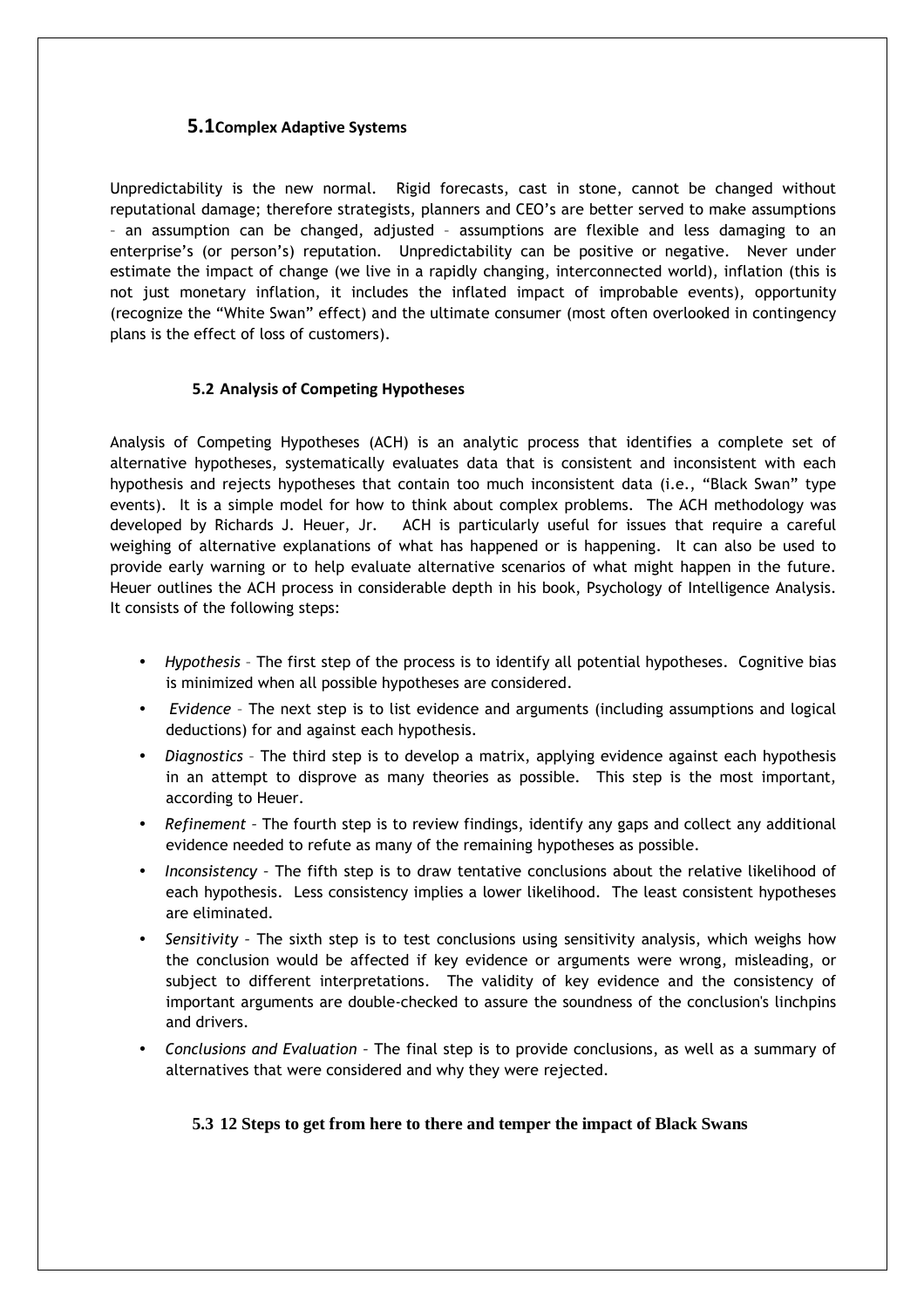Michael J. Kami author of the book, "Trigger Points: how to make decisions three times faster," wrote that an increased rate of knowledge creates increased unpredictability. The Stanley Davis and Christopher Meyer authors of the book "Blur: The Speed of Change in the Connected Economy," cite Speed – Connectivity – Intangibles as key driving forces. If we take these points in the context of the Black Swan as defined by Taleb we see that our increasingly complex systems (globalized economy, etc.) are at risk. Kami outlines 12 steps in his book that provide some useful insight. How you apply them to your enterprise can possibly lead to a greater ability to temper the impact of a Black Swan event(s).

Step 1: *Where Are We?* Develop an External Environment Profile

Key focal point: What are the key factors in our external environment and how much can we control them?

Step 2: *Where Are We?* Develop an Internal Environment Profile

Key focal point: Build detailed snapshots of your business activities as they are at present.

- Step 3: *Where Are We Going?* Develop Assumptions about the Future External Environment Key focal point: Catalogue future influences systematically; know your key challenges and threats.
- Step 4: *Where Can We Go?* Develop a Capabilities Profile

Key focal point: What are our strengths and needs? How are we doing in our key results and activities areas?

Step 5: *Where Might We Go?* Develop Future Internal Environment Assumptions

Key focal point: Build assumptions, potentials, etc. Do not build predictions or forecasts! Assess what the future business situation might look like.

Step 6: *Where Do We Want to Go?* Develop Objectives

Key focal point: Create a pyramid of objectives; redefine your business; set functional objectives.

Step 7: *What Do We Have to Do?* Develop a Gap Analysis Profile

Key focal point: What will be the effect of new external forces? What assumptions can we make about future changes to our environment?

Step 8: *What Could We Do?* Opportunities and Problems

Key focal point: Act to fill the gaps. Conduct an opportunity-problem feasibility analysis; risk analysis assessment; resource-requirements assessment. Build action program proposals.

Step 9: *What Should We Do?* Select Strategy and Program Objectives

Key focal point: Classify strategy and program objectives; make explicit commitments; adjust objectives.

Step 10: *How Can We Do It?* Implementation

Key focal point: Evaluate the impact of new programs.

Step 11: *How Are We Doing?* Control

Key focal point: Monitor external environment. Analyze fiscal and physical variances. Conduct an overall assessment.

Step 12: *Change What's not Working* Revise, Control, Remain Flexible

Key focal point: Revise strategy and program objectives as needed; revise explicit commitments as needed; adjust objectives as needed.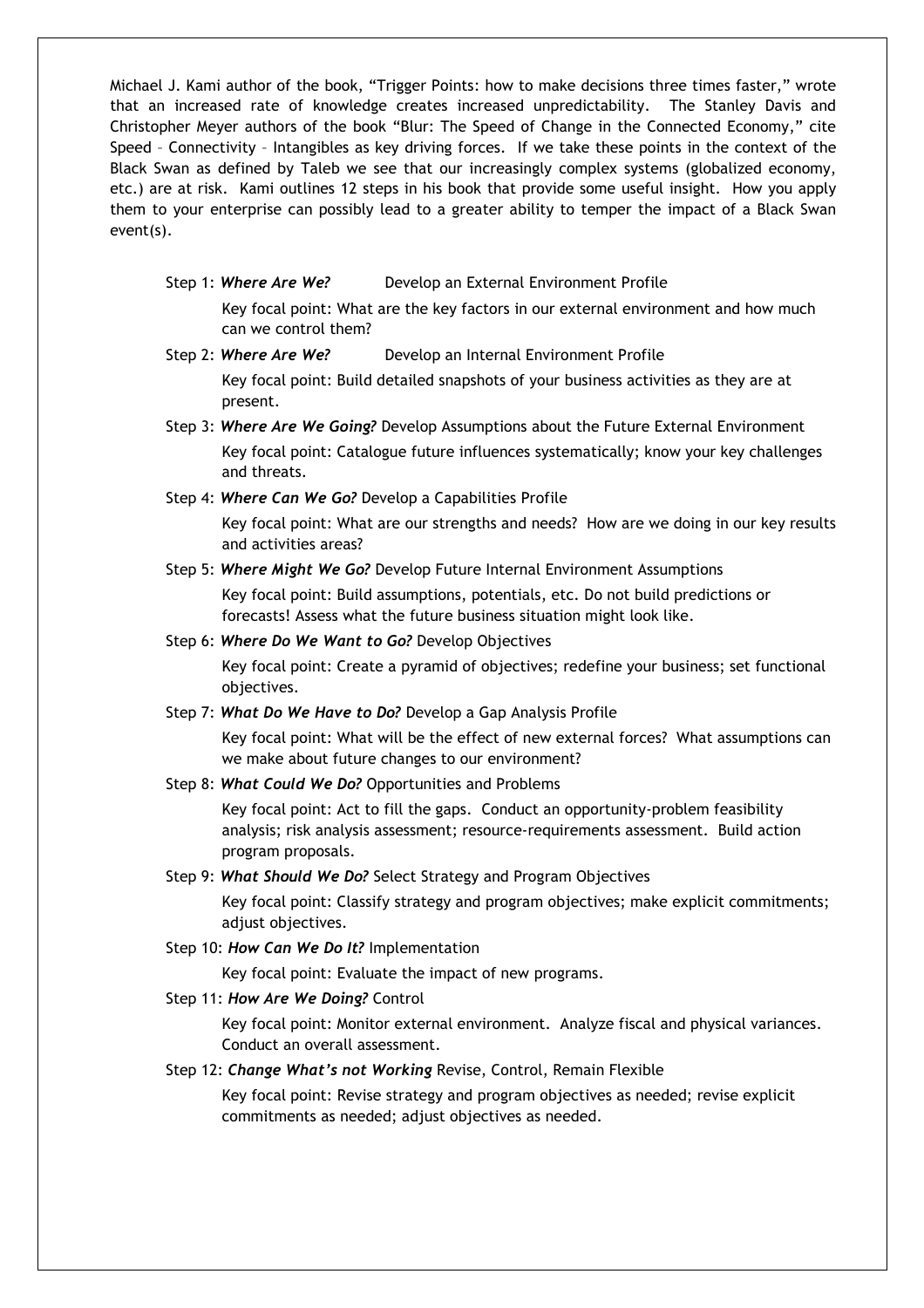I would add the following comments to Kami's 12 points and Davis, Meyer point on speed, connectivity, and intangibles. Understanding the complexity of the event can facilitate the ability of the organization to adapt if it can broaden its strategic approach. Within the context of complexity, touch points that are not recognized create potential chaos for an enterprise and for complex systems. Positive and negative feedback systems need to be observed/acted on promptly. The biggest single threat to an enterprise will be staying with a previously successful business model too long and not being able to adapt to the fluidity of situations (i.e., Black Swans). The failure to recognize weak cause-an-effect linkages, small and isolated changes can have huge effects. Complexity (ever growing) will make the strategic challenge more urgent for strategists, planners and CEO's.

 Taleb offers the following two definitions in his book "The Black Swan," The first is for "Mediocristan;" a domain dominated by the mediocre, with few extreme successes or failures. In Mediocristan no single observation can meaningfully affect the aggregate. In Mediocristan the present is being described and the future forecasted through heavy reliance on past historical information. There is a heavy dependence on independent probabilities

 The second is for "Extremeistan;" a domain where the total can be conceivably impacted by a single observation. In Extremeistan it is recognized that the most important events by far cannot be predicted; therefore there is less dependence on theory. Extremeistan is focused on conditional probabilities. Rare events must always be unexpected, otherwise they would not occur and they would not be rare.

 When faced with the unexpected presence of the unexpected, normality believers (Mediocristanians) will tremble and exacerbate the downfall. Common sense dictates that reliance on the record of the past (history) as a tool to forecast the future is not very useful. You will never be able to capture all the variables that affect decision making. We forget that there is something new in the picture that distorts everything so much that it makes past references useless. Put simply, today we face asymmetric threats (Black Swans and White Swans) that can include the use of surprise in all its operational and strategic dimensions and the introduction of and use of products/services in ways unplanned by your organization and the markets that you serve. Asymmetric threats (not fighting fair) also include the prospect of an opponent designing a strategy that fundamentally alters the market that you operate in.

#### **6. Conclusion**

Taleb, in the revised 2nd edition, of "The Black Swan" posits the following: "How much more difficult is it to recreate and ice cube from a puddle than it is to forecast the shape of the puddle from the ice cube?" His point is that we confuse the two arrows: Ice cube to Puddle is not the same as Puddle to Ice cube. Ice cubes and puddles come in different sizes, shapes, etc. Thinking that we can go from theory to practice and practice to theory creates the potential for failure.

While the Icelandic volcano will have non-regulatory consequences that could as yet, be far reaching, the regulatory deluge to be expected as a result of Deepwater Horizon could be a watershed event for the offshore drilling industry, much as the Oil Pollution Act of 1990 changed many oil companies' shipping operations.

It takes over 85 million barrels of oil per day globally, as well as millions of tons of coal and billions of cubic feet of natural gas to enable modern society to operate as it does. We fail to see transparent vulnerabilities because they are all too recognizable and therefore are dismissed all too readily. Instead we mislabel events "Black Swans" because we get caught up in the moment and forget that all we see is not necessarily all there is. In order to overcome the trap of transparent vulnerabilities, and mislabelled "Black Swans" we need to overcome our natural tendency toward diagnostic bias.

A diagnostic bias is created when four elements combine to create a barrier to effective decision making. Recognizing diagnostic bias before it debilitates effective decision making can make all the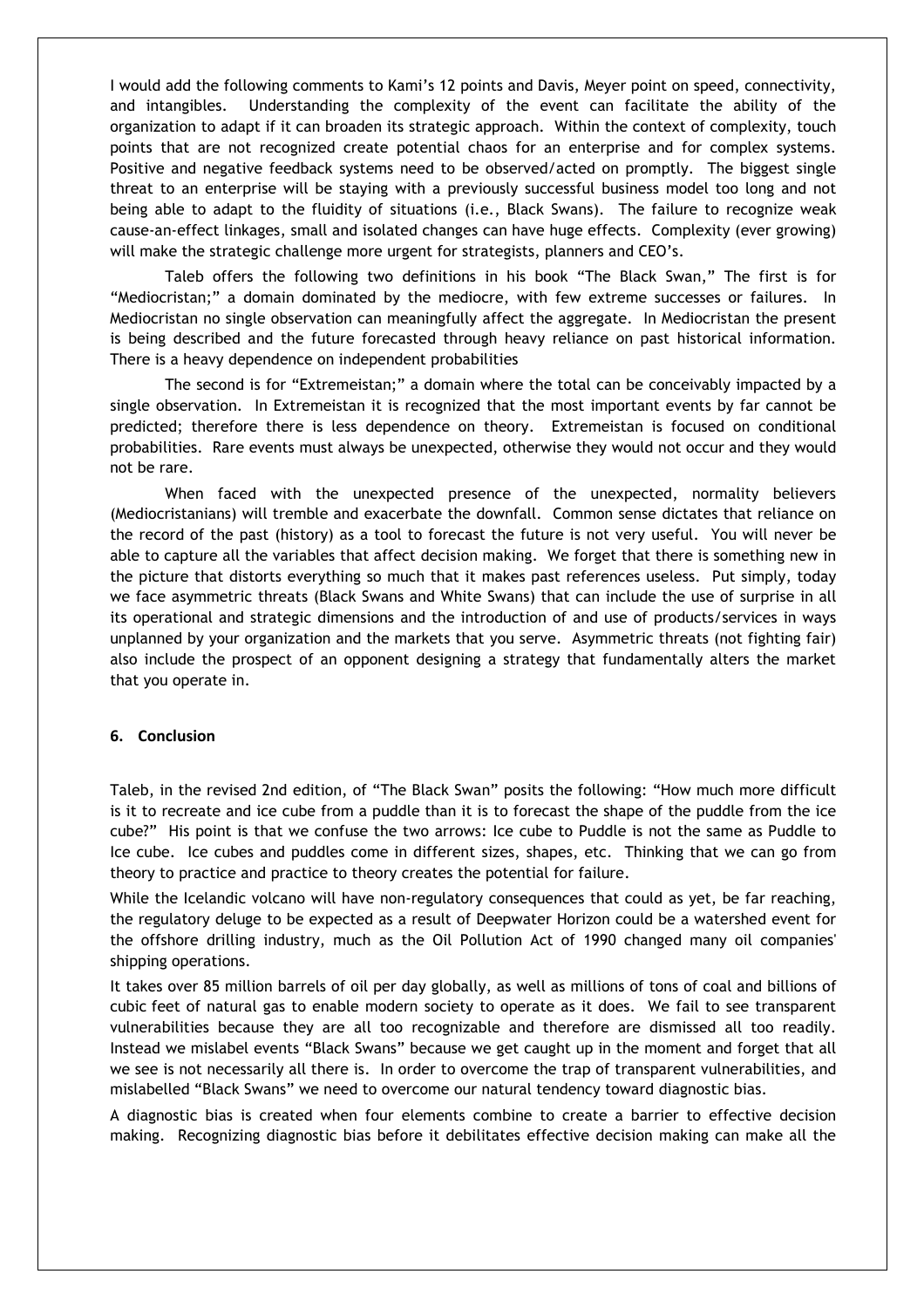difference in day-to-day operations. It is essential in crisis situations to avert compounding initial errors. The four elements of diagnostic bias are:

- **Labelling**
- **Loss Aversion**
- **Commitment**
- **Value Attribution**

Labelling creates blinders; it prevents you from seeing what is clearly before your face – all you see is the label. Loss aversion essentially is how far you are willing to go (continue on a course) to avoid loss. Closely linked to loss aversion, commitment is a powerful force that shapes our thinking and decision making. Commitment takes the form of rigidity and inflexibility of focus. Once we are committed to a course of action it is very difficult to recognize objective data because we tend to see what we want to see; casting aside information that conflicts with our vision of reality. First encounters, initial impressions shape the value we attribute and therefore shape our future perception. Once we attribute a certain value, it dramatically alters our perception of subsequent information even when the value attributed (assigned) is completely arbitrary.

Recognize that we are all swayed by factors that have nothing to do with logic or reason. There is a natural tendency not to see transparent vulnerabilities due to diagnostic biases. We make diagnostic errors when we narrow down our field of possibilities and zero in on a single interpretation of a situation or person. While constructs help us to quickly assess a situation and form a temporary hypothesis about how to react (initial opinion) they are restrictive in that they are based on limited time exposure, limited data and overlook transparent vulnerabilities.

The best strategy to deal with disoriented thinking is to be mindful (aware) and observe things for what they are (situational awareness) not for what they appear to be. Accept that your initial impressions could be wrong. Do not rely too heavily on pre-emptive judgments; they can short circuit more rational evaluations. Are we asking the right questions? When was the last time you asked, "What Variables (outliers, transparent vulnerabilities) have we Overlooked?"

My colleague, John Stagl adds the following regarding value. Value = the perception of the receiver regarding the product or service that is being posited. Value is, therefore, never absolute. Value is set by the receiver.

Large events, rare events and events with perceived impacts are supposed to have consequences, and consequences need causes to explain them. Sudden shifts in the level of volatility make it inherently difficult to forecast due to complexities of the fundamental world that are influenced by the collective behaviour of people and feedback effects. Events labelled as "Black Swans" are but one manifestation of uncertainty, based on the perception that what you see is all there is.

Some final thoughts:

- $\Box$  If your organization is content with reacting to events it may not fair well
- $\Box$  Innovative, aggressive thinking is one key to surviving
- $\Box$  Recognition that theory is limited in usefulness is a key driving force
- $\Box$  Strategically nimble organizations will benefit
- Constantly question assumptions about what is "normal"

Ten blind spots: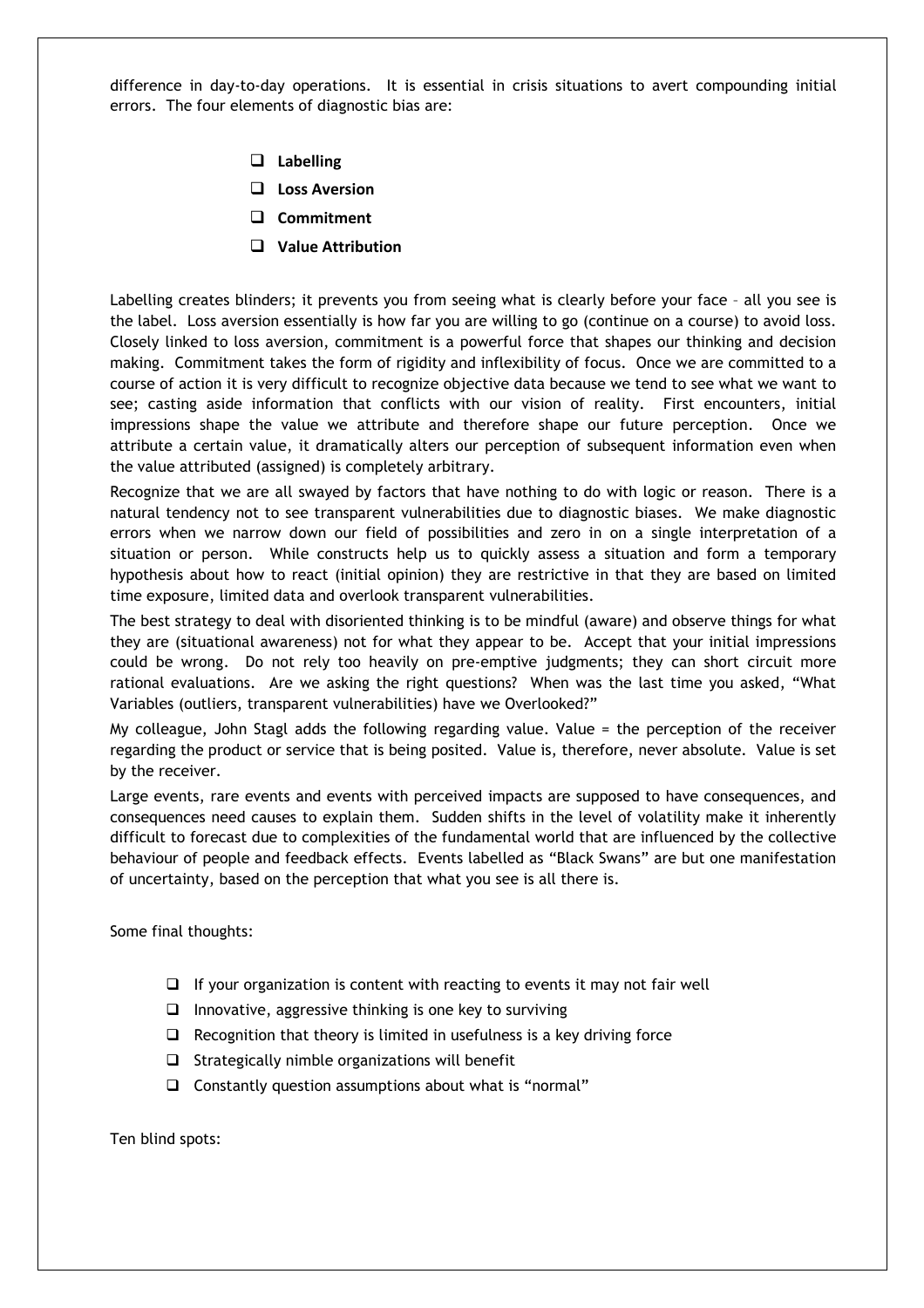- #1: Not Stopping to Think
- #2: What You Don't Know Can Hurt You
- #3: Not Noticing
- #4: Not Seeing Yourself
- #5: My Side Bias
- #6: Trapped by Categories
- #7: Jumping to Conclusions
- #8: Fuzzy Evidence
- #9: Missing Hidden Causes
- #10: Missing the Big Picture

In a crisis you get one chance – your first and last. Being lucky does not mean that you are good. You may manage threats for a while. However, luck runs out eventually and panic, chaos, confusion set in; eventually leading to collapse. We tend to mislabel events as "Black Swans" as a result of falling prey to "what you see is all there is" thinking.

#### **References**

- Apgar, David, "*Risk Intelligence Learning to Manage What We Don't Know,"* 2006, Harvard Business School Press.
- Davis, Stanley M., Christopher Meyer, "*Blur: The Speed of Change in the Connected Economy*," 1998, Grand Central Publishing.
- Gardner, Dan, "*Risk: The Science and Politics of Fear,*" 2009, Virgin Publishing, ISBN 978- 0753515532
- Heur Jr., Richards, J. "*Psychology of Intelligence Analysis*," 2007, Pherson Associates; 2nd edition
- Kahneman, Daniel, "*Thinking, Fast and Slow*," 2011, Farrar, Straus and Giroux, ISBN 978-0-374- 27563-1
- Kami, Michael J., "*Trigger Points: how to make decisions three times faster*," 1988, McGraw-Hill, ISBN 0-07-033219-3
- Levene, Lord, "*Changing Risk Environment for Global Business,*" 2003, Presentation to the Union League Club of Chicago, April 8, 2003.
- Orlov, Dimitry, "*Reinventing Collapse*" New Society Publishers; First Printing edition (June 1, 2008), ISBN-10: 0865716064, ISBN-13: 978-0865716063
- *Oil Rig Disasters*, http://www.oilrigdisasters.co.uk/
- Posner, Kenneth A., "*Stalking the Black Swan*," 2010, Columbia Press, ISBN 987-0-231-15048-4
- Sikich, Geary W., "*The Financial Side of Crisis*," 1994, 5th Annual Seminar on Crisis Management and Risk Communication, American Petroleum Institute.
- Sikich, Geary W., "*Managing Crisis at the Speed of Light*," 1999, Disaster Recovery Journal Conference.
- Sikich, Geary W., "*Business Continuity & Crisis Management in the Internet/E-Business Era*," 2000, Teltech.
- Sikich, Geary W., "*What is there to know about a crisis*," 2001, John Liner Review, Vol. 14, No. 4.
- Sikich, Geary W., "*The World We Live in: Are You Prepared for Disaster?*", 2002, Crisis Communication Series, Placeware and ConferZone web-based conference series Part I, January 24, 2002.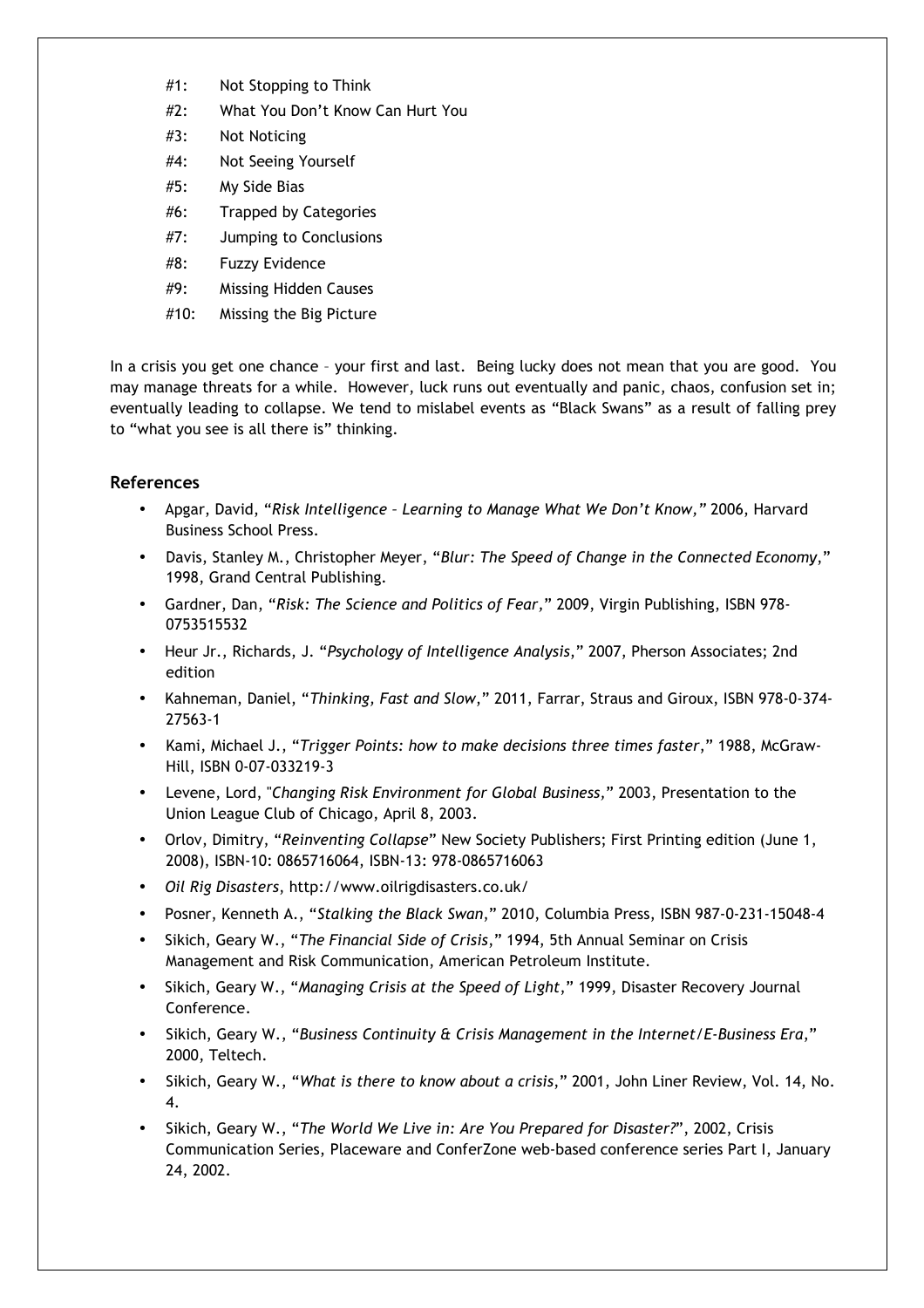- Sikich, Geary W., "*September 11 Aftermath: Ten Things Your Organization Can Do Now*," 2002, John Liner Review, Vol. 15, No. 4.
- Sikich, Geary W., "*Graceful Degradation and Agile Restoration Synopsis*," 2002, Disaster Resource Guide.
- Sikich, Geary W., "*Aftermath September 11th, Can Your Organization Afford to Wait*", 2002, New York State Bar Association, Federal and Commercial Litigation, Spring Conference.
- Sikich, Geary W., "*Integrated Business Continuity: Maintaining Resilience in Times of Uncertainty*," 2003, PennWell Publishing
- Sikich, Geary W., "*It Can't Happen Here: All Hazards Crisis Management Planning*", 1993, PennWell Publishing
- Sikich Geary W., "*The Emergency Management Planning Handbook*", 1995, McGraw Hill
- Sikich Geary W., Stagl, John M., "*The Economic Consequences of a Pandemic*", 2005, Discover Financial Services Business Continuity Summit
- Tainter, Joseph, "*The Collapse of Complex Societies*," 1990, Cambridge University Press, ISBN-10: 052138673X, ISBN-13: 978-0521386739
- Taleb, Nicholas Nassim, "*The Black Swan: The Impact of the Highly Improbable*," 2007, Random House – ISBN 978-1-4000-6351-2
- Taleb, Nicholas Nassim, "*The Black Swan: The Impact of the Highly Improbable*," Second Edition 2010, Random House – ISBN 978-0-8129-7381-5
- Taleb, Nicholas Nassim, "*Fooled by Randomness: The Hidden Role of Chance in Life and in the Markets*," 2005, Updated edition (October 14, 2008) Random House – ISBN-13: 978-1400067930
- Taleb, N.N., "*Common Errors in Interpreting the Ideas of The Black Swan and Associated Papers*," 2009, NYU Poly Institute October 18, 2009
- Vail, Jeff, "*The Logic of Collapse*," 2006, www.karavans.com/collapse2.html
- "*Venezuelan natural gas rig sinks*;" 2010, http://news.bbc.co.uk/go/pr/fr/- /2/hi/americas/8679981.stm, Published: 2010/05/13 14:38:59 GMT © BBC MMX

# **Is Risk Really Indefinable?**

*Author: Geary W. Sikich Logical Management Systems, Corp., Chicago, IL – USA*  g.sikich@att.net or gsikich@logicalmanagement.com

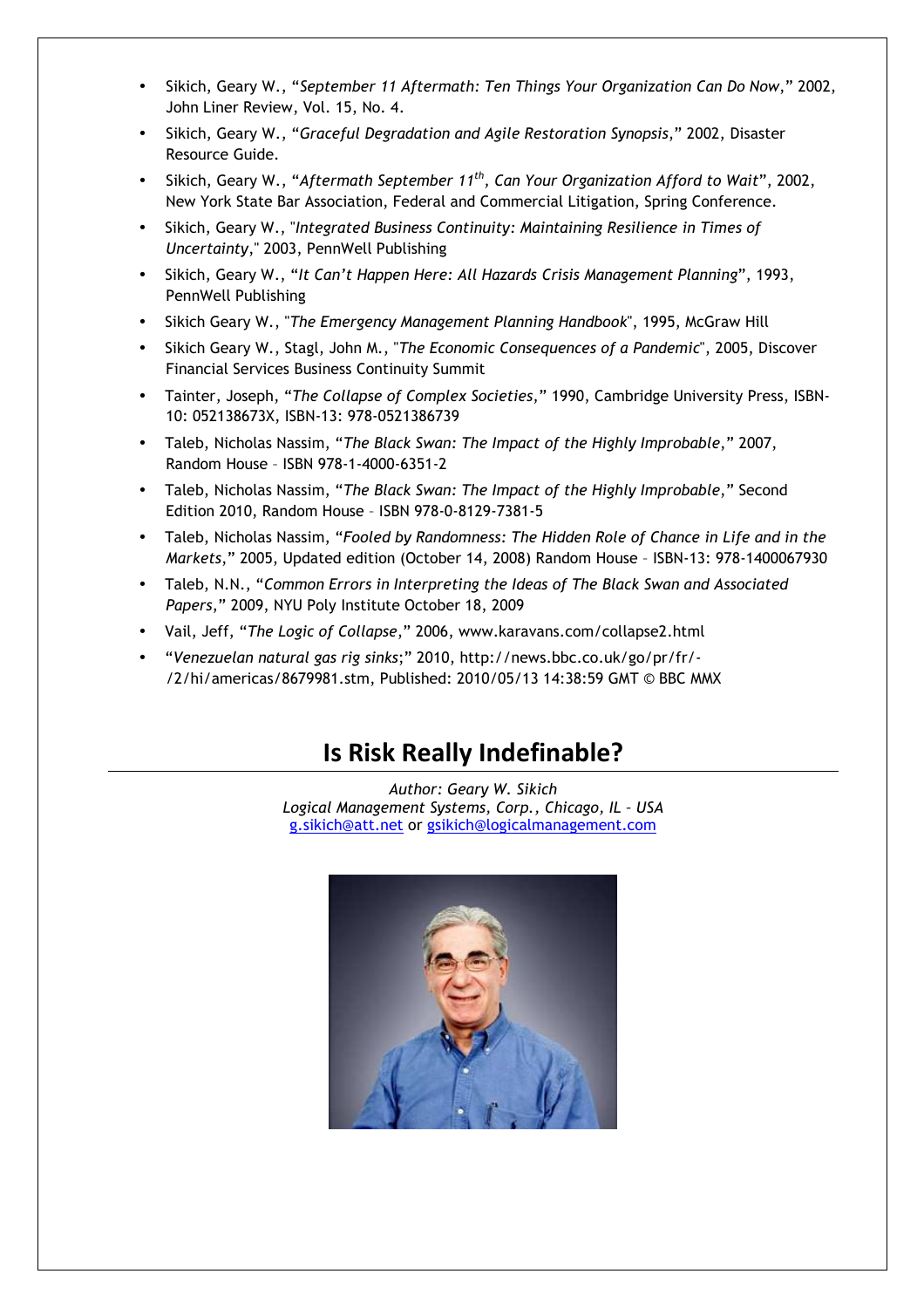Let's face it - no one really understands risk. There are so many definitions and so many aspects that to claim to be an expert on risk is easily accomplished. Sorry for this diversion, the velocity of risk just caught up with me and the magnitude of its impact has stunned my senses.

How can we accurately define risk tolerance when risk is defined so differently by segments, departments, etc. within an enterprise? The emergence of risk professionals who come from a variety of backgrounds, non-financial, security, business continuity all focus on risk within the context of their specialty area - for example risk tolerance for a security professional claiming to be a risk management expert may focus on the ability of the enterprise to withstand a variety of security threats - physical as well as cyber. Whereas a financial professional claiming to be a risk management expert may focus on risk tolerance with regard to currency fluctuations. Universally accepted definitions are a wonderful thing to aspire to, however, it seems that we may have a long way to go to get universal acceptance of "risk tolerance's" meaning.

Considering the risk - you might look at what you can do to buffer the impact. It does not appear that you can eliminate the risk and mitigation is not a one-time effort and forgets it. Your strategy should collectively look at long term buffering of the risk in order to reduce its impact should it be realized (i.e., an event). Also, look at cascading effects and causal opacity that would hide or make less clear interconnected issues (risks) that are not readily or directly associated with the primary risk of system damage. Just some quick thoughts - contact me if you wish to pursue a further discussion in more detail.

The management of risk has to be part and parcel of how the business goes about its business. Its needs to be threaded into the very fabric of the culture of the business, and an integral part of how it makes decisions.

To facilitate this, the business needs to have the following:

- 1. A clear business plan whether this is short, medium, or long term.
- 2. It needs to identify and understand the risks inherent in this business plan, and that comprehension needs to incorporate both the external as well as the internal factors. It needs to understand all of the 'things' that it is, or will potentially be exposed to, that would otherwise frustrate the delivery and achievement of its business plan - or worse, threaten the viability of the business.
- 3. Management need to be tasked with designing and implementing controls to mitigate those risks. These controls should be - wherever possible - designed into systems and processes therefore compliance with those processes, on a day-to-day basis - should ensure an appropriate control environment, aligned to the business plan and risk profile of the business.

I would add that it also has to factor in transparent vulnerabilities, outliers, interconnections, opacity, internal and external tolerance levels - i.e., customer tolerance level (CTL) (how long with they stay a customer if I have a crisis?). I am sure that this list could expand greatly. I agree that the business plan has to be developed and it has to be communicated - goals and objectives - in order for execution to stay focused on the goals and objectives. A risk, threat, hazard, vulnerability and consequence matrix can be developed - however, it needs to be undertaken with "Active Analysis" as part of the process. Competitive Intelligence professionals, if you have them on staff, should be engaged to assist risk management and business continuity professionals develop "Early Warning Indicators" that facilitate managements' effectively implementing controls and making these controls viable on a day-to-day basis.

Sovereign Base Areas: few are aware that UK has sovereign authority over the two large military base areas of Cyprus: Episkopi/Akrotiri and Dhekelia. Actually, having bases in a country with potential for a debt default does present some risk issues that should be raising concerns for any country with Sovereign Base Areas. Thanks for bringing this out; it a good one to cite for national security concerns.

One of the top should be the mind. CI is a thinking activity first and a doing activity once you have developed a plan for execution. Analysis tools vary from home grown to sophisticated math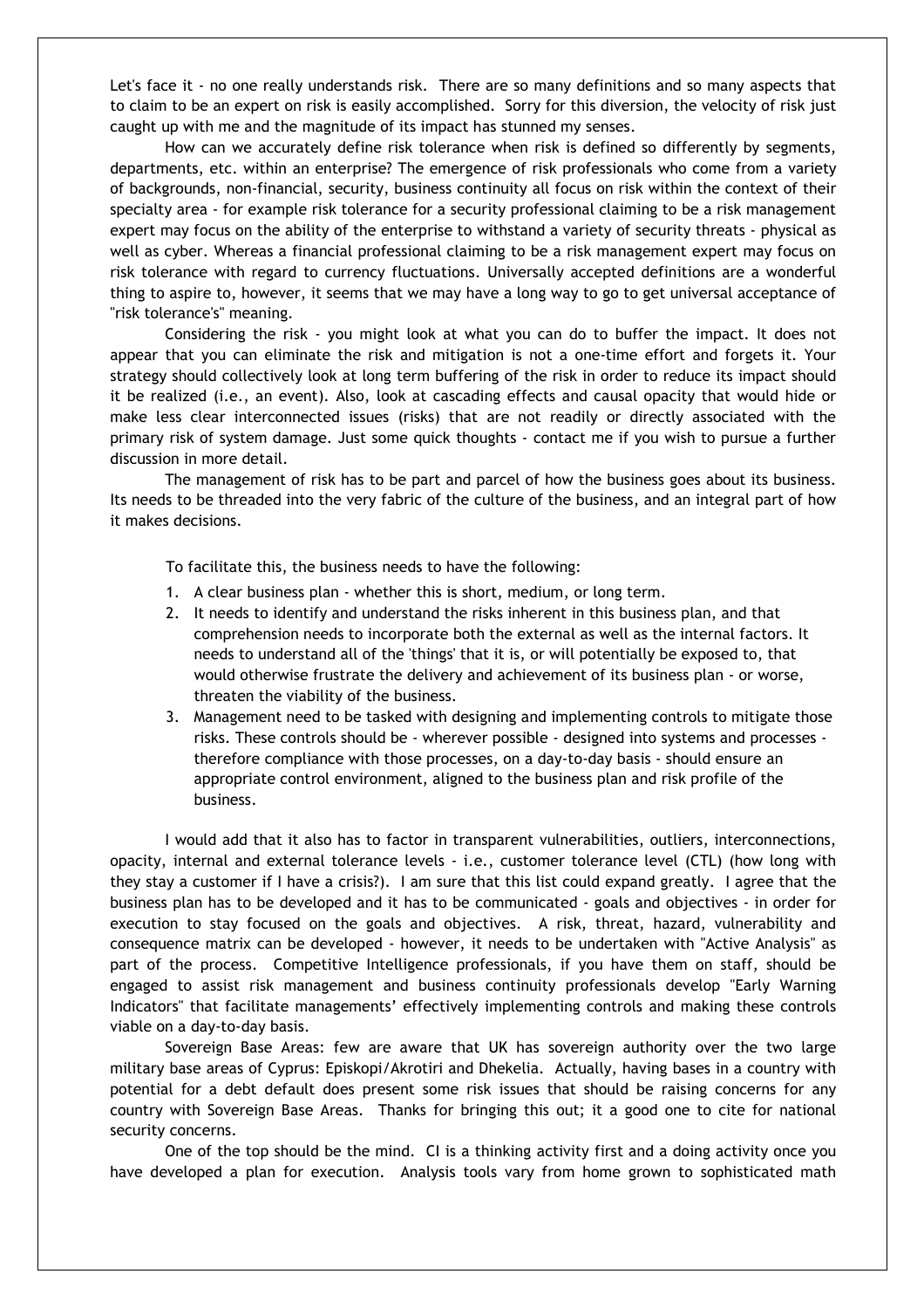models, etc. I think that recognition of how our minds shape and focus the CI effort is critical (biases). I would also add that it is necessary to rethink the role of CI when it comes to interfacing with business continuity, risk and strategic planning professionals.

Pat: Regarding your response - "I don't think the mine could be considered an unknown nor was it an event. It was a newly discovered hazard with the potential to create an event "explosion" which in turn would cause the event "pipeline damaged"."

My point is that BP did not know about the mine when the pipeline was constructed and if a business impact assessment, risk assessment, hazard analysis, etc., was done they missed a big one! Fortunately, they also missed a potentially devastating event. So, perhaps a "Should Have Known - Unknown"? Depth of analysis can reveal many things that are overlooked because time has rendered knowledge less accessible.

Geary, as you know, this is a familiar theme for me...'Complexity: structural engineering for business survival' http://wp.me/p16h8c-V6 Even if the fundamentals are, initially, taken care of, identifying, mapping, monitoring and managing interconnections is an impossible task given conventional tools and techniques. Objectively measuring the integrity of multi-scalar interactions on an ongoing basis [in real-time if necessary] may as well be the stuff of science fiction for Risk Management!

So, as soon as the structure with any embedded RM metrics is formed it changes with the first 'risk decision' and, as we know, in complex systems even minor deviations/errors can have an incalculable impact [Butterfly Effect]. Similarly as the Global financial sector has 'eloquently' illustrated "High Impact Low Probability" events CANNOT be ignored. YET 'conventional ignorance' [http://wp.me/p16h8c-ot ] prevails across FS to the considerable detriment of communities and economies across the globe!

There is little evidence of any meaningful thought leadership so we should all be grateful for discussions like this.

Two recent works which you might find helpful are: 'Structured Analytic Techniques for Intelligence Analysis', by Richards J. Heuer Jr. and Randolph H. Pherson; and 'Analysis Without Paralysis', by Babette E. Bensoussan and Craig S. Fleisher. Both are available from Amazon.com.

One has to be cognizant of the risk, have an understanding of the potential consequences and be able to estimate the likelihood of occurrence in order to have a concept of defining "risk". This complicates things, as we do not each experience risk in the same manner.

A complete definition of risk comprises three dimensions:

- 1. the event
- 2. the likelihood
- 3. The consequence.

A "risk" without an event [likelihood + consequence] = "exposure"

A "risk" without a likelihood [event + consequence] = "a concern"

A "risk" without a consequence [event + likelihood] = "an uncertainty"

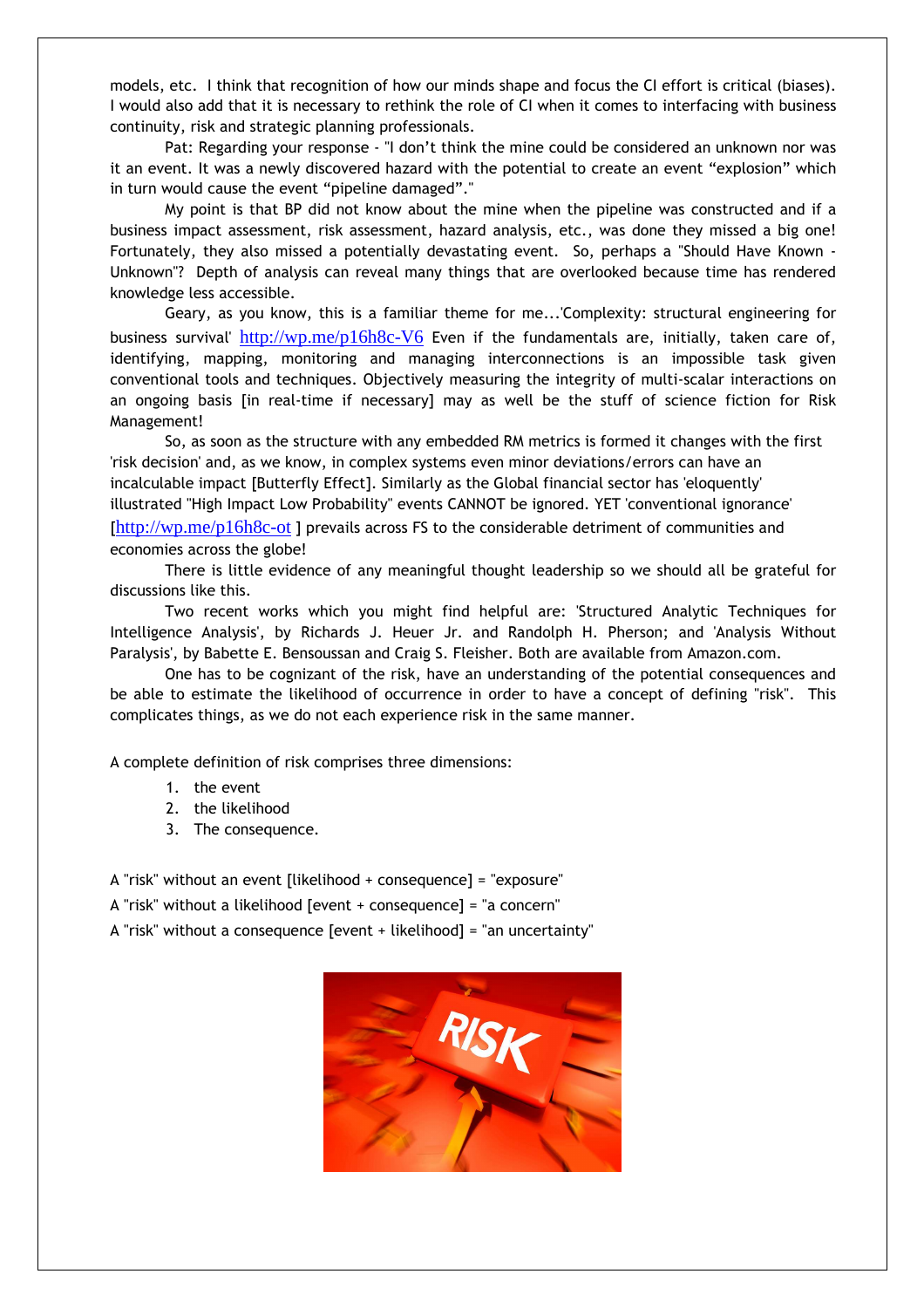... And in common usage, each of these is sufficient to be called a risk - but that is not sufficient to be able to manage it, and that is what this group is concerned with.

Hypothetical - If growth is synonymous with distance, the rate of change of growth through time (change of distance thro' time in a certain direction - speed with direction = velocity) is called acceleration in science!

So, it looks like risk velocity makes sense in cases of liquidity and market risks. Also, it can add value to business continuity planning. In these cases, the benefits of understanding risk velocity during the risk assessment process should actually outweigh the level of effort costs. I have not seen this term used frequently in practice, either qualitatively or quantitatively.

In physics speed is the first derivative of distance with respect to time, and is the magnitude of velocity. Speed is a scalar, and velocity a vector which has direction.

Velocity measures the change of position over time.

Acceleration is first derivative of velocity with respect to time, or the second derivative of distance with respect to time. Acceleration measures the change of velocity over time.

The rate of change of a magnitude over time appears in the following Greeks: Theta, Delta decay, Vega decay and Gamma decay (some of these go by other names). To my knowledge there is no Greek with a second order derivative with respect to time, but I am always keen to learn.

It would appear that the notion of acceleration has not yet entered the fast moving world of finance.

So, it looks like risk velocity makes sense in cases of liquidity and market risks. Also, it can add value to business continuity planning. In these cases, the benefits of understanding risk velocity during the risk assessment process should actually outweigh the level of effort costs. I have not seen this term used frequently in practice, either qualitatively or quantitatively.

My only reservation on risk universe and other constructs is that risks, like events, are not shared by everyone in the same way and therefore it may be difficult to create a risk universe with a continuum of understanding and appreciation that can be accepted by all.

In high speed trading, esp. if all the stocks are traded on only ONE exchange as in most countries, outside of the US & certain parts of Europe, the use of circuit breakers 'might' help mitigate some of the risks posed by 'risk velocity'. However, the flash crash incident 2 years back in the US suggests that unless the alternative exchanges & other MTFs are also regulated the same way as the 2 main exchanges - NYSE & NASDAQ - the advantage of HFTs would not be lessened in terms of price arbitrage opportunities across the various MTFs compared to if there is standardized regulation, incl. the SAME circuit breaker thresholds.

Martin, agreed and that's why transition management works better in N America compared to Asia because of the availability of "liquidity" (there's lack of transparency, of course in breaking down the trading lots of large blocks) across the MTFs.

"Speed measures the rate of change of Gamma with respect to changes in the underlying spot price. This is also sometimes referred to as the gamma on gamma and is a third derivative of the value function with respect to the underlying price."

Something that has a high velocity is fast moving, its rate of change is higher but I totally agree with you and David on acceleration and physics.

A risk has high growth rate - that would surely be a measure of velocity.

Risk has a growth rate that is increasing - this couldn't be anything other than acceleration if we were to apply the laws of physics and why apply anything else.

So then we have: [] Risk Frequency [] Risk Magnitude [] Risk Velocity [] Risk Acceleration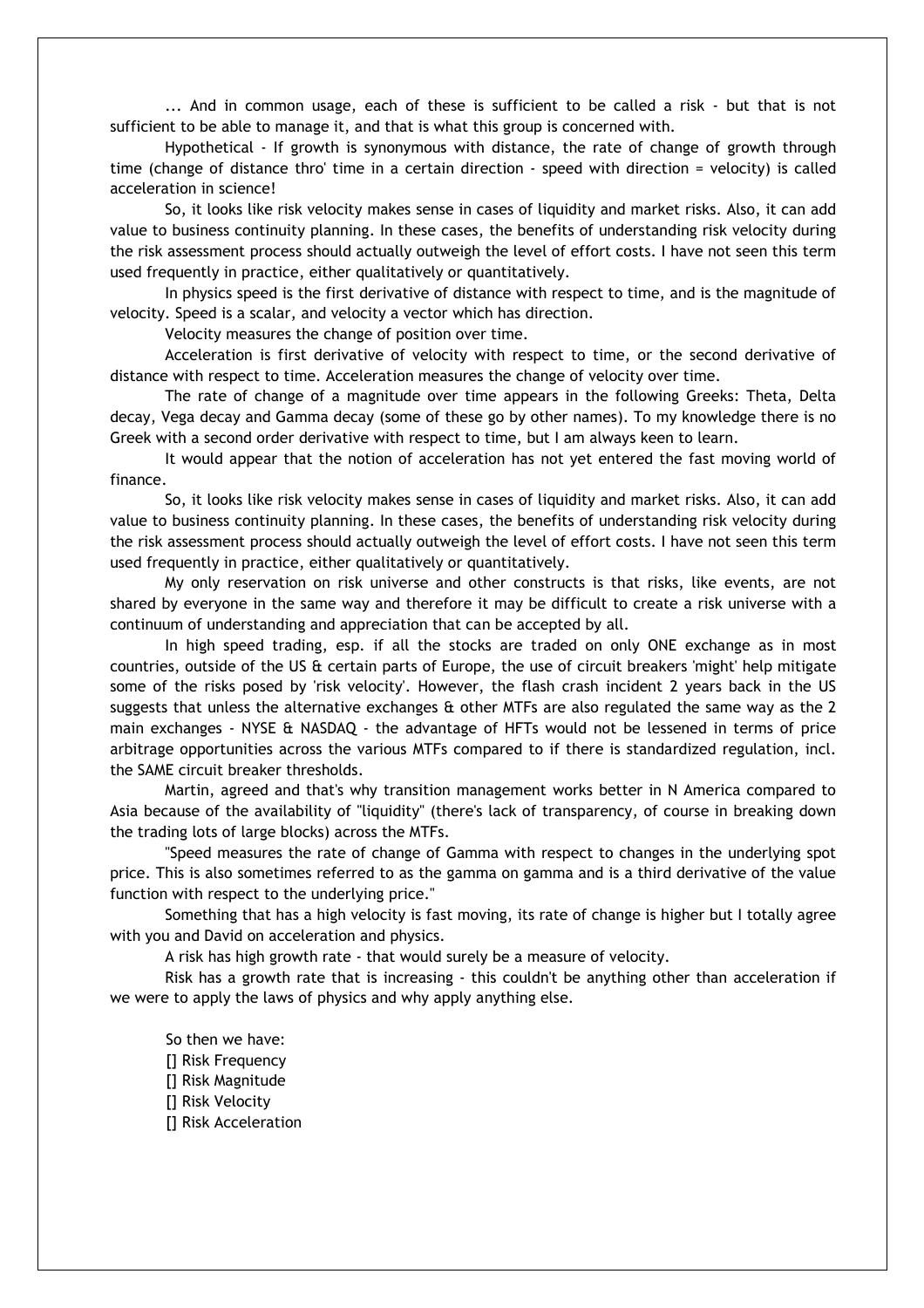These definitions would be in line with properties found in physics and can be applied using statistics.

In market risk, it kind of goes like the following:

- [] 1st level Greeks
	- Sigma <Pure volatility
	- **Delta**
	- Vega
	- **Theta**
	- Rho

[] 2nd level Greeks

- Gamma << Second order measure with respect to time (gamma is the change of delta against the spot price and Delta is a first order Greek)
- Vanna
- Vomma
- Charm

[] 3rd level Greeks

- **Ultima**
- Speed
- Zomma
- Color

I am a big fan of the market Greek risk measures because they describe exposure in all its various dimensions. I believe we can translate this kind of thinking into other risk disciplines of risk measurement such as operational risk and velocity is an attempt to do that.

So magnitude and frequency would be first order direct measurements.

The growth/decay of magnitude or frequency through time would be a second order measurement. The change of growth is another order of measurement.

Do I carry out these measurements, I personally do but I also recognize that it isn't current practice. Current practice is F x M which is a hopeless measure of nothing. It is like sampling or observing all the fraudulent cases in a loan department by looking at only one contract!

Robert is right though, velocity is the constant change of distance travelled through time, it is fundamentally a 1st order and basic measurement.

I have a risk with magnitude moving from \$1 to \$100 (a change) in a micro second and that would be fast moving or faster I should say than if that change happened over a hundred years.

I personally see liquidity risk as implicative in velocity, the higher your margining, the more impacted you will become by raw sigma or volatility.

In this sense, I would also agree with Geary. High frequency trading usually uses massive leverage to achieve high returns over a short period of time. We are changing our function of liquidity to borrow into time by lifting up the leverage and in doing so may be hurt by liquidity risk as a consequence of raw volatility or sigma. So then, high frequency trading only really works in liquid markets, I am afraid so.

Opacity and interconnectedness have blurred the single point of failure logic. Too many things are unseen (transparent vulnerabilities) that have a consequential effect on events.

We know very little about how different highly disruptive, nonlinear changes might interact with and amplify one another.

My only reservation on risk universe and other constructs is that risks, like events, are not shared by everyone in the same way and therefore it may be difficult to create a risk universe with a continuum of understanding and appreciation that can be accepted by all.

Geary's comment re: risk universe serves as a good caveat - they are always very client specific, so although the basic premise is transferable, what one firm refers to as 'strategic risk' will not necessarily be the same as another - they key thing, however, is that it is commonly understood and in use within the business (there are some exceptions to this in regulated environments, for example operational risk within financial services businesses).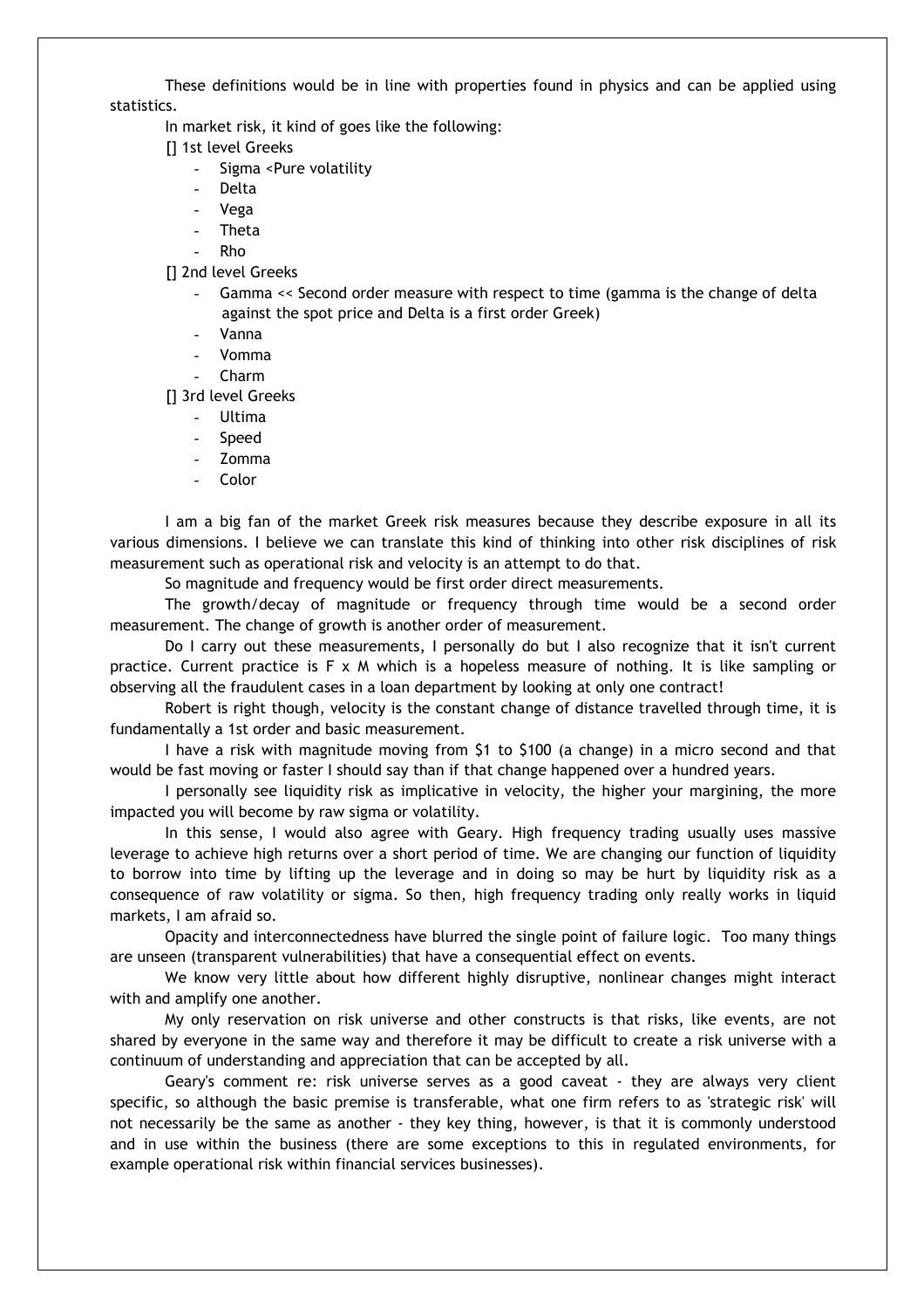Ehtisham makes a good point that velocity is a vector and not a magnitude and I certainly support using the terminology of engineering and science correctly – refer to http://en.wikipedia.org/wiki/Velocity . Management has a diversity of ill-defined woolly terms as does risk management and it spawns a variety of LinkedIn debates based on these multiple confusions. Imprecision of terms and their use limits how effective a body of knowledge can be.

Because a given risk may change its magnitude over time does not imply the risk has moved in space time although it may give rise to such an illusion. As an example if we get exposed to asbestos fibres the risk of ill health or early death changes as time progresses but the risk is just changing, it is not moving through time so therefore has no speed.

Where the change in a risk is a continuous function we can calculate various order derivatives but we should not inappropriately name them. Conceptually claiming that a risk travels in time rather than changes over time is a bad idea in my view. The value of a house may change over time but the house does not move although we may say house prices have changed or they are changing rapidly. Some may say colloquially that house changes have moved but that is not good grammar.

Our own lives progress with the passage of time but do we say it has a speed or velocity? Risk is confusing enough without muddying the waters further.

Is it a case of well-intentioned but potentially misguided intervention on the part of regulators? I see more and more of this activity - less informed regulators attempting to control a "runaway train" with regulations that inhibit and penalize rather than guide and educate.

In science and technology velocity or speed relates to the change of a parameter with respect to time. Some examples are:

In chemistry the velocity of a reaction is the change of molar concentration of a reactive with respect to time.

The speed of film measures the change in exposure with respect to time.

Properly understood the concept of velocity is also useful and meaningful when applied to finance and risk.

The Greek Speed (aka Gamma on Gamma) is the third order derivative of Value with respect to Spot price: d3V/dS3. It has nothing to do with the concepts of speed, velocity or acceleration.

# **Call for Newsletter Submissions!**

Want to see your name in print?

Do you have an idea or article you'd like to share?

Do you want to get your idea with thousands of people?

Submit an article for the next TIEMS newsletter, due in late fall 2013.

Send your ideas, article or conference announcement to the TIEMS Newsletter Editor,

A.Alex Fullick:

alex@stone-road.com